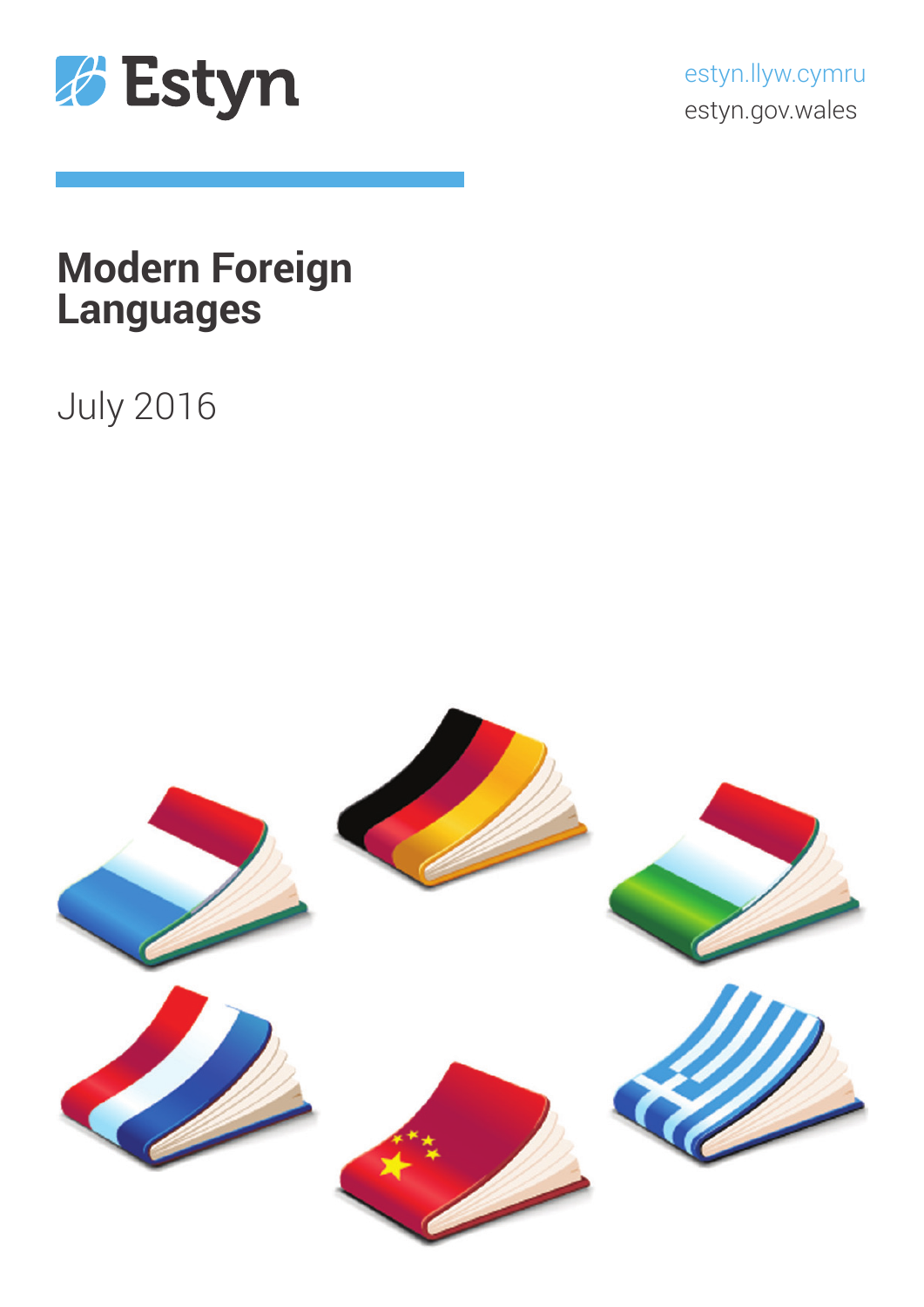#### **The purpose of Estyn is to inspect quality and standards in education and training in Wales. Estyn is responsible for inspecting:**

- $\lambda$  nursery schools and settings that are maintained by, or receive funding from, local authorities
- $\overline{\phantom{a}}$  primary schools
- $\overline{\phantom{a}}$  secondary schools
- $\triangle$  special schools
- $\lambda$  pupil referral units
- $\overline{\phantom{a}}$  all-age schools
- $\overline{\phantom{a}}$  independent schools
- $\overline{\phantom{a}}$  all-age schools
- $\blacktriangle$  further education
- $\overline{\phantom{a}}$  independent specialist colleges
- $\triangle$  adult community learning
- $\lambda$  local authority education services for children and young people
- $\lambda$  teacher education and training
- Welsh for adults
- work-based learning
- $\overline{\phantom{a}}$  learning in the justice sector

Estyn also:

- A provides advice on quality and standards in education and training in Wales to the National Assembly for Wales and others
- A makes public good practice based on inspection evidence

Every possible care has been taken to ensure that the information in this document is accurate at the time of going to press. Any enquiries or comments regarding this document/publication should be addressed to:

Publication Section Estyn Anchor Court Keen Road **Cardiff** CF24 5JW or by email to [publications@estyn.gov.wales](mailto:publications@estyn.gov.wales)

This and other Estyn publications are available on our website: [www.estyn.gov.wales](http://www.estyn.gov.wales/)

**© Crown Copyright 2016: This report may be re-used free of charge in any format or medium provided that it is re-used accurately and not used in a misleading context. The material must be acknowledged as Crown copyright and the title of the document/publication specified.**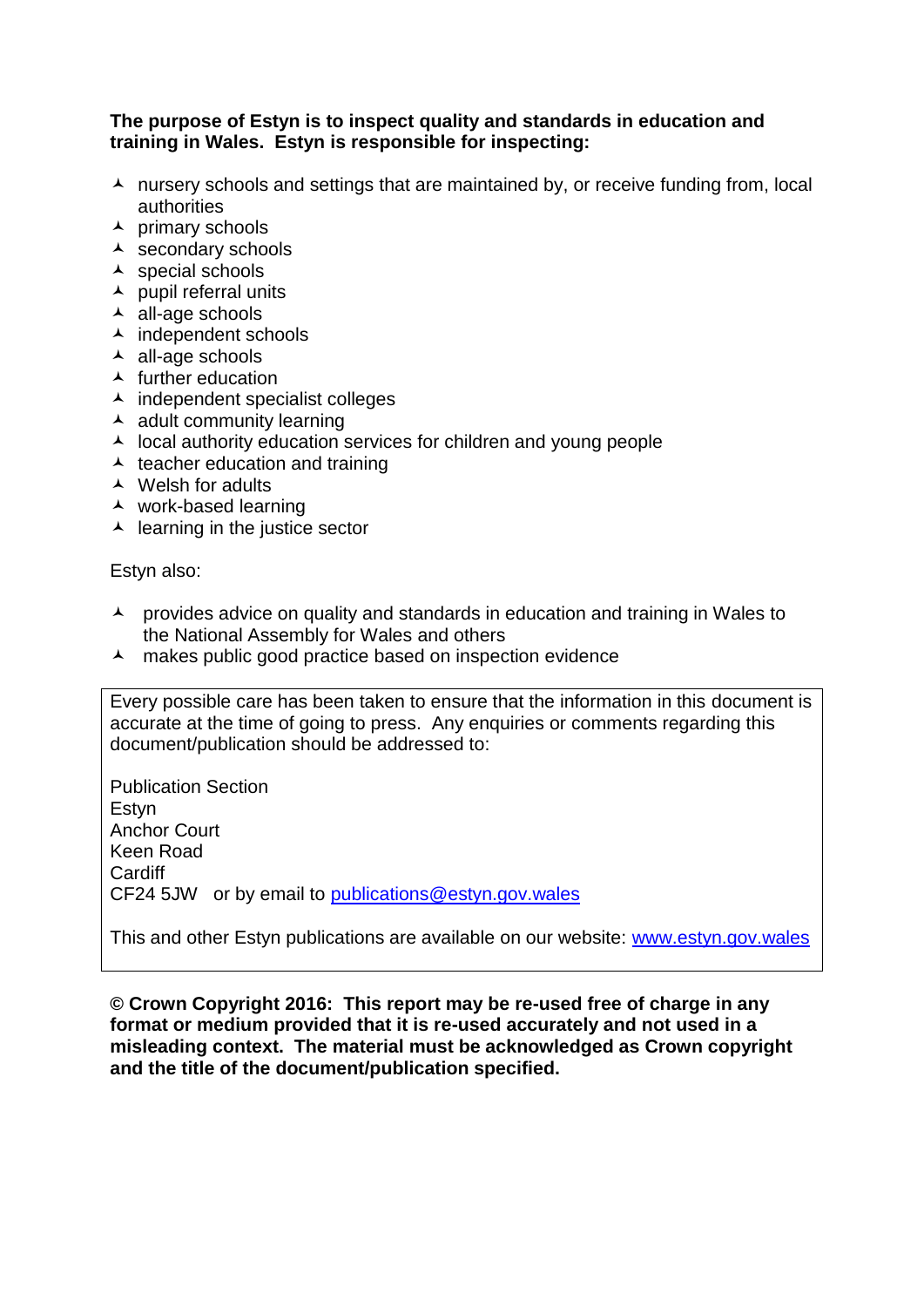| <b>Contents</b>                                                                                                                                                                                                                                                          | Page                                              |
|--------------------------------------------------------------------------------------------------------------------------------------------------------------------------------------------------------------------------------------------------------------------------|---------------------------------------------------|
|                                                                                                                                                                                                                                                                          |                                                   |
| <b>Introduction</b>                                                                                                                                                                                                                                                      | 1                                                 |
| <b>Background</b>                                                                                                                                                                                                                                                        | 1                                                 |
| <b>Main findings</b>                                                                                                                                                                                                                                                     | 4                                                 |
| <b>Recommendations</b>                                                                                                                                                                                                                                                   | $\overline{7}$                                    |
| How well do learners achieve?<br>How well do learners attain?<br>The quality of teaching<br><b>Assessment</b><br>The learning environment<br>Leadership<br><b>Learners' attitudes</b><br><b>Parental attitudes</b><br><b>Teacher supply and professional development</b> | 8<br>10<br>14<br>16<br>17<br>18<br>20<br>21<br>21 |
| Appendix 1: Evidence base                                                                                                                                                                                                                                                | 23                                                |
| <b>Appendix 2: References</b>                                                                                                                                                                                                                                            | 24                                                |
| <b>Appendix 3: Case studies</b>                                                                                                                                                                                                                                          | 26                                                |
| Appendix 4: Stages of teaching and learning in mastering a modern<br>foreign language                                                                                                                                                                                    | 30                                                |
| Appendix 5: Outcomes of questionnaires for parents of learners in<br>Year 9 and key stage 4                                                                                                                                                                              | 34                                                |
| The remit author and survey team                                                                                                                                                                                                                                         | 42                                                |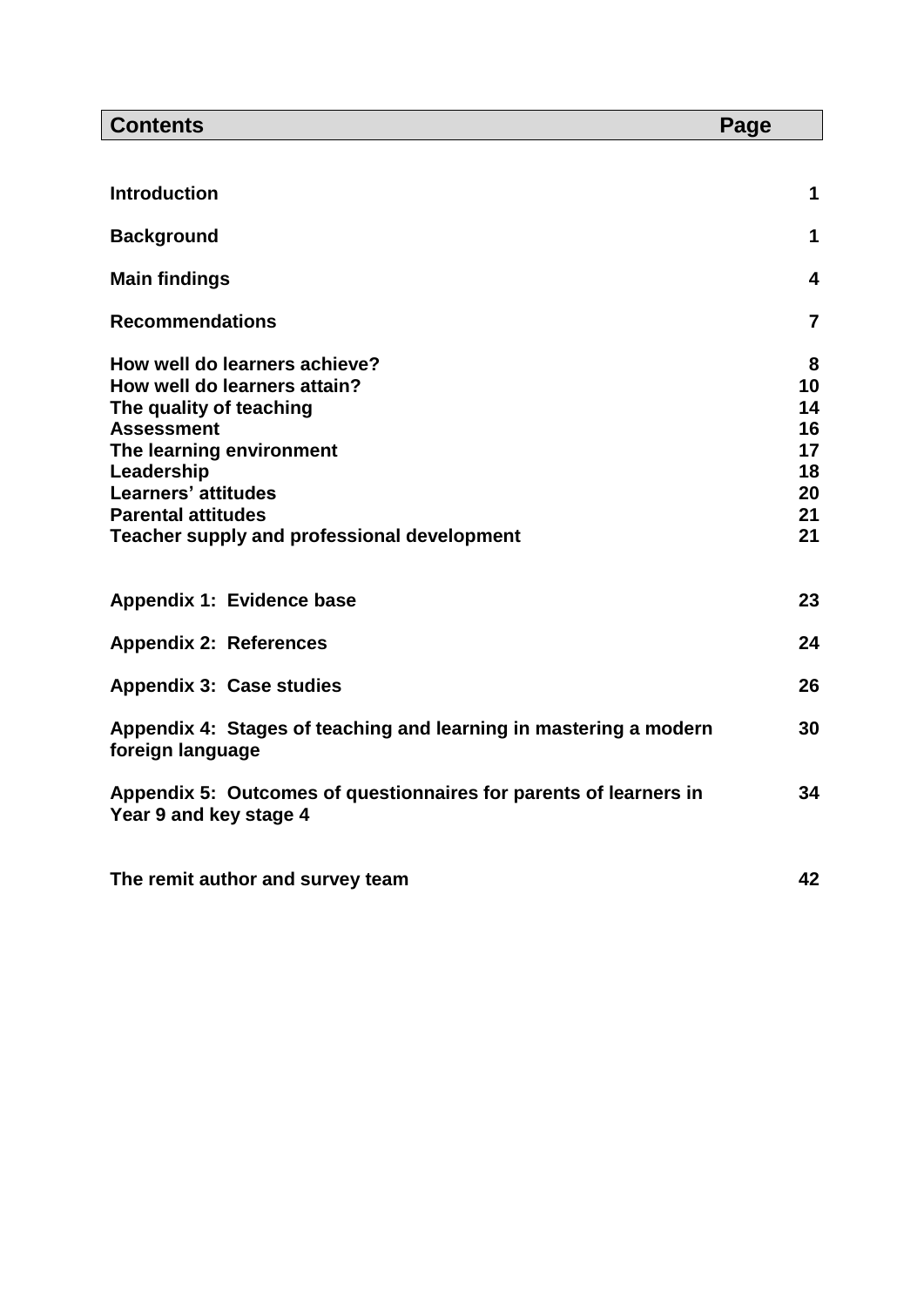## **Introduction**

This report is published in response to a request for advice in the Minister's annual remit letter 2015-2016 to Estyn. The report focuses on the quality of teaching and learning in modern foreign languages, and developments and issues in modern foreign language teaching in Wales since our last report published in 2009.

This report is intended for the Welsh Government, governors, headteachers, senior leaders and modern foreign language staff in schools, local authorities and the regional consortia. It may be of interest to parents, to staff in other sectors, and to agencies who work with schools to improve the quality of learning, teaching and leadership. This report draws on the evidence noted in Appendix 1. The evidence includes the view of learners and the outcomes of a questionnaire that gathered the views of parents.

#### **Background**

In June 2009, Estyn published a review of modern foreign languages: 'Improving modern foreign languages in secondary schools in Wales: Advice and guidance on good practice for schools and local authorities.'

The schools included in the 2009 survey were those we identified as having good or better practice. For the purposes of this survey, inspectors identified a more varied sample of schools, including both those that show good practice and those facing difficulties in maintaining or attracting pupils to take a modern foreign language to examination level.

The key findings in 2009 were:

- 1) There had been a steady increase over recent years in the proportion of pupils achieving level 5 or above in modern foreign languages at the end of key stage 3
- 2) Learners who studied modern foreign languages in key stage 4 got good results in terms of the proportion of learners who gained a C grade or above at GCSE
- 3) Results at A level were also good in terms of the proportion of learners who gained a grade A\*- C or above at A level
- 4) Standards of achievement, as judged by Estyn school inspectors, were generally good, and similar to those in other subjects
- 5) In the schools visited specifically for the survey, standards were much higher than was usually the case on other inspections
- 6) The quality of teaching was a very important factor in developing good standards and in encouraging pupils to continue with learning a modern foreign language at the end of both key stages
- 7) As well as good teaching, departments with high numbers of learners taking modern foreign languages in key stage 4 usually had effective strategies to promote further language study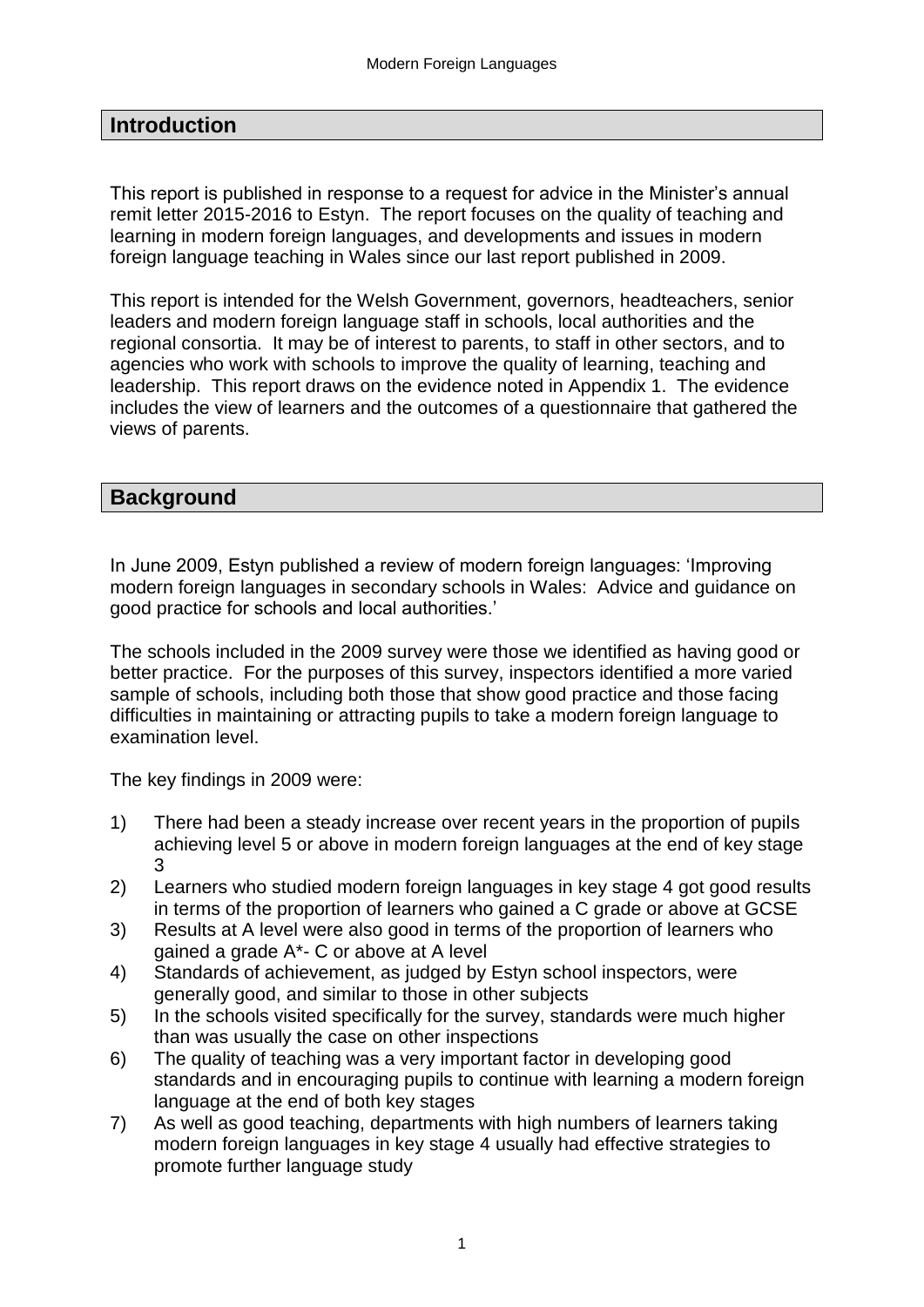- 8) Many of the successful schools in the survey provided at least two hours a week of modern foreign language study in key stage 3
- 9) School option systems had a strong influence on the proportion of learners choosing to study modern foreign languages in key stage 4
- 10) Those modern foreign language departments judged to be good organised a wide variety of extra-curricular activities linked to the subject
- 11) There was too little collaboration between English, Welsh and modern foreign language departments in schools
- 12) Foreign language learning in primary schools had a positive effect on pupils' attitudes and achievements in secondary schools
- 13) The support from local authorities for modern foreign languages varied too much
- 14) The overall number of students applying for initial teacher training places in modern foreign languages had remained fairly stable over the previous four years, but providers had experienced fluctuations and had had difficulty in meeting their quotas

In June 2015, the Centre for British Teachers (CfBT) Education Trust published its findings from the language trends survey carried out in 2014-2015 (Board and Tinsley, 2015) on behalf of the British Council in Wales. This survey pointed to a decline in the uptake of modern foreign languages in key stage 4 and in post-16 courses. It also pointed out a decline in the number of learners taking modern foreign language examinations at GCSE and A level or their equivalents.

Wales is not alone in seeing a decline in modern foreign language uptake. This issue is common to the other home nations. In October 2015, the Minister for Education and Skills in Wales published 'Global Futures: a plan to improve and promote modern foreign languages in Wales in 2015-2020' (Welsh Government, 2015a). This plan links closely to the outcomes of Professor Graham Donaldson's review of curriculum and assessment arrangements in Wales, 'Successful Futures', (Donaldson, 2015). A key recommendation within 'Successful Futures', and accepted by the Minister, is to bring English, Welsh and modern foreign languages into one area of learning and experience, called 'Language, Literacy and Communication'.

'Global Futures' sets out the intention that 'all learners in Wales become global citizens, able to communicate effectively in other languages and to appreciate other cultures,' (Welsh Government, 2015a, pg.3). In order to achieve this, the plan proposes 'to encourage learners to extend their knowledge of other cultures by becoming 'bilingual plus 1'; that is, studying English, Welsh and at least one other modern foreign language from primary to examination level, (pg. 3)'.

The aims of the strategy are:

- 1) to increase the number of young people choosing to study modern foreign language subjects at level 2 (GCSE or equivalent), at A level (level 3 or equivalent) and at higher education level
- 2) to improve the teaching and learning experience of modern foreign languages for learners aged 7-19, with the intention of working towards a 'bilingual plus 1' system where formal teaching of modern foreign languages will begin in Year 5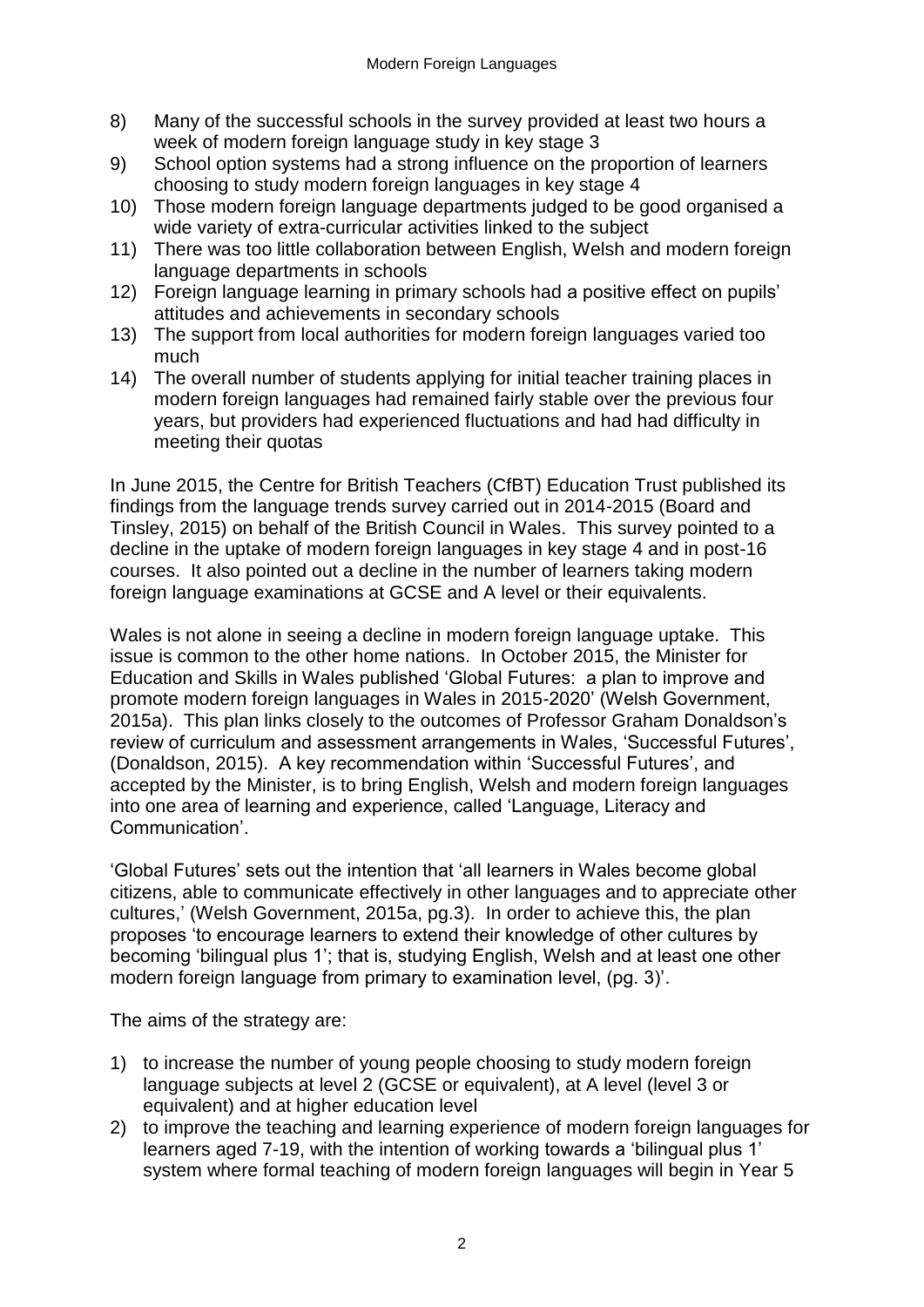as part of the Language, Literacy and Communication area of learning and experience

3) to maintain and improve the attainment levels presently being achieved in modern foreign language subjects, (pg. 3)

The then Minister for Education and Skills envisaged a five-year plan linking 'Global Futures' with other education policies set out in 'Qualified for Life' (Welsh Government, 2014) and 'Successful Futures' (Donaldson, 2015). In order to achieve the intended outcomes, the Minister tasked the regional consortia with developing the support needed for modern foreign language teachers to bring about the required strategic improvements. He also set up a steering group to oversee the plan's implementation and to monitor and evaluate the impact of the work of the regional consortia and the schools acting as centres of excellence and lead schools for the subject.

Until the end of the summer term 2015, most modern foreign language teachers acquired useful professional development from working in informal groups with colleagues locally or in language groups across local authorities to develop new ideas. Many worked with CILT Cymru, The National Centre for Languages. These activities had a positive impact on the quality of their teaching.

From September 2015, the Welsh Government tasked the regional consortia to deliver the new vision and strategies for modern foreign language teaching in Wales as set out in 'Global Futures'. This includes:

- undertaking a comprehensive audit of the schools in their region to identify the pattern of modern foreign language learning provision
- providing appropriate support to the schools identified in the audit to improve the numbers of learners taking language qualifications and to improve the quality of teaching and learning
- developing clear action plans to include intended outcomes and success criteria against which to monitor, track and report on the impact of projects initiated to support modern foreign language departments in relation to the strategic plan set out in 'Global Futures'.

It is too early to comment on the impact of the strategy in this report.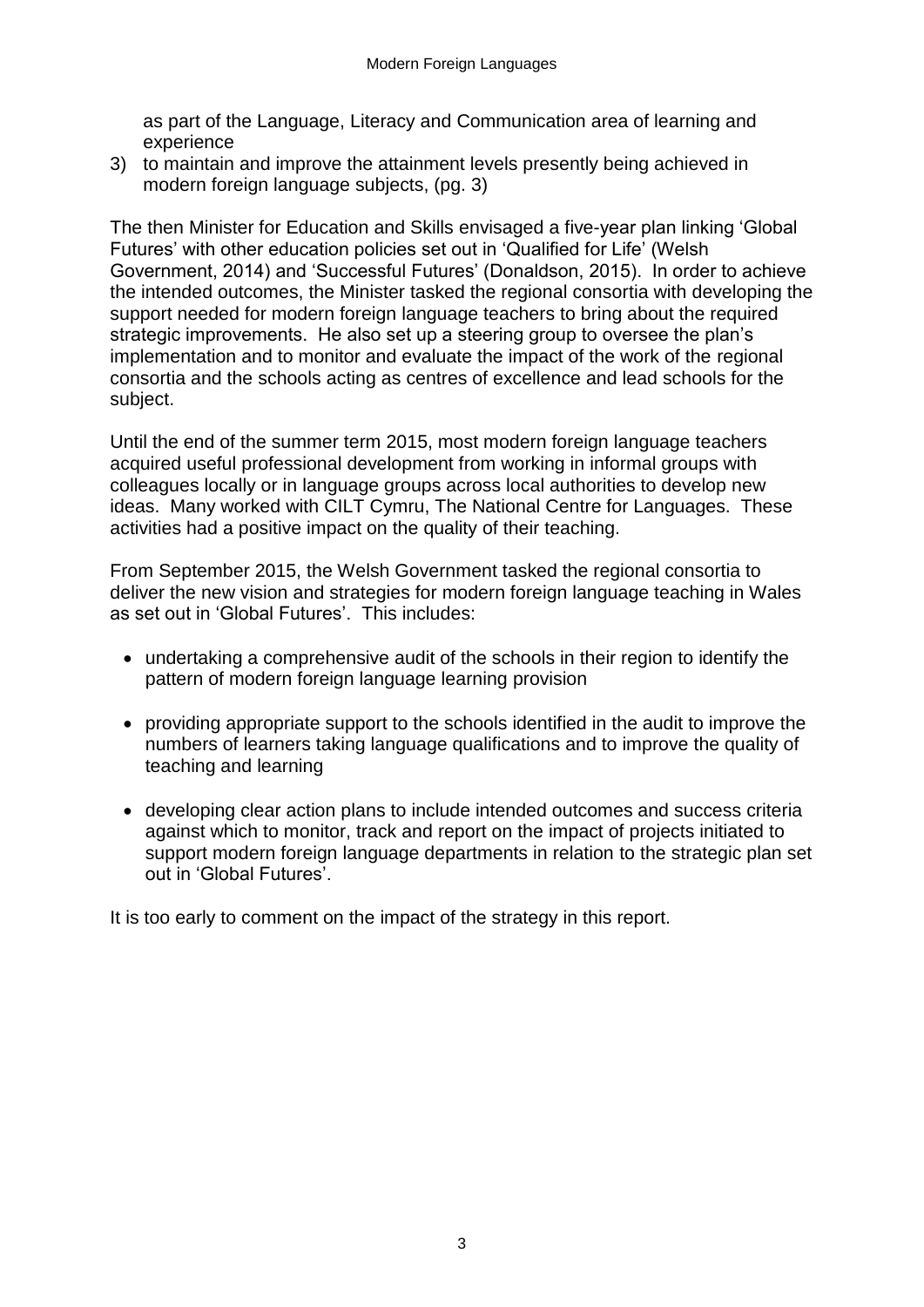## **Main findings**

## **Key stage 3**

- 1 In the lessons observed in key stage 3, most pupils achieve good skills in their oral work and in their reading and writing in the assessed language. Many show a good understanding of the grammar of the assessed language. This is a significant improvement when compared with Estyn's findings about learners' understanding of grammar in 2009.
- 2 However, too many learners make repeated mistakes with intonation and pronunciation, particularly when reading aloud, or they prepare conversations in written form before practising them as spoken conversations. This detracts from their ability to speak the language fluently.
- 3 The percentage of learners achieving the expected level (level 5) or above in modern foreign languages has improved over the last seven years, but it is still too low (84%), (Welsh Government, 2015b). It is the second-lowest level of performance in the National Curriculum subjects. Boys generally perform worse than girls in modern foreign languages.

## **Key stage 4**

- 4 In the lessons observed in key stage 4, learners generally have a good understanding of the language skills they require for examinations. Most learners make effective use of technology to support their language learning.
- 5 However, too many learners, even the more able, do not speak the language fluently enough. Often this results from learners preparing for spoken examination by writing out and learning by heart written paragraphs on the prescribed topics.
- 6 Examination outcomes for those who take modern foreign language GCSEs are good, (Welsh Government, 2015d). The proportion of GCSE entries into modern foreign languages achieving grades A\*-C was 77% in 2015. This was better than in most other National Curriculum subjects (Welsh Government, 2015c).
- 7 However, of those learners who achieved the expected level in modern foreign languages at key stage 3, only 28.2% went on to enter at least one modern foreign language GCSE, (Welsh Government, 2015c). At GCSE, boys continue to perform less well than girls in modern foreign languages (Welsh Government, 2015e).

### **A level**

8 A level results are good in modern foreign languages and compare well with those in other subjects, (Welsh Government, 2015d). In 2015, the proportion of A level entries in modern foreign languages gaining grades A\*-C was 82%, (Welsh Government, 2015c). The trend of high performance at A level has persisted over time.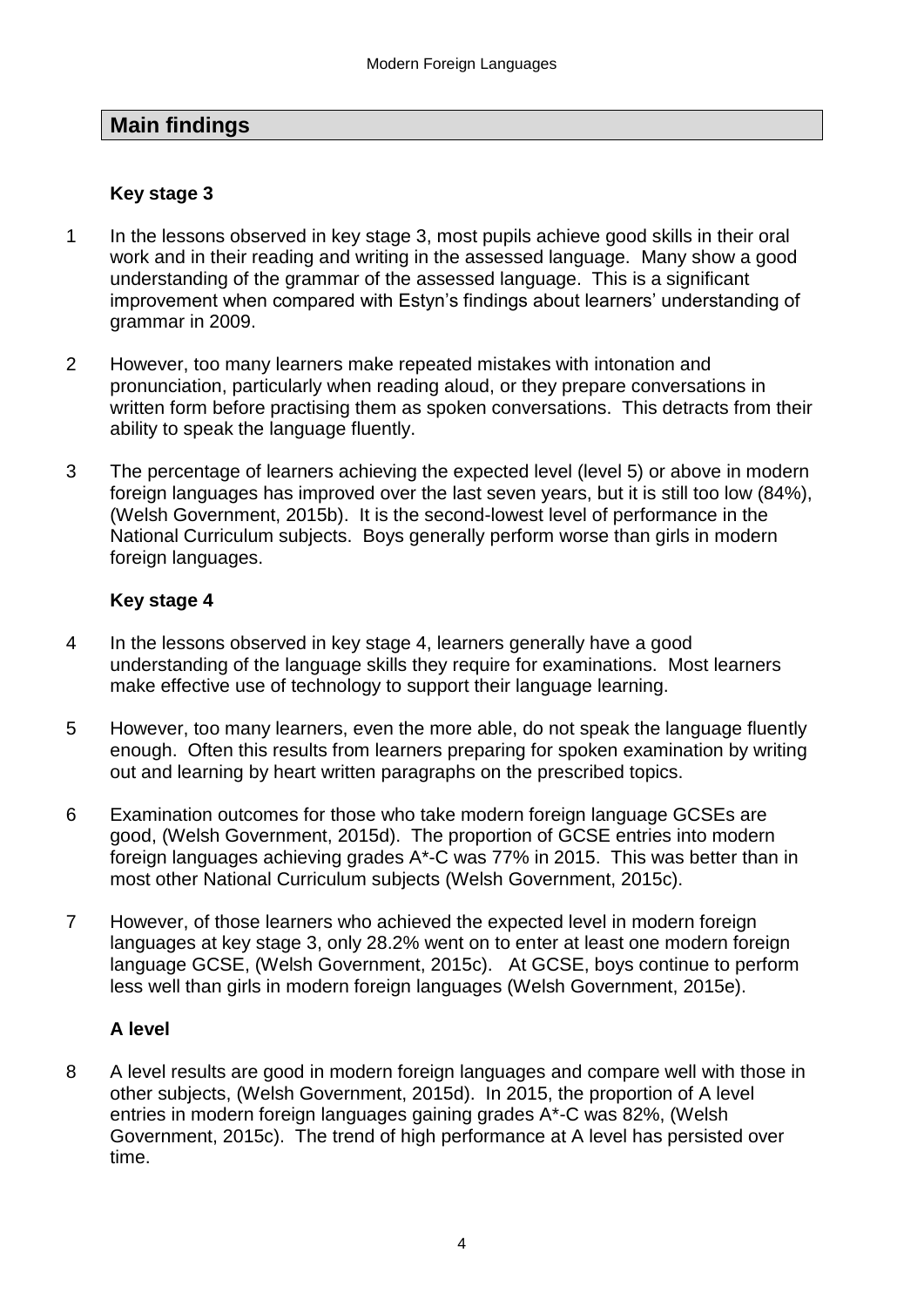9 However, the decline in entries at A level is greater than at GCSE, (Welsh Government, 2015f). The number of boys taking an A level in modern foreign languages is a much smaller proportion than the number of girls, and the proportion has stayed at a similar level over time. In 2015, only 204 of the 700 entries in modern foreign language at A level were boys (29%). Since 2009 this proportion has shown small fluctuations, but has generally stayed at just under a third (Welsh Government, not published).

## **Teaching**

- 10 The quality of teaching in many modern foreign language classrooms is adequate. In a few cases it is good and in a very few cases it is excellent.
- 11 Most teachers in the lessons observed are subject specialists with appropriate qualifications to teach modern foreign languages. They speak the languages they teach with a good degree of fluency and accuracy. A few teachers do not have a firm enough grasp of the most effective way to teach a modern foreign language. In most of these cases it is usually because they are teaching the modern foreign language as a second subject.
- 12 Increasingly, teachers are using developments in digital technology in lessons to good effect. In a few cases, teachers are using technology well to support homework tasks.
- 13 The extent to which teachers teach through the assessed language has declined. Too often teachers use English to explain simple classroom instructions.
- 14 In many less effective lessons, teachers allow teaching grammar to dominate at the expense of learners developing the key modern foreign language skills of speaking and listening.
- 15 In too many classrooms, teachers require pupils to prepare conversations in written form before practising the spoken language. This hinders pupils from developing a good level of fluency in the assessed language.
- 16 Most teachers mark and assess learners' work effectively on a regular basis. However, the effective use of assessment for learning techniques has declined since Estyn's last report in 2009.

#### **Provision, leadership and management**

- 17 Most heads of department and modern foreign language teams share a vision of the modern foreign language provision they wish to offer. However, increasingly, many do not support this through a written policy that sets out a shared vision for modern foreign languages teaching and learning within the school. This leads to varied practice within the department.
- 18 On average, learners experience three hours of modern foreign language learning across a two-week timetable. However, this is less time than the two hours per week recommended in Estyn's last modern foreign language report.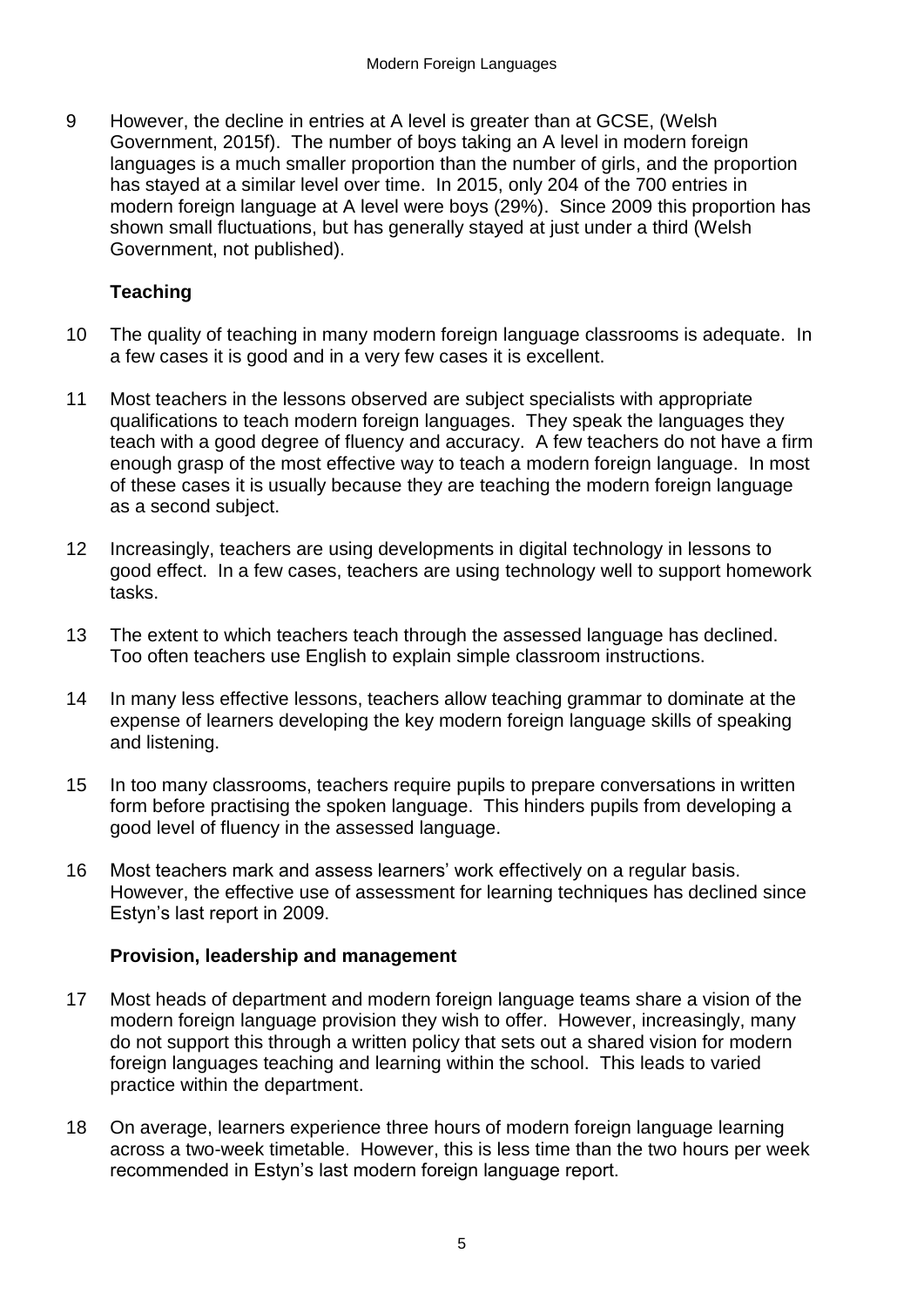- 19 Nearly all departments have a well-planned modern foreign language curriculum that links well to National Curriculum level descriptors for the four skills (speaking, listening, reading and writing).
- 20 However, only in a very few departments do teachers plan in effective ways to prepare learners to use the assessed language in everyday transactions in the classroom.
- 21 In nearly all departments, there were a good range of resources to support modern foreign language learning. Many modern foreign language teachers run effective extra-curricular activities for helping to encourage young people to take a modern foreign language to examination level.
- 22 The examinations that learners take in modern foreign languages are mainly at GCSE or A level. A few schools use other examinations to accommodate learners who may have stronger skills in speaking, listening and reading, but with less emphasis on writing. At present, there is no GCSE that links language learning and business skills. Many teachers regard this as a significant gap, especially in attracting pupils of a wider range of ability to study a modern foreign language in key stage 4.
- 23 Most headteachers and senior leaders are supportive of learners having the opportunity to learn at least one modern foreign language to examination level. However, nearly all report that this is challenging, due to the dominance of the core subjects at key stage 4.
- 24 The structure of option choices at the end of key stage 3 often means that learners do not study a modern foreign language because the subject was in an option column with another subject that they particularly wanted to study. As a result, there are a small number of schools in Wales where learners do not study a modern foreign language at key stage 4.

### **Recruitment of modern foreign language teachers**

- 25 Headteachers with modern foreign language departments with few or no learners in key stage 4 and post-16, and headteachers in the west of Wales, report that it is often difficult to recruit teachers for modern foreign language departments.
- 26 Quite often, the linguists applying for posts in schools with little provision for modern foreign languages are only able to offer one modern foreign language. This reduces flexibility on the timetable and in the number of options available to learners.
- 27 In 2014-2015, initial teacher training centres recruited at most half of the quota for modern foreign language trainees allocated to them by the Higher Education Funding Council for Wales.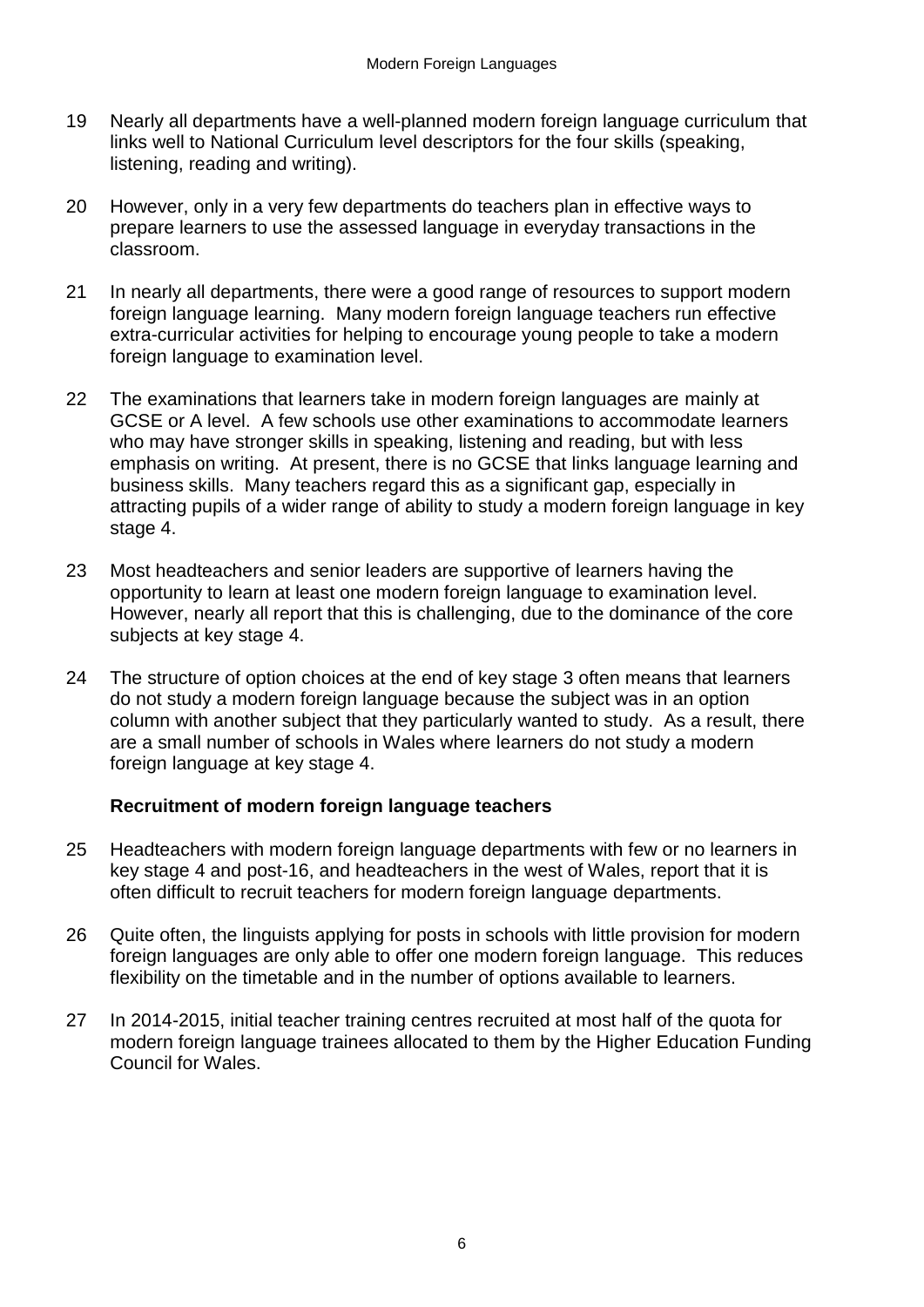## **Recommendations**

#### **Teachers of modern foreign languages should:**

- R1 Improve the quality of teaching in modern foreign languages by ensuring that they:
	- increase the use of the assessed language as the language of instruction across key stage 3, key stage 4 and post-16
	- help learners to gain a secure grasp of the rules of pronunciation of the language they are learning
	- help learners to use an extensive range of strategies to prepare confidently for oral examinations, so that learners develop oral fluency at levels in line with their abilities
	- make sure that learners of all abilities are fully challenged and engage in creative language activities that develop their mastery of the language
	- keep an appropriate balance between the teaching of grammar and the four language skills, particularly speaking and listening
	- assess learners' work using meaningful assessment for learning strategies
- R2 Attend and engage with regional network groups and regional training to develop high-order skills in modern foreign language teaching and learning

#### **Headteachers and senior leaders should:**

- R3 Improve learners' uptake of at least one modern foreign language at examination level through reviewing their curriculum planning and timetabling arrangements
- R4 Make sure that their modern foreign language teachers are able to take advantage of the 'Global Futures' continuing professional development offered within and across regions to improve the quality of learning and teaching of modern foreign languages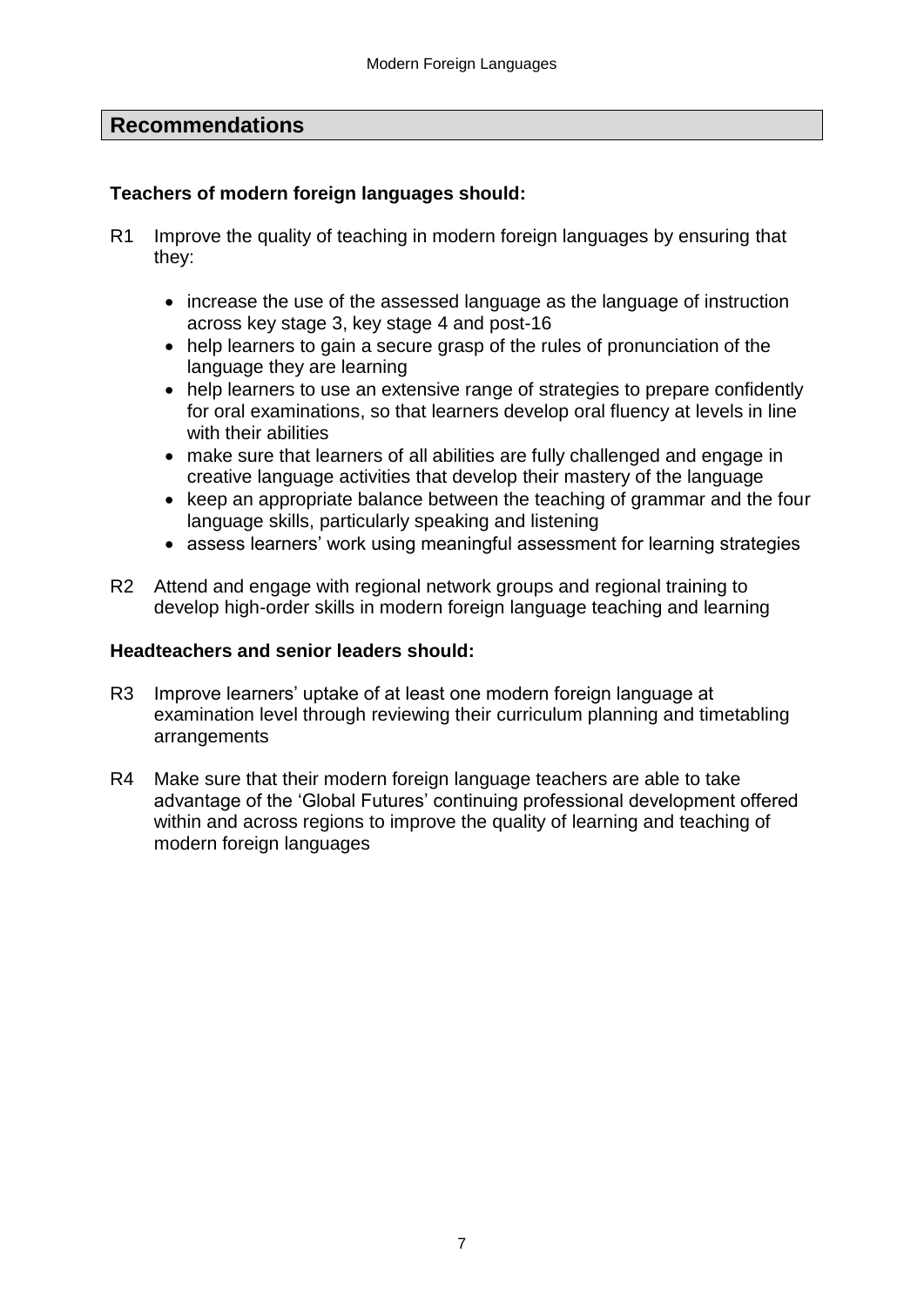## **How well do learners achieve?**

- 28 In the lessons observed in key stage 3, most learners have a good knowledge of basic vocabulary in the modern foreign language they study. In many schools, learners take part in fun activities, such as spelling bees, to help them learn the meaning, spelling and pronunciation of words. Many learners learn the alphabet in the language they are studying (the assessed language) and they are able to spell vocabulary competently using the alphabet appropriate for that language.
- 29 The majority of learners pronounce words correctly and they can speak in simple sentences with good intonation and accent. However, a significant minority of learners make repeated mistakes with pronunciation and intonation. This is particularly the case in French because learners do not always have enough knowledge about how the sound system of the language works.
- 30 More able learners can often use more complex language and ask questions in a range of ways. They express a wider range of ideas, including providing reasons and opinions about the topic under discussion. Less able learners express their ideas in simple sentences. However, when they have appropriate support materials and guidance, they can expand their answers appropriately.
- 31 Most learners have good listening skills and they understand simple conversations and stories in the assessed language. Most more able learners develop good strategies to help them understand more complex listening activities, such as listening for key words and for words that are similar in English, to ensure that they understand the topic. In most cases, less able learners are able to pick out the key points from a listening activity with help from prompt cards and other materials.
- 32 Most learners engage willingly in paired activities to practise their listening and speaking skills. However, learners too often prepare conversations in written form before practising them as spoken conversations. This practice is not helpful in acquiring fluency in the language and is a significant weakness. More able learners show good ability at an early stage of their learning to use a range of different question forms with appropriate intonation and they rely less on preparing conversations in written form before speaking.
- 33 Many learners in key stage 3 show a good understanding of a range of texts they read. They can answer simple questions verbally and in writing with reasonable accuracy in the assessed language. When teachers ask open questions and help learners to structure their responses by providing a model beforehand, many learners can answer questions in greater detail. Overall, most more able learners provide extended responses to more complex questions and can express their reasons, ideas and opinions with fluency.
- 34 However, although most learners can read and understand texts relative to their stage of learning well, many learners of French in particular fail to read the text aloud with a secure grasp of written language rules. For example, learners will often sound 's', 't' or the silent 'h' when it is not appropriate to do so. This is a significant weakness.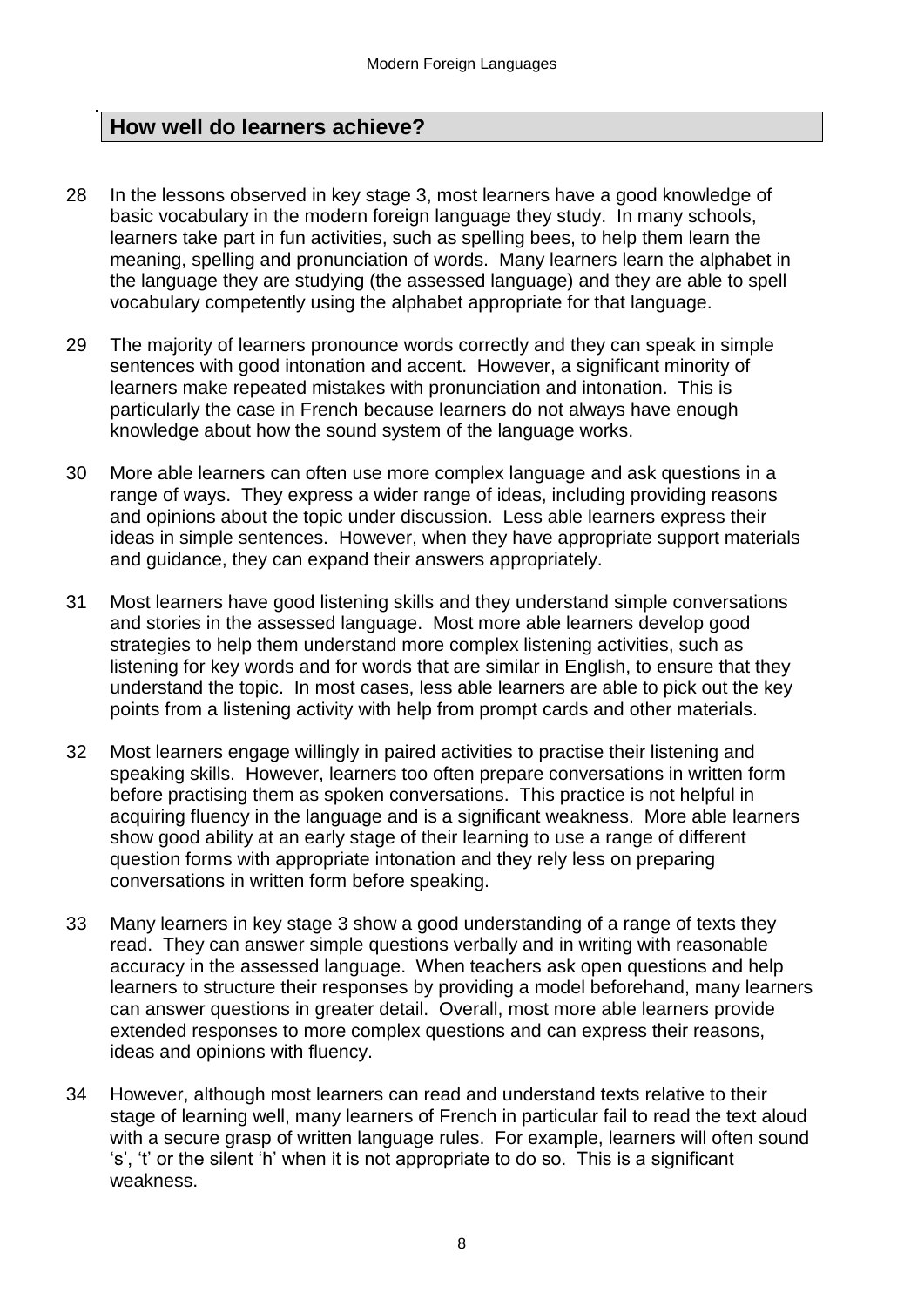- 35 Most learners are able to write accurate simple sentences and paragraphs in the assessed language using a good range of vocabulary, tenses and structures, particularly when they are taught the process of drafting, sharing their work for comment and re-drafting. Most learners use dictionaries in the assessed language effectively to support their writing and to vary and extend their vocabulary. Many learners have a good understanding of how to choose the language they use according to what and for whom they are writing. They are able to write short pieces in a number of genres, for example descriptive pieces, letters to friends, reports of incidents, dialogues and presentations.
- 36 Many learners show a good understanding of the grammar of the assessed language. More able learners often use more complex sentences and a greater range of vocabulary, tenses and structures well to structure their work in paragraphs so that it has an effective and logical structure and is more interesting to read. This is a significant improvement when compared with Estyn's findings about learners' understanding of grammar in 2009.
- 37 In the lessons observed in key stage 4, overall learners have a good understanding of the skills they need to master for examinations. In most cases, learners engage well with the learning materials and their peers to practise the four skills of speaking, listening, reading and writing separately and in mixed-skill activities. Learners show generally good skills in independent learning, such as researching topics, using authentic source materials and the internet to practise their language skills and to develop their knowledge further. Most learners in key stage 4 generally show a good level of perseverance in uncovering the meaning of unfamiliar language. Many learners show a sound command of vocabulary and key grammatical structures and they apply them satisfactorily in a range of different activities.
- 38 More able pupils often show a very secure command of basic vocabulary and structures and an increasingly good command of more demanding structures, such as the appropriate use of the conditional and subjunctive tenses, and active and passive voices. Many learners are able to cope with hearing and reading longer and more complex texts. A minority of more able learners show good understanding of the power of language and the use of nuances in their writing and speech. They begin to use language to very good effect and, in particular, they start to bring more 'flavour' to their own work in speaking and writing.
- 39 Most learners in key stage 4 make effective use of technology to support their language learning, for example to practise particular aspects of the language or to tune into foreign radio and social media. Most learners find that fully understanding radio items or watching television at this stage of their learning is a challenge. Nonetheless, it is effective in exposing them to the assessed language at the speed used by native speakers and to the most up-to-date expressions and slang words.
- 40 However, a common shortcoming for learners across the ability range is when they prepare for the spoken examination by writing out and learning by heart written paragraphs on the prescribed topics. This hinders their ability to speak the language with a good degree of fluency and it can be detrimental to examination outcomes if the examiner does not ask the question for which they have prepared an answer. This is a significant shortcoming. In more effective practice, learners use mind maps to prompt key ideas, structures and vocabulary, for example.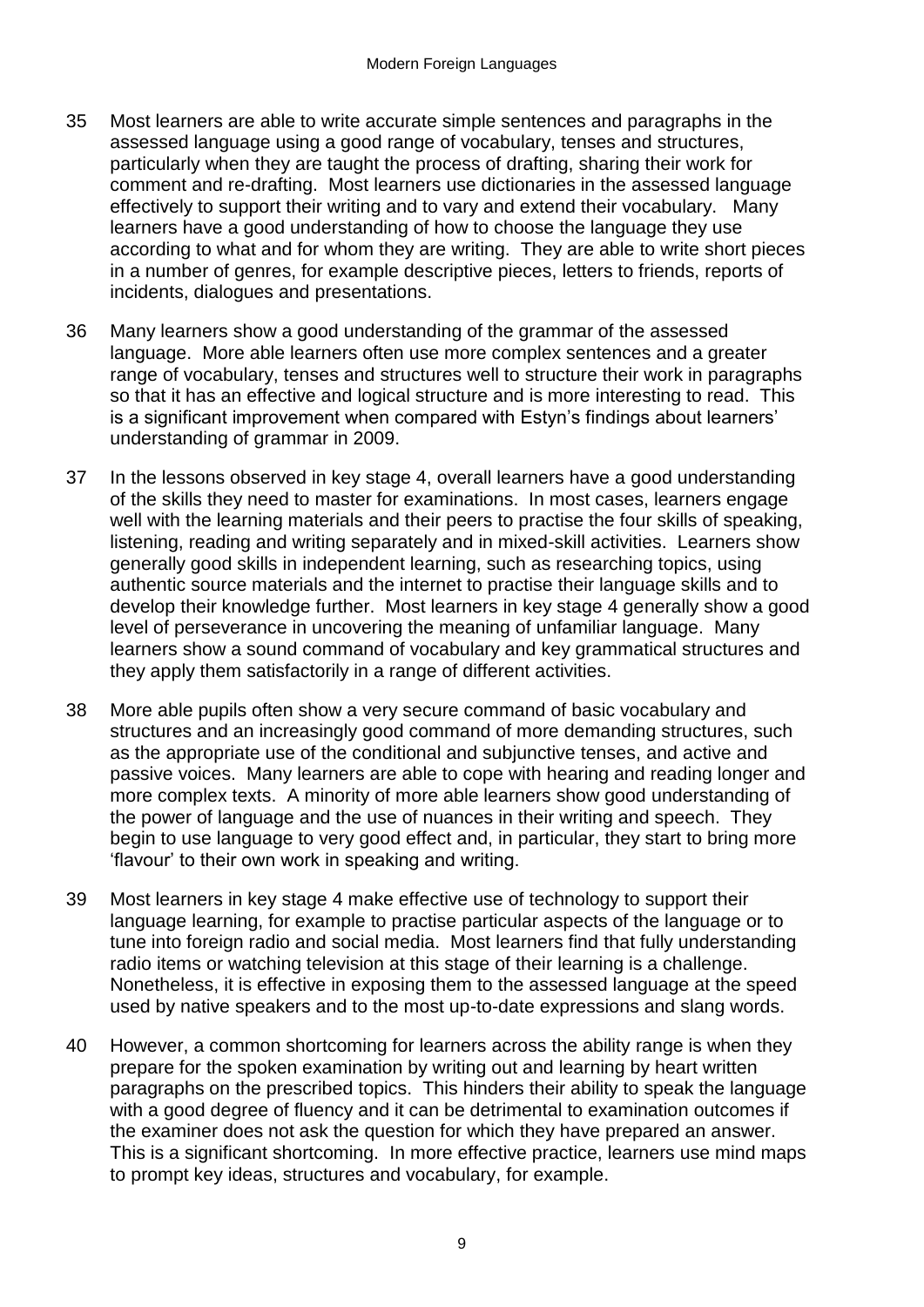41 In the lessons seen in both key stage 3 and key stage 4, most learners have a good understanding of their strengths and the areas in which they need to improve. In many cases, they use assessment for learning targets diligently to improve their own work and to provide well-focused feedback to their peers.

## **How well do learners attain?**

#### **Performance in teacher assessments at the end of key stage 3**

- 42 In 2015, the percentage of learners achieving the expected level (level 5) or above at key stage 3 in teacher assessments in modern foreign languages was 84%. This represents an increase of over 20 percentage points since 2009. This steady increase in attainment over the last six years has been greater than the increase in any other National Curriculum subject, except for Welsh second language. However, despite this improvement, the percentage of learners attaining level 5 or above remains lower than in all other subjects, except Welsh second language, (Welsh Government, 2015b).
- 43 The gap in attainment at key stage 3 in 2015 between boys and girls is 10.6 percentage points. This is much lower than in 2009 when it was 17.6 percentage points. Despite this improvement, boys generally attain less well in modern foreign languages than in all other subjects at key stage 3, and less well than in English, (Welsh Government, 2015g).



44 A recent survey by the British Council, Wales (Board and Tinsley, 2015) noted that 29% of schools reported that pupils or groups of pupils do not study a modern foreign language as a result of English and mathematics being given a higher priority.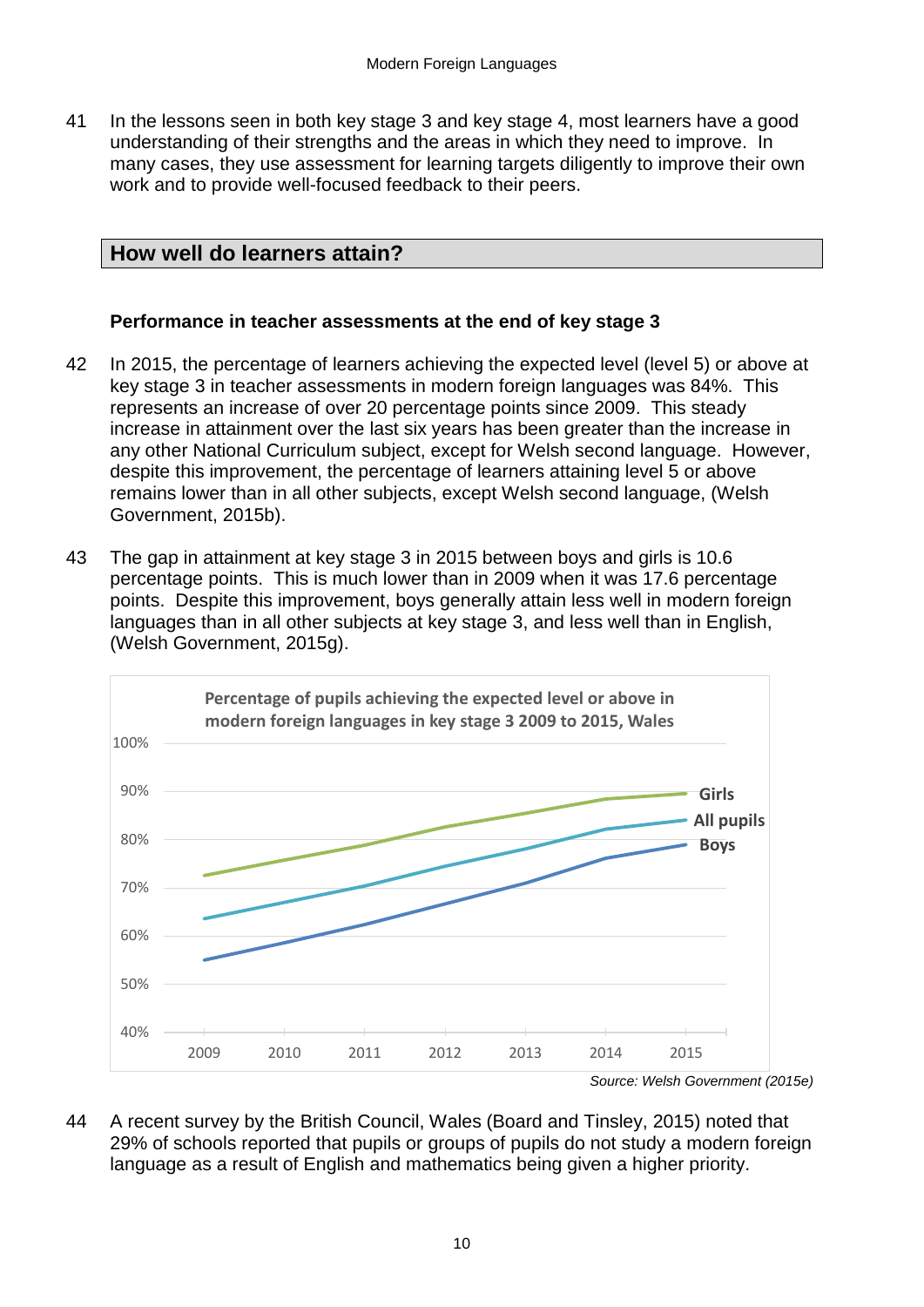## **Examination performance at the end of key stage 4**

45 Results in modern foreign language GCSEs are good or better than for most other National Curriculum subjects. The proportion of GCSE entries resulting in grades A\*-C has fluctuated slightly between 2009 and 2015 but has generally remained around the 77% recorded in 2015. This is better than in most other National Curriculum subjects. In 2015, it is five percentage points above the average for all subjects, including vocational subjects, (Welsh Government, 2015c).



Note: Includes 15-year-olds only. Early entry and discounted exams have been removed. Modern Foreign Languages includes French, German and Spanish, as well as other languages such as Arabic, Chinese and Italian.

- 46 The number of learners entering GCSE examinations in modern foreign languages is small, but successful. However, figures are not available to show how many of those who attain A\* and A grades are native speakers of the language and this may have an important influence on outcomes and the relatively high performance compared with that in other subjects, (Welsh Government, 2015d).
- 47 Between 2009 and 2015, the gap in attainment at GCSE between boys and girls has stayed around eight or nine percentage points. The gap of nine percentage points in 2015 is much less than the gap in English language (17 percentage points), but higher than the gap in mathematics (one percentage point). Overall, the average gap in attainment between boys and girls across all GCSEs was nine percentage points, (Welsh Government, 2015e).
- 48 The proportion of GCSE modern foreign language entries accounted for by boys has remained relatively steady. Boys make up 38% of all entries in 2015 when compared to 39% in 2009, (Welsh Government, 2015e).
- 49 The number of schools with pupils entering more than one modern foreign language at key stage 4 has declined since 2010. The proportion of schools entering pupils for more than one modern foreign language at GCSE fell from 66% in 2010 to 56% in 2015, (Welsh Government, 2015c).

*Source: Welsh Government (2015e)*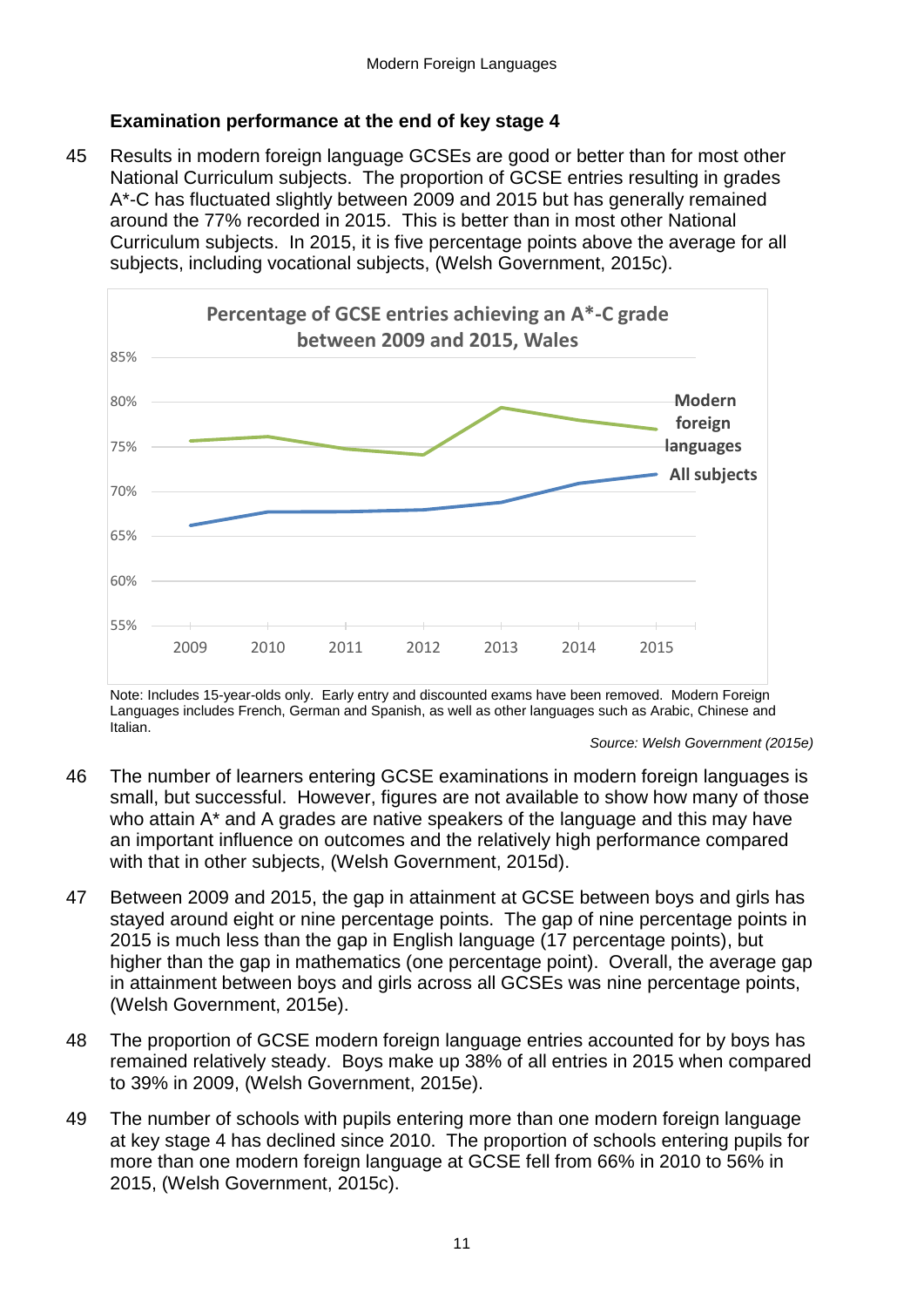## **Examination performance at A level**

- 50 A level results are good. They are as good or better overall than for most mainstream subjects. In 2015, the proportion of A level entries in modern foreign languages gaining grades A\*-C remained stable at 82%. This is six percentage points higher than the average A\*-C score for all subjects combined and is similar to the position in 2009, (Welsh Government, 2015c).
- 51 Entries to A level in modern foreign languages have declined more sharply than the number of pupils entering GCSE in modern foreign languages. In 2009, there were 1,152 entries in A level in modern foreign languages; this figure fell by over a third (39%) to 700 entries in 2015, (Welsh Government, 2015f).



Note: Includes 17-year-olds only. Early entry and discounted exams have been removed. Modern Foreign Languages includes French, German and Spanish, as well as other languages such as Arabic, Chinese and Italian.

*Source: Welsh Government (2015f)* 

- 52 The decline in entries seen by all pupils is consistent when split by gender; entries by both boys and girls have declined by 39%. In similarity to the other key stages, at A level considerably fewer entries are taken by boys than by girls. Since 2009, the proportions have stayed fairly steady at around 30% boys and 70% girls. The proportion of boys entering all A levels is 43%.
- 53 There are further gender differences in the types of languages entered at A level. In 2015, 24% of entries by girls were for Spanish compared to 16% of entries by boys. In contrast, boys were more likely to be studying an 'other modern foreign language', with these less common exams making up 19% of all boys' entries compared to 11% of girls'.
- 54 The popularity in terms of entry numbers of A levels in languages other than French, German and Spanish has remained steady from 2009 to 2015. However, due to the decline in entries for French, German and Spanish, entries for A level in other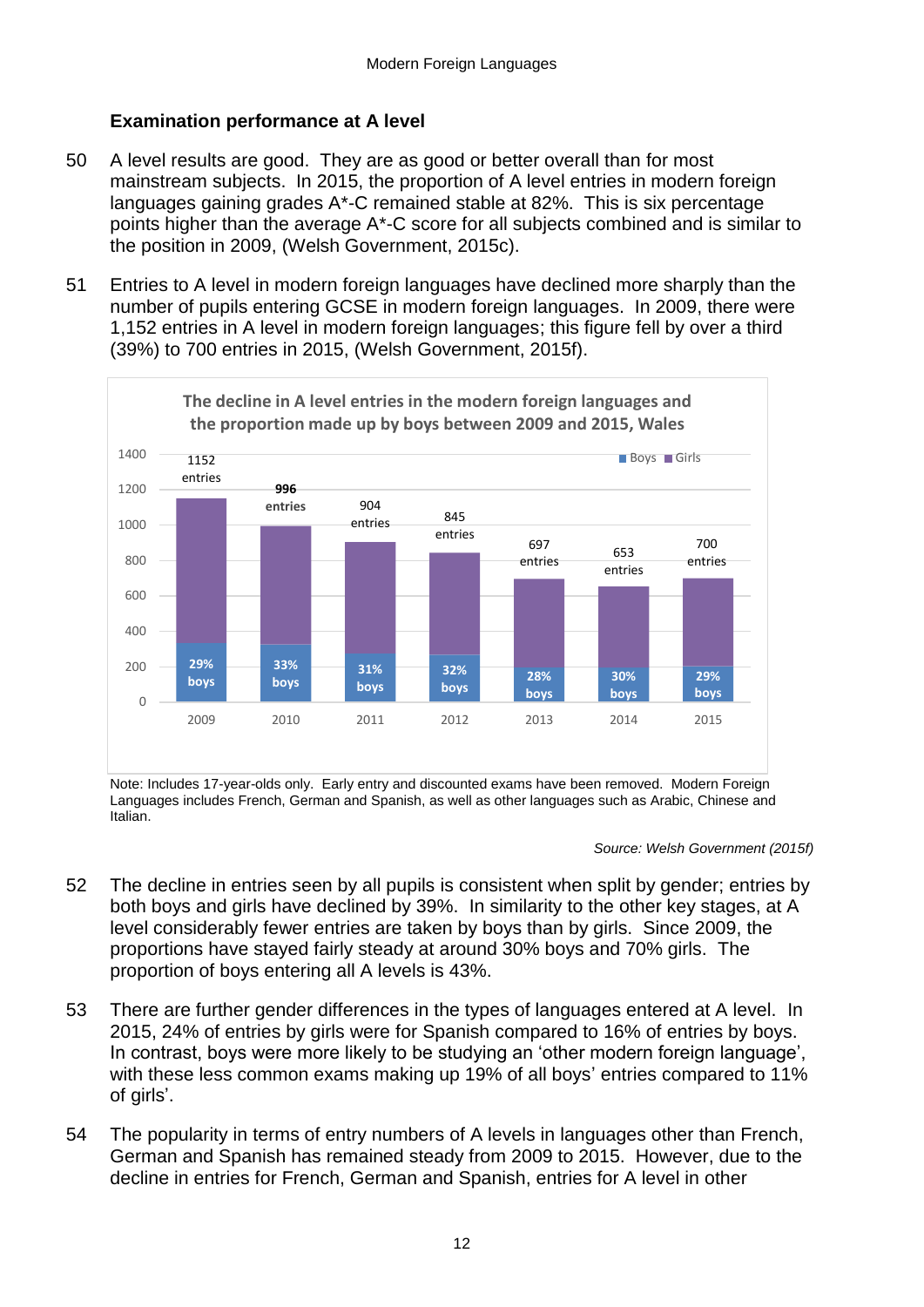modern foreign languages now make up 13% of all entries compared to 6% in 2009. In 2015, at 50%, entries for French remain higher than for any other language. However, as with GCSE entries, it has declined in popularity since 2009 when French made up 61% of all A level language entries. The proportion of entries for German has shown a similar decline and at 15% is lower than the proportion of entries for Spanish, which has risen to 21%. Overall, however, in 2015 the number of 17-year-olds in Wales who attempted A level languages in Spanish is 150 entrants and just over 100 entrants in German, (Welsh Government, 2015f).

#### **Progression from key stage 3 to key stage 5**

55 Of the number of learners who achieved the expected level (level 5) or above in modern foreign languages at the end of key stage 3 in 2011, 28.2% went on to enter at least one modern foreign language GCSE in 2013. Of the learners who achieved grades A\*-C in at least one GCSE in modern foreign languages in 2013, 8.3% went on to enter for at least one A level in modern foreign languages in 2015. This represents less than 2% of the original cohort in 2010. Of this original cohort, 1.4% of entrants achieved a grade A\*-C at A level in modern foreign languages, (Welsh Government, 2015c).

#### **Progression of pupils entering modern foreign languages (MFL) in key stage 3 through GCSEs and A levels, 2011 to 2015, Wales**



*Source: Welsh Government (2015c) and (2015h)*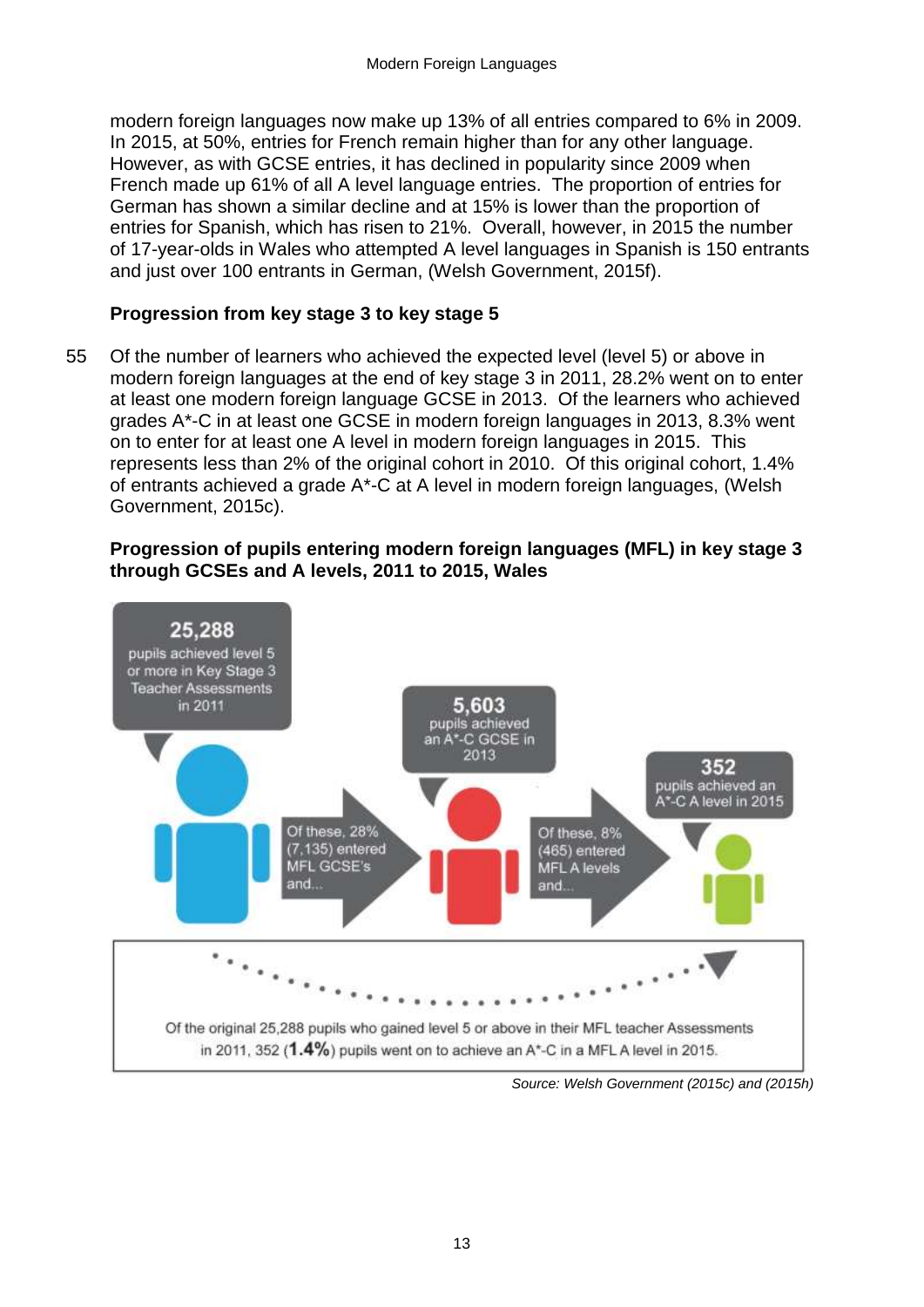## **The quality of teaching**

- 56 Most teachers in the lessons observed are subject specialists with appropriate qualifications to teach modern foreign languages. They speak the languages they teach with a good degree of fluency and accuracy. A few teachers do not have as good a grasp of the most effective ways to teach a modern foreign language as needed. For example, while these teachers may plan a lesson that is well sequenced, in practice they do not always fully develop the skill that underpins the next exercise. This means that learners do not always have a secure grasp of the basic material and therefore cannot take the next step in consolidating their learning confidently. The disconnect between planning and application is usually because these teachers are teaching a modern foreign language as a second subject. However, overall, teachers plan modern foreign language lessons well and take appropriate account of the four language learning skills of speaking, listening, reading and writing.
- 57 In a minority of the most effective lessons, teachers plan well a series of sequenced activities that allow learners to revise previously learned language and structures as well as practising new language in a range of forms. They build learners' knowledge and fluency steadily through a sequence of activities, exposing learners to the language topic through the four discrete skills and in mixed-skill forms. They provide learners with good opportunities to consolidate and extend their language learning through a range of tasks that engage, motivate and challenge learners through independent and pair working, research and problem-solving, and that develop learners' knowledge of other subjects (for example, finance, health, politics, environment) and the wider world. There is a purposeful pace to the lesson. There are frequent opportunities for learners to use higher-order linguistic and problem-solving skills to produce work in which they use language creatively (see Appendix 3: case study 3).
- 58 In many less successful lessons, the pace of the lesson is slow and learners spend too much time engaged solely on reading and writing, or on tasks that do not challenge and extend their language learning. Too often, teachers ask pupils to write out conversations before practising as the spoken word. This hinders learners' abilities to think in and speak the language with a degree of fluency. Teachers' planning too often states that 'all' will complete a common task, then 'most' will complete a further task and 'some' will complete another task, the last ostensibly aimed at extending the most able. However, the task set for 'some' is too often not particularly challenging. In most cases, it seeks to consolidate the language they have learned, but does not help to develop learners' fluent and creative use of language.
- 59 In the few classes where differentiation is far stronger, teachers plan core, progression and challenge activities. All learners must complete the core exercise that introduces new language and skills. The progression activities invite learners to consolidate their knowledge of the new language and skills in activities that also recycle language, structures and skills learned in other topics. The activities encourage learners to express themselves as fully as they can. The challenge activities invite learners to use all the language they have learned in a creative and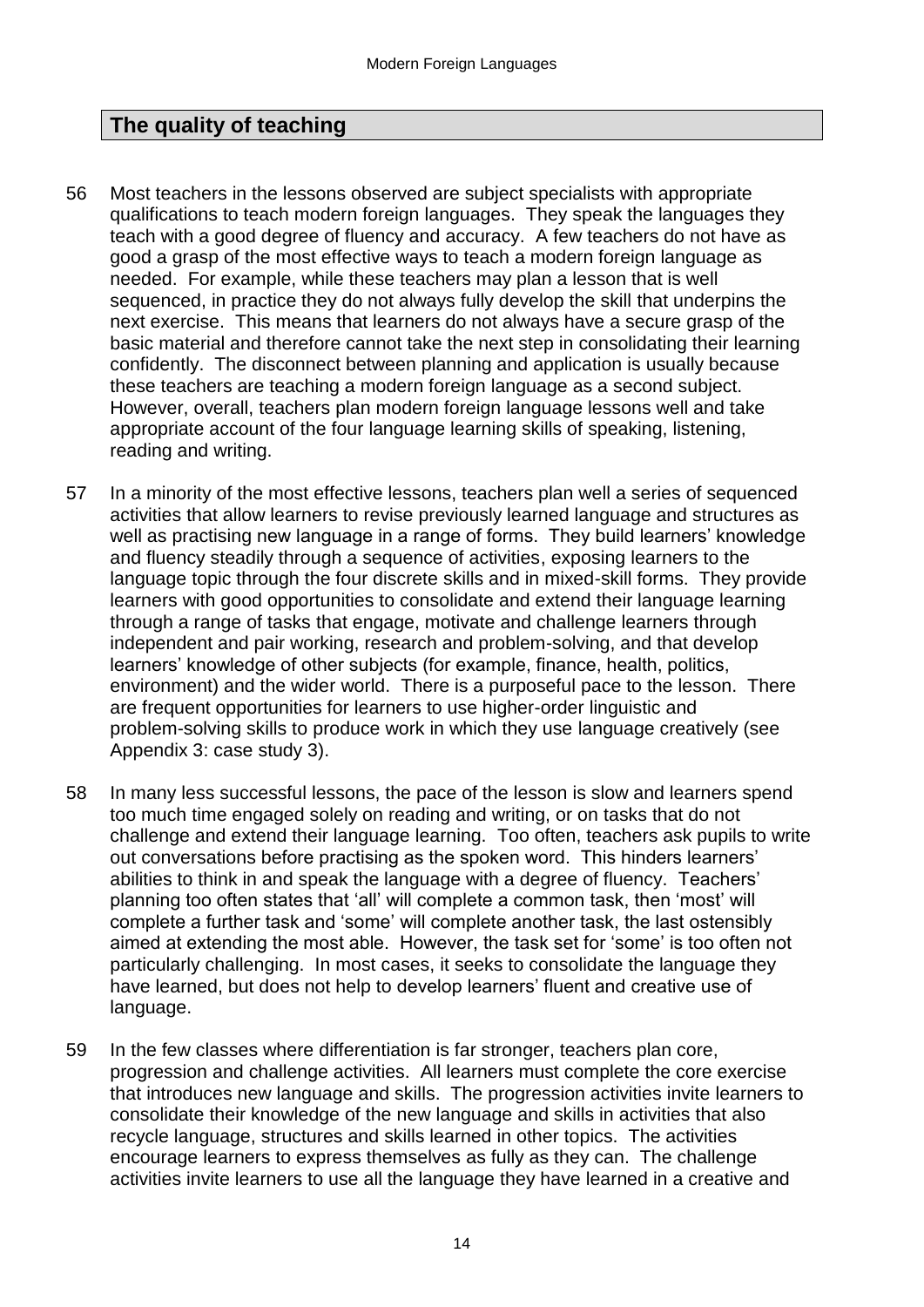open-ended activity, such as writing a story, a report, a play, a radio broadcast, a comic, a newspaper article or a blog, putting together and filming an oral presentation on a related topic, or writing in response to a picture/music stimulus. These approaches help pupils to use their imagination and develop their own expression in the language they are learning. (See Appendix 3: case study 4; and Appendix 4: stages of teaching and learning in mastering a modern foreign language.)

- 60 In less effective lessons, too often teachers do not spend enough time ensuring that learners can pronounce words correctly. They do not correct poor pronunciation systematically enough or actively teach learners how to relate the sounds of the language to the written word. This results in a minority of learners not being able to read the language aloud without making basic mistakes. It also results in learners lacking the confidence to speak the language and causes them to perpetuate mistakes. In these classes, teachers do not leave enough time to explain to learners the strategies for learning a language so that learners feel secure in sounding words, and they do not give learners enough time to practise and consolidate the language through repetition, pair or group activity.
- 61 Since the publication of Estyn's 2009 report on modern foreign languages, the extent to which teachers teach systematically through the assessed language has diminished. Too often teachers use English to explain simple classroom instructions. This lessens the opportunities that learners have to hear and respond to the target language.
- 62 Where teachers mostly use the assessed language, they ensure that they do so systematically throughout the year groups that they teach, with simplified language in the early years and building through to more complex language in the later year groups. The teachers who use the assessed language as the medium of tuition most effectively ensure that they actively teach the functional language that learners need from the beginning of learners' language learning. Where teachers introduce this practice at a later stage (for example in Year 10), it is generally less successful as learners are not used to it.
- 63 Following the introduction of the literacy and numeracy framework, most modern foreign language departments contribute well to helping learners in developing their understanding of grammar. Since Estyn's last report on modern foreign languages in 2009, most departments have worked effectively with the English and/or Welsh departments to ensure that they use the same grammatical terms. This enables learners to understand how languages work and what they have in common. Many departments have worked effectively with The National Centre for Languages (CILT, Cymru) on Triple Literacy projects that interest and challenge learners, as well as helping them to make connections between the language structures. These are well documented and provide effective case studies for other schools. This is a significant improvement.
- 64 However, in many less effective lessons, teachers allow teaching grammar to dominate the language lesson too much at the expense of learners developing the key modern foreign language skills of speaking and listening. Too much of these lessons is taken up with writing grammatical exercises. This often means that the lesson loses its vibrancy and learners lose interest. Too often, there is too much of a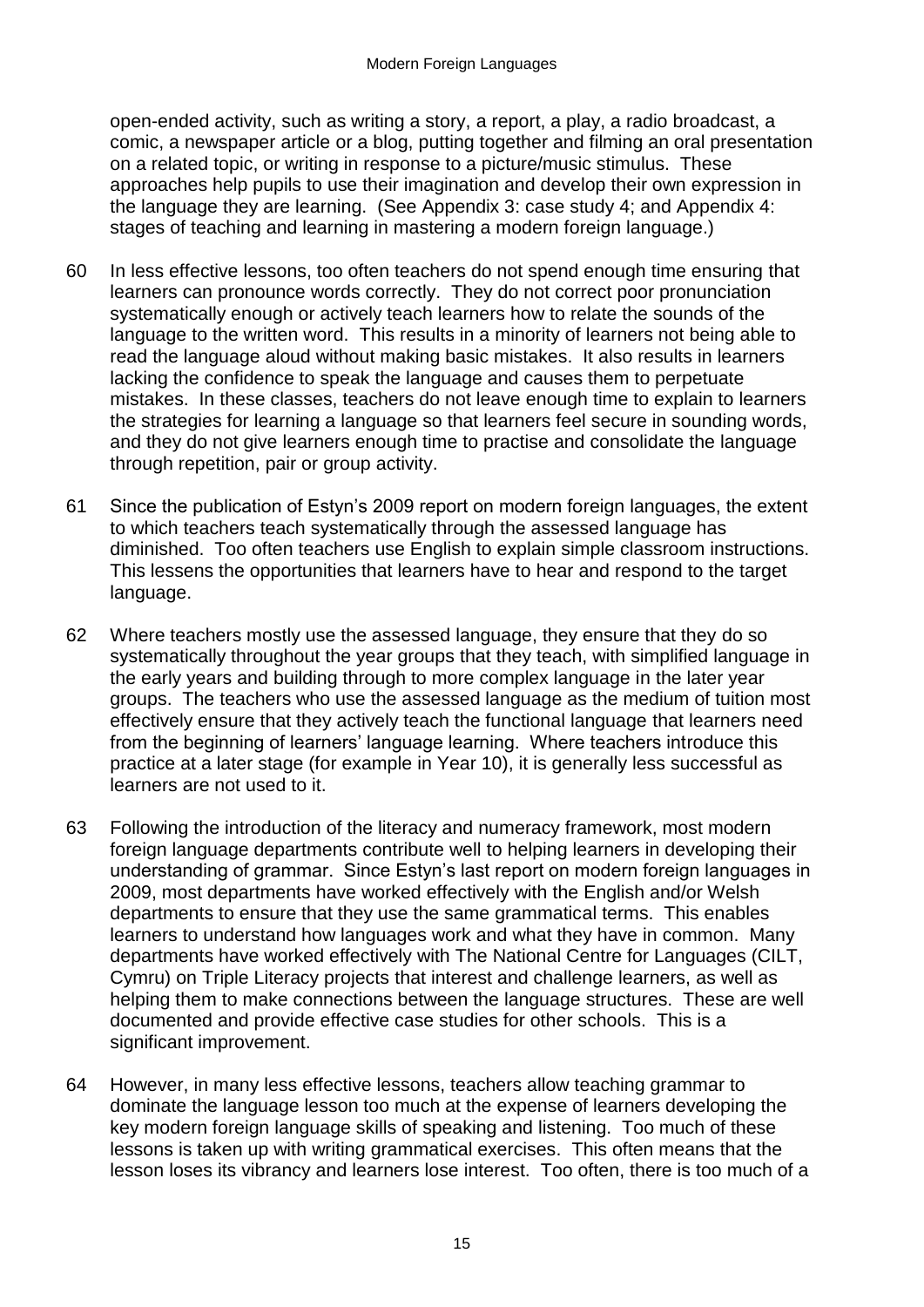'backwash effect' from the demands of examinations, where examination demands dictate many of the activities that learners undertake in key stage 3. In more effective lessons, teachers ensure a good balance of skills development with lively activities that help learners to learn the grammar through both direct teaching and pupils' direct experience of the language using the four skills.

- 65 Increasingly, teachers are using digital technology effectively in lessons to good effect. (See Appendix 3: case study 1). In the minority of schools with very good information and communication technology, the use of electronic tablets to carry out some whole-class activities improves learners' motivation and helps to ensure a brisk pace to learning. For example, subject-specific software enables the teacher to prepare a quiz based on a topic and the language and grammar being learned. (See Appendix 3: case study 2). This helps to cut down on teachers' preparation time as they can store, use and modify the material as needed and share it with other staff in a very short time. Activities where learners carry out short quizzes to test their knowledge and receive immediate feedback raise nearly all learners' participation levels in the lesson. The combined effect of using technology and the competition element of a quiz engages boys particularly well.
- 66 In a few cases, teachers use digital technology well to support homework tasks. Teachers have tended to move away from setting homework on a weekly basis and now set a half-termly task instead. This is a good idea as it provides an opportunity to consolidate aspects of the four different skills. One method used that has been successful is when learners can access electronic files on the school's network. They can then practise vocabulary and structures, prepare a conversation and make an oral presentation, as well as writing and producing podcasts. It also engages parents in the learner's language learning experience, as the parent can practise the language themselves and test the learner verbally on their vocabulary and pronunciation. This has the good effect of interesting and developing the parent's understanding of learning a language.

## **Assessment**

- 67 Overall, most teachers keep up-to-date records of learners' progress well, and mark and standardise learners' work effectively. However, in many cases, teachers do not help learners to assess their own learning well enough.
- 68 Most teachers assess learners' work regularly. In many cases, they adapt the school's marking policy to support the use of the assessed language and ensure that learners understand key phrases. In most instances, teachers ensure that pupils have clear targets linked appropriately to National Curriculum descriptors. The majority of teachers highlight mistakes in written work and put aside time in lessons to go over common mistakes with the whole class. In many cases, they expect learners to revisit their written work and correct mistakes. However, they do not always carry out a second check to ensure that learners have responded appropriately.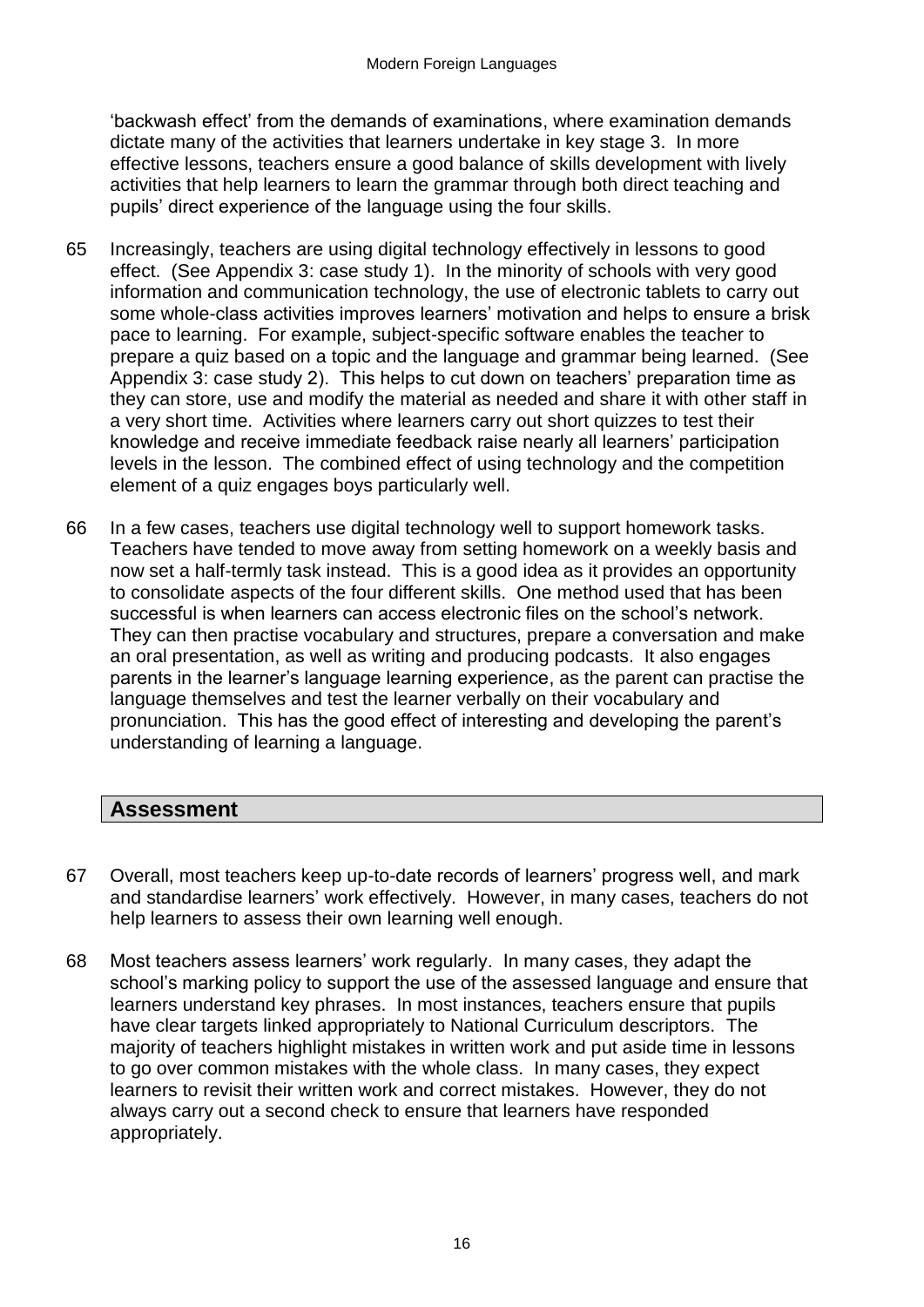- 69 Most teachers keep good records of learners' progress and they moderate and standardise learners' work regularly with other members of the department. In a few cases, teachers work with teachers from other schools to compare and standardise learners' outcomes. This has the benefit of assuring teachers that they are making appropriate judgements about the level of learners' work.
- 70 However, in too many classrooms, teachers do not use techniques that help learners to assess their own learning effectively enough in respect of speaking, listening and reading activities. While teachers will often use mechanisms, such as thumbs up/thumbs down, to assess learners' response to activities, they do not often unpack learners' self-assessment in any detail that is meaningful or influences the teaching or direction of the lesson afterwards. The regular use of assessment for learning techniques has declined since Estyn last reported in 2009.

## **The learning environment**

- 71 In nearly all of the schools visited, the modern foreign language department is located in classrooms within close proximity to each other, and in a few cases close to the English and Welsh departments. In a very few cases, there are appropriate spaces just outside the classroom where pupils can go to prepare work in pairs and groups. In more modern buildings, a few staff teams also have the benefit of a small departmental staff room where they can meet and work together. These types of arrangements are helpful in allowing staff to work together more effectively and to develop a clear departmental ethos and shared approaches to teaching and learning.
- 72 Most of the modern foreign languages classrooms seen are spacious and allow for varied arrangements of tables and groups of learners. However, in many of the classrooms seen, the space is not used well and in most lessons tables are organised in rows. While this arrangement supports learners working in pairs relatively easily, it hinders effective group work in language learning.
- 73 In nearly all classrooms, teachers make the best use of the wall space to display learners' work and to provide colourful displays that support the development of learners' grammatical knowledge. Most rooms have interactive white boards and most teachers use these well to support their teaching. Most rooms have IT systems that link into the school's information and communication technology network. This enables learners to have regular access to computers and electronic tablets as part of their lessons for a range of purposes, such as research activities, word processing, constructing graphs and tables or illustrating the outcomes of surveys.
- 74 In nearly all departments, there is a good range of paper-based resources to support modern foreign language learning. These include textbooks, cards and games, and module workbooks that departments have designed to support the curriculum.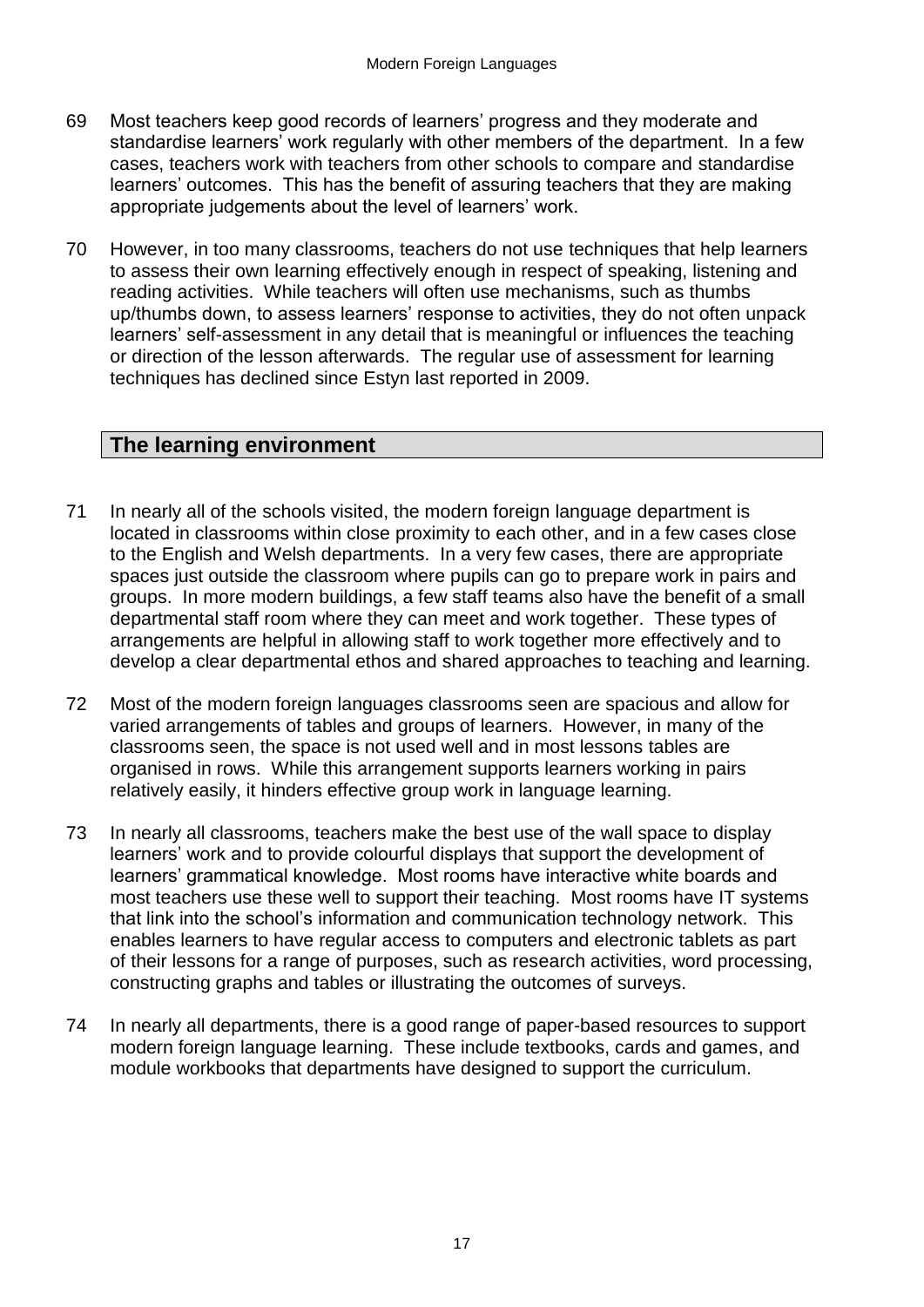## **Leadership**

#### **The role of senior leaders**

- 75 Most headteachers and senior leaders try to ensure that learners have the opportunity to learn at least one modern foreign language to examination level during their time at school.
- 76 On average, learners experience three hours of modern foreign language learning across a two-week timetable. This may include learning a new second modern foreign language from scratch in Year 8 or Year 9. However, this is less time than the two hours per week recommended in Estyn's last modern foreign language report.
- 77 Nearly all headteachers and senior curriculum leaders report that ensuring broad and balanced opportunities for learners to study modern foreign languages is a challenge due to the increased requirement for learners to sit two examinations in both English and mathematics at key stage 4.
- 78 Headteachers in larger schools report that they are able to offer modern foreign language opportunities at key stage 4 because learner numbers are viable. The time allocated to classes at key stage 4 is usually in line with that for other non-core subjects. However, even in larger schools, it can be a challenge to timetable lessons into the normal school day for learners who study more than one modern foreign language, due to the increasing time needed by core subjects.
- 79 In schools with smaller numbers, the challenge to provide broad and balanced option choices is far greater. This is because, in a growing number of cases, more subjects are offered in a smaller number of option columns and therefore the competition with other subjects is fierce. This often results in only a very small number of learners opting to continue with a modern foreign language to examination level. As a result, there are a small, but significant, number of schools and local authorities in Wales where a modern foreign language has slipped from the curriculum at key stage 4. As a result, learning a modern foreign language becomes even less important in the eyes of learners and parents.
- 80 Where senior leaders provide small groups of learners with the opportunity to continue with a modern foreign language in key stage 4, they are becoming more creative in the way that they organise the timetable. Often the small group of learners wanting to continue with a modern foreign language attends classes before or after school or during the lunchtime break. This means that learners and teachers put in longer days at school and this is not conducive to effective learning and teaching.
- 81 In a few cases, headteachers allow very small groups of learners to proceed in key stage 4 with challenging targets for the department and its learners. They allow this provision not only to meet the learners' wishes, but also so that the subject is seen as part of the key stage 4 curriculum and hopefully will encourage more learners to take the subject. While this is not cost effective, it has the benefit of building up the status of modern foreign languages as it is visible on the key stage 4 timetable.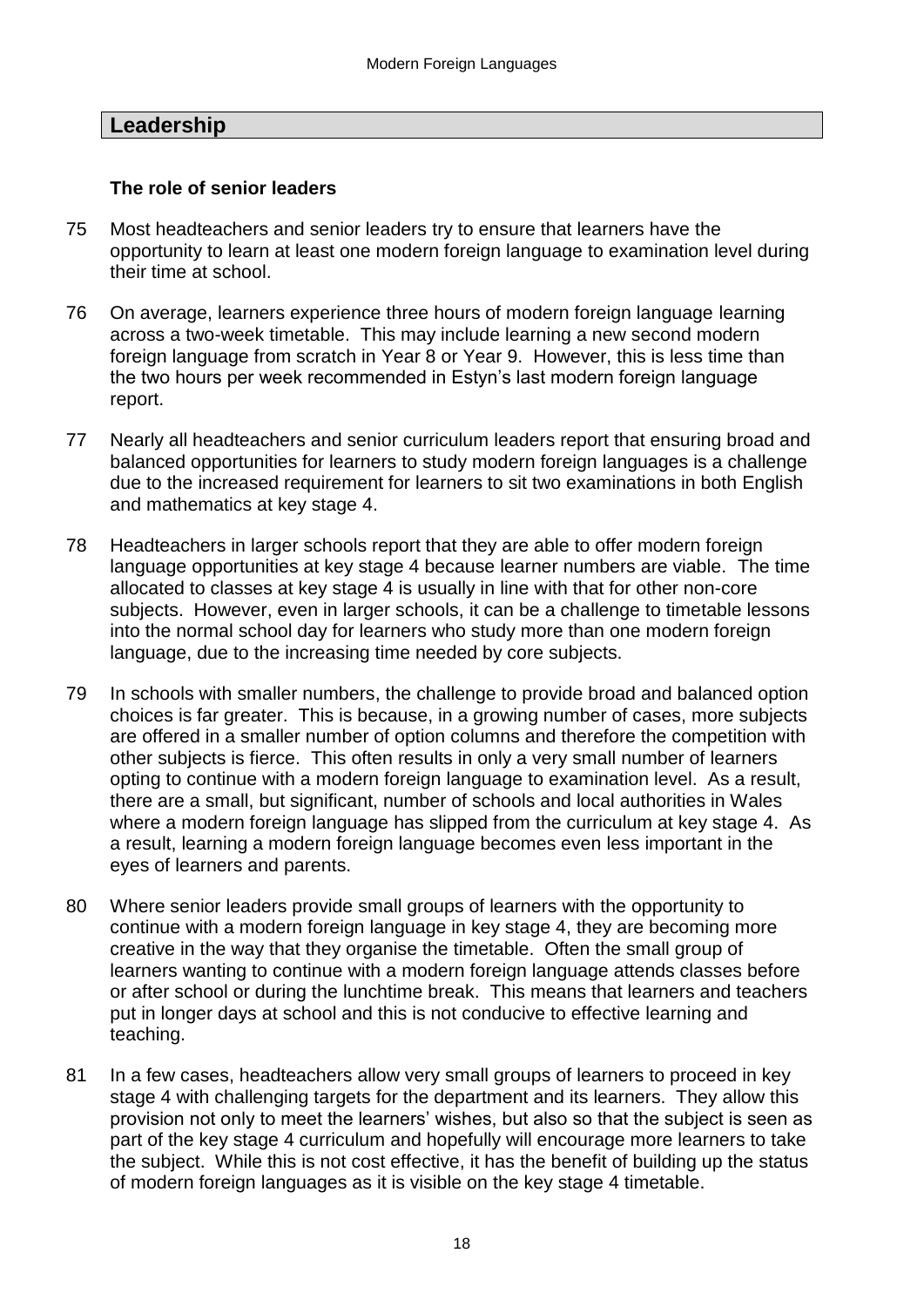- 82 To try to meet learners' wishes, many schools now develop their key stage 4 options through learner-led preferences, as opposed to developing rigid option columns and simply offering a fixed set of constrained choices to pupils. The former method presents senior leaders with challenges but, by and large, this does help to ensure that learners who want to study a modern foreign language can do so.
- 83 As a result of the low numbers taking up modern foreign languages at key stage 4, the take-up of modern foreign languages at AS and A level is comparatively small. Headteachers, senior leaders and heads of department attribute this to the fact that learners often feel that it is harder to get top grades at A level in a modern foreign language and that this might be detrimental to gaining a place at university. Also, where there are not viable numbers for a class in modern foreign languages on one school site, but it is offered on another, learners are put off by having to travel to the other site. Discussions with learners also support these views.
- 84 Additionally, there is very little opportunity for learners to take up a modern foreign language from scratch in Years 12 and 13 to provide a supplementary skill to learners' A levels.

### **The role of middle leaders**

- 85 Most heads of modern foreign language departments and their teams share a clear vision for the modern foreign language provision they wish to offer. However, increasingly, modern foreign language departments do not have a written policy that relates specifically to the department's teaching practices. As a result, there is often no stated policy in relation to the aims and approaches to teaching and learning of modern foreign languages that the department wishes to deliver. This accounts to some degree for the observed practice in many schools of the imbalance between an emphasis on oral and interactive communication and the greater emphasis on written exercises and grammar, and the lack of systematic progression of enabling learners to develop mastery of the language and express themselves creatively.
- 86 Nearly all departments have a well-planned curriculum for modern foreign languages that links well to National Curriculum level descriptors for the four skills. The curriculum often focuses well on a range of topics, allowing learners to talk about themselves, their families, their hobbies and past-times, holidays and so on. In a few cases, the curriculum includes wider topics effectively. These include learning about and discussion of the world of work, the environment and other issues that affect young people's lives.
- 87 In the best cases, the curriculum is planned to allow learners to revisit and extend previous language and structures at different points in key stage 3 and key stage 4. However, only in very few departments do teachers plan the curriculum in this way and enable learners to use the assessed language in everyday transactions in the classroom. This means that teachers in too many classes only teach learners basic transactional language and, while learners often show good understanding of teachers' instructions, they very rarely ask questions of the teacher or seek explanations from the teacher using increasingly complex target language. Where this does occur, it helps to maximise the time in which learners hear and use the assessed language in lessons and it supports the development of greater oral fluency.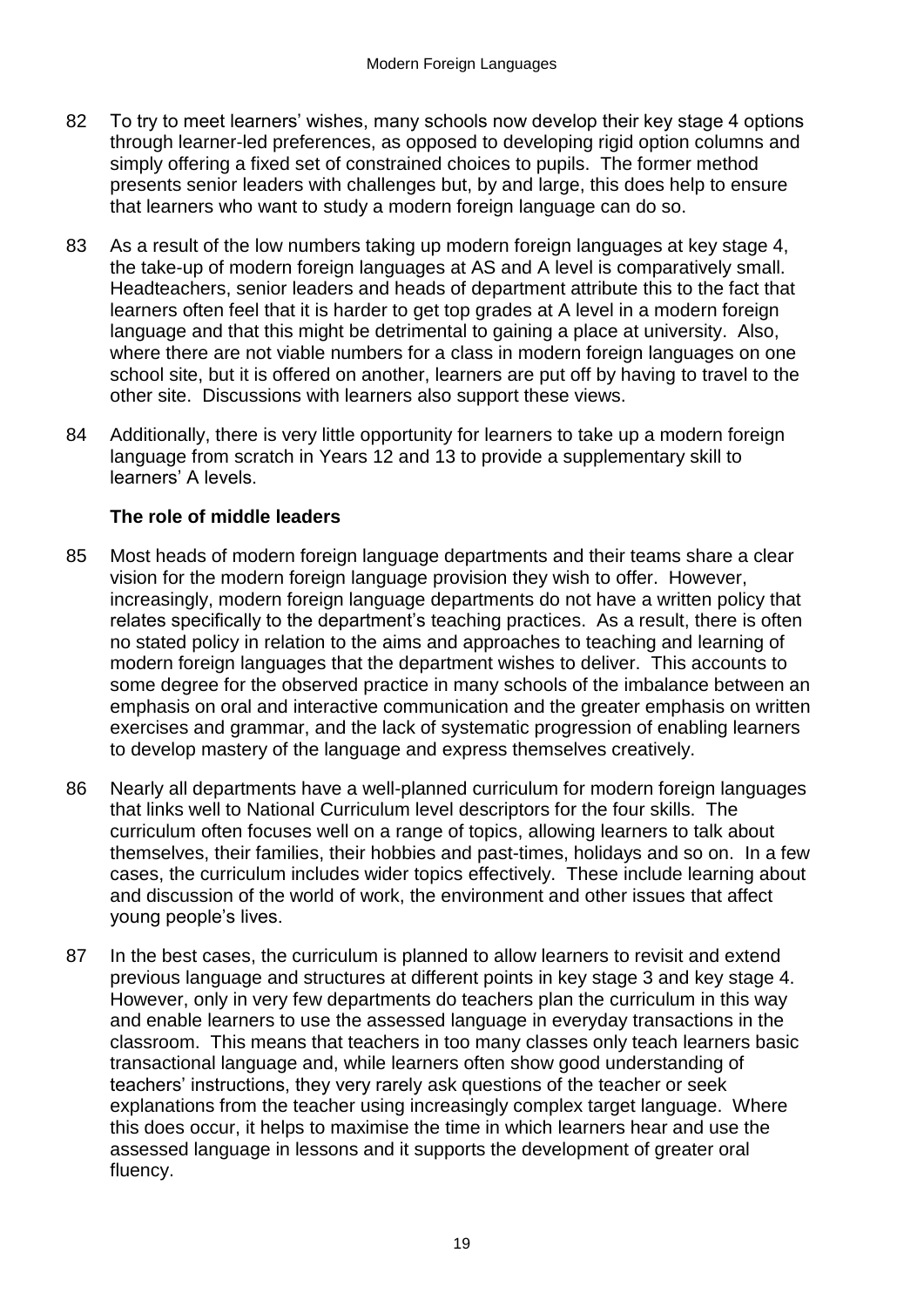- 88 Nearly all schools require heads of department to work with colleagues to produce a self-evaluation report. Heads of department and senior leaders usually discuss the self-evaluation report and set targets for the following year. In many cases, these targets focus predominantly on predicted examination outcomes and do not always focus enough on raising the number of learners opting to follow a modern foreign language at GCSE or A level.
- 89 Despite this, many modern foreign language teachers run extra-curricular activities to help encourage learners to develop an enthusiasm for the subject and thus to opt to study a modern foreign language to examination level. Activities include language clubs during lunchtime and after school, foreign language film clubs, celebrating European languages day and organising trips to the target language countries. During the last few years, modern foreign language teachers have re-focused trips to assessed language countries to link with other activities. For example, learners go abroad to learn how to cook the food of a country through the medium of the target language. These types of activities help learners to understand better how speaking a modern foreign language gives access to a wider range of rewarding experiences.
- 90 In the main, the examinations that learners take in modern foreign languages are at GCSE or A level, both of which are considered by many teachers to be academically demanding. A few schools use other examinations to accommodate learners who may have stronger skills in speaking, listening and reading, but this is not a frequent occurrence. Many teachers report that they do not feel that there is an appropriate suite of modern foreign language examinations to cater for a wider range of ability in key stages 4 and 5. Many teachers would welcome the creation of a GCSE that links language learning and business skills, for example to accommodate and attract learners from a wider range of ability.

## **Learners' attitudes**

- 91 As part of this survey, inspectors spoke to randomly selected groups of learners from Year 9 and learners in Year 10 and Year 11, some of whom had chosen a modern foreign language as an option at key stage 4 and some of whom who had not.
- 92 Many Year 9 learners reported that they liked learning languages and wanted to continue to study a language in Year 10. Most learners expressed a preference to learn French, while a significant minority of learners expressed a preference for learning Spanish or German. A few learners felt that, as they had to learn Welsh as a core subject, to choose another language would be to reduce unduly the other subject choices they could make. In a few cases, learners had very clear reasons about why they wanted to choose other subjects in preference to a modern foreign language.
- 93 Inspectors' interviews with Year 9 learners took place mainly before learners had made their option choices for key stage 4. Many learners felt that it was important to take a language at key stage 4 as it would improve their chances of a job or securing a university place. However, a significant minority of learners were not able to say why studying a language to examination level might be of value. Many learners who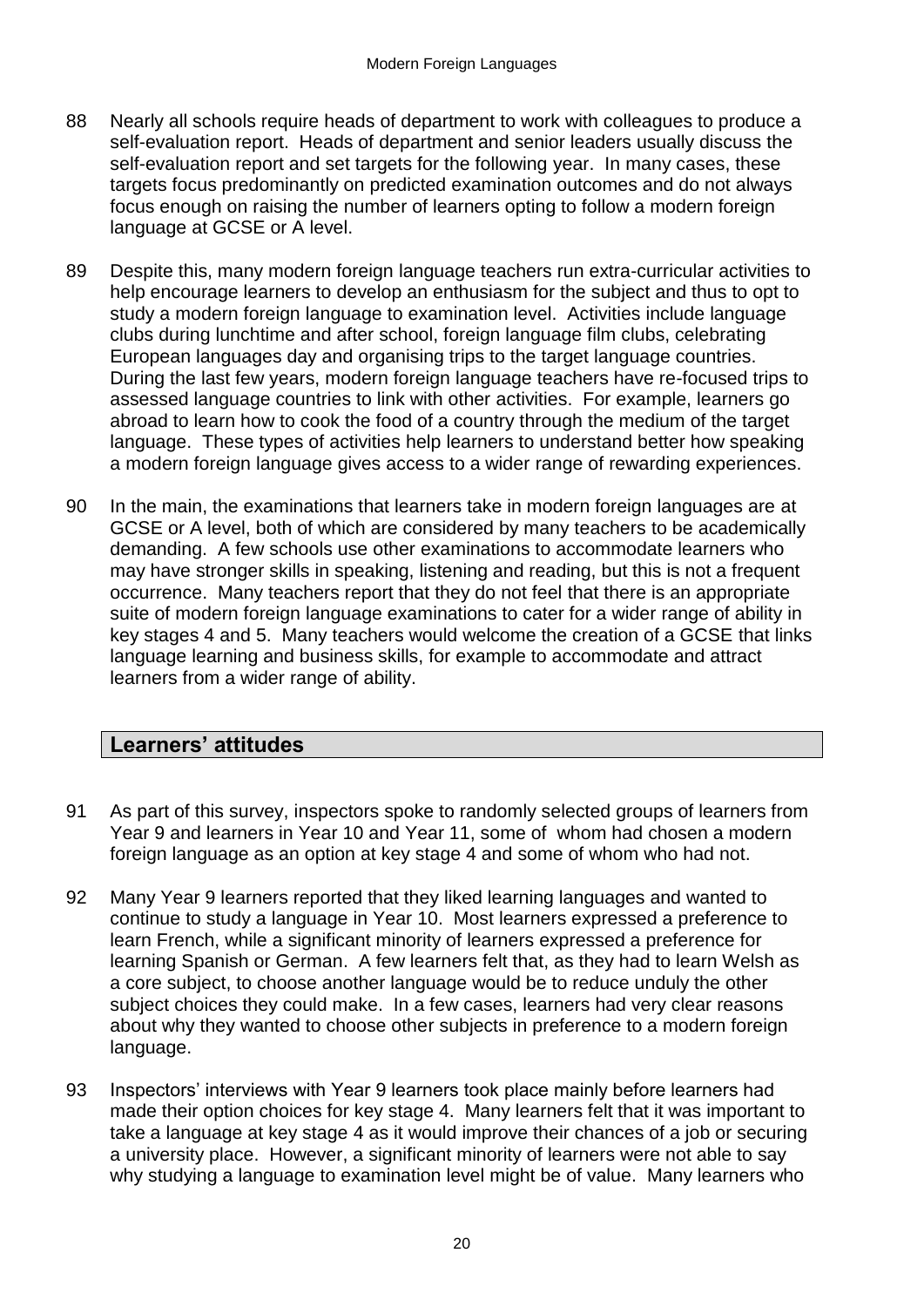spoke a language other than English as a first language were very aware of many benefits of, and often necessity for, learning another language. Most Year 9 learners interviewed had a limited knowledge of the types of careers where being able to speak another language might be an asset.

94 The Year 10 and Year 11 learners who had opted for a modern foreign language offered a range of reasons for doing so. These included their love for the subject and its usefulness in helping them to find a job or to secure a university or training place. Many of those who had not opted for a modern foreign language at key stage 4 had done so either because they had not enjoyed the subject in key stage 3, had found the subject difficult at key stage 3, felt that Welsh was as important a language as those classed as modern foreign languages or that, by not studying a modern foreign language, they therefore benefited by having a greater choice of other subjects. Many had not chosen to study a modern foreign language because the subject was in an option column with another subject that they particularly wanted to study. Overall, Year 10 and Year 11 learners had only a limited understanding of the careers for which the skill of speaking another language might be useful. As with Year 9 learners, those learners who spoke a language other than English as their first language generally had a greater appreciation of the benefits of speaking different languages.

## **Parental attitudes**

- 95 Inspectors invited parents of learners in Year 9 and key stage 4 to share their views of modern foreign language learning (103 parents of Year 9 pupils and 99 parents of Year 10 pupils responded). Four key themes emerged:
	- Parents feel that learning a modern foreign language was useful and may lead to better job prospects
	- Parents would like a wider choice of modern foreign languages to be on offer at key stage 4, such as Chinese Mandarin and German, that they felt were used more widely in the world of work
	- Parents feel that there should be more opportunities for learners to take part in foreign exchanges and work experience programmes abroad to enthuse learners and to help them to develop their linguistic and wider life skills
	- Parents would like to see Welsh become optional at key stage 4 so that learners could have the option of studying one or more languages, but languages of their choice

## **Teacher supply and professional development**

96 Headteachers in a few schools that have recently made appointments to modern foreign language departments report that in the main they have had an appropriate field of candidates from which to choose. Schools with modern foreign language departments with high numbers of learners in key stage 4 and post-16 report little difficulty in attracting well-qualified multi-lingual teachers to apply for posts.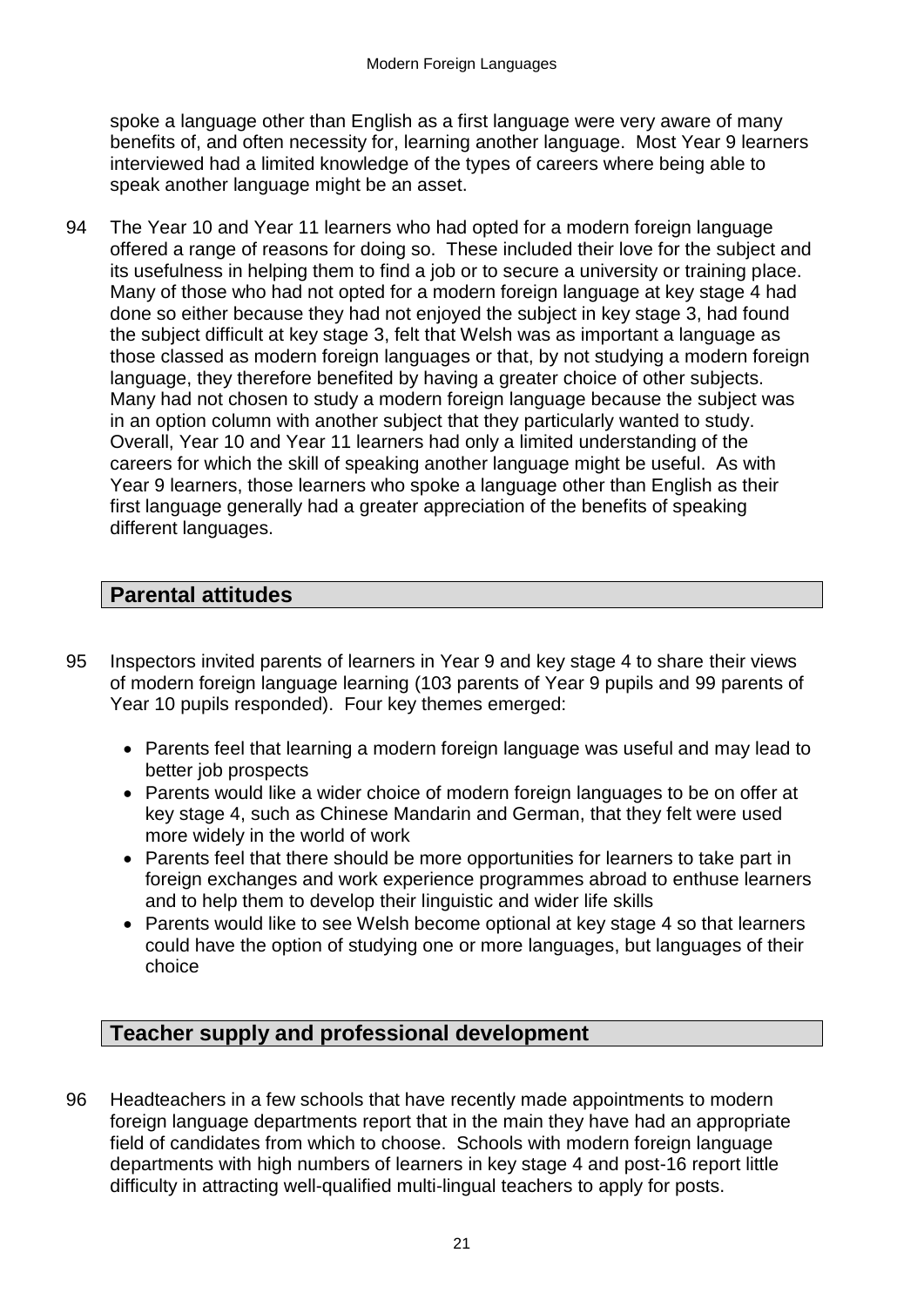- 97 On the other hand, headteachers with modern foreign language departments with few or no learners of modern foreign languages in key stage 4 and/or post-16, and headteachers in the west of Wales, report it is much more difficult to recruit teachers for modern foreign languages. Quite often, the linguists applying for these posts are only able to offer one modern foreign language. This reduces flexibility in terms of curriculum planning and learner choice.
- 98 An additional concern is that, in 2014-2015, initial teacher training centres were only able to recruit 50% at most of the quota for modern foreign language trainees allocated to them by the Higher Education Funding Council for Wales. Due to the severe decline in number of pupils taking modern foreign languages in schools, there are currently enough modern foreign linguists in the system to meet current needs. However, in order to deliver the strategies for modern foreign languages in the Welsh Government's Global Futures' document, that is to achieve a 'bilingual plus 1' nation, the current modern foreign language teaching force is unlikely to be sufficient to expand modern foreign languages into primary schools.
- 99 The number of schools able to appoint a modern foreign language assistant since Estyn's last report has decreased. Heads of department attribute this mostly to cuts in school budgets. The minority of schools that employ a modern foreign languages assistant deploy them mostly with examination groups to have the most impact. Nonetheless, a few foreign language assistants help younger learners through participating or leading extra-curricular clubs.
- 100 Until the end of the summer term 2015, most serving modern foreign language teachers acquired professional development either from working in informal groups with colleagues locally or in language groups across local authorities to develop new ideas and share resources, undertaking training with the CILT Cymru, The National Centre for Languages, or courses offered by examination boards. Most teachers who had been part of networks or who had received training from CILT Cymru or examination boards are able to explain what they gained and how such professional development has helped them in introducing new ideas and materials to the classroom. For example, many schools with support from CILT Cymru ran successful triple literacy activities with the English and Welsh departments in their schools and measured the impact of the activity on their pupils' learning. This has led many schools to adapt the activities and to continue to work collaboratively, foreshadowing the aims and objectives set out in 'Successful Futures'.
- 101 From September 2015, the Welsh Government has tasked the regional consortia to deliver the new vision and strategies for modern foreign language teaching in Wales as set out in 'Global Futures'. Inspectors visited schools across Wales for this survey early in the autumn term 2015, at which time regional consortia had only just identified schools as centres of excellence and programmes for professional development. In the main, modern foreign language teachers welcome this development, particularly to be able to network with colleagues in other schools in their region and beyond. However, it is too early in the process to comment upon the impact of the strategy in this report.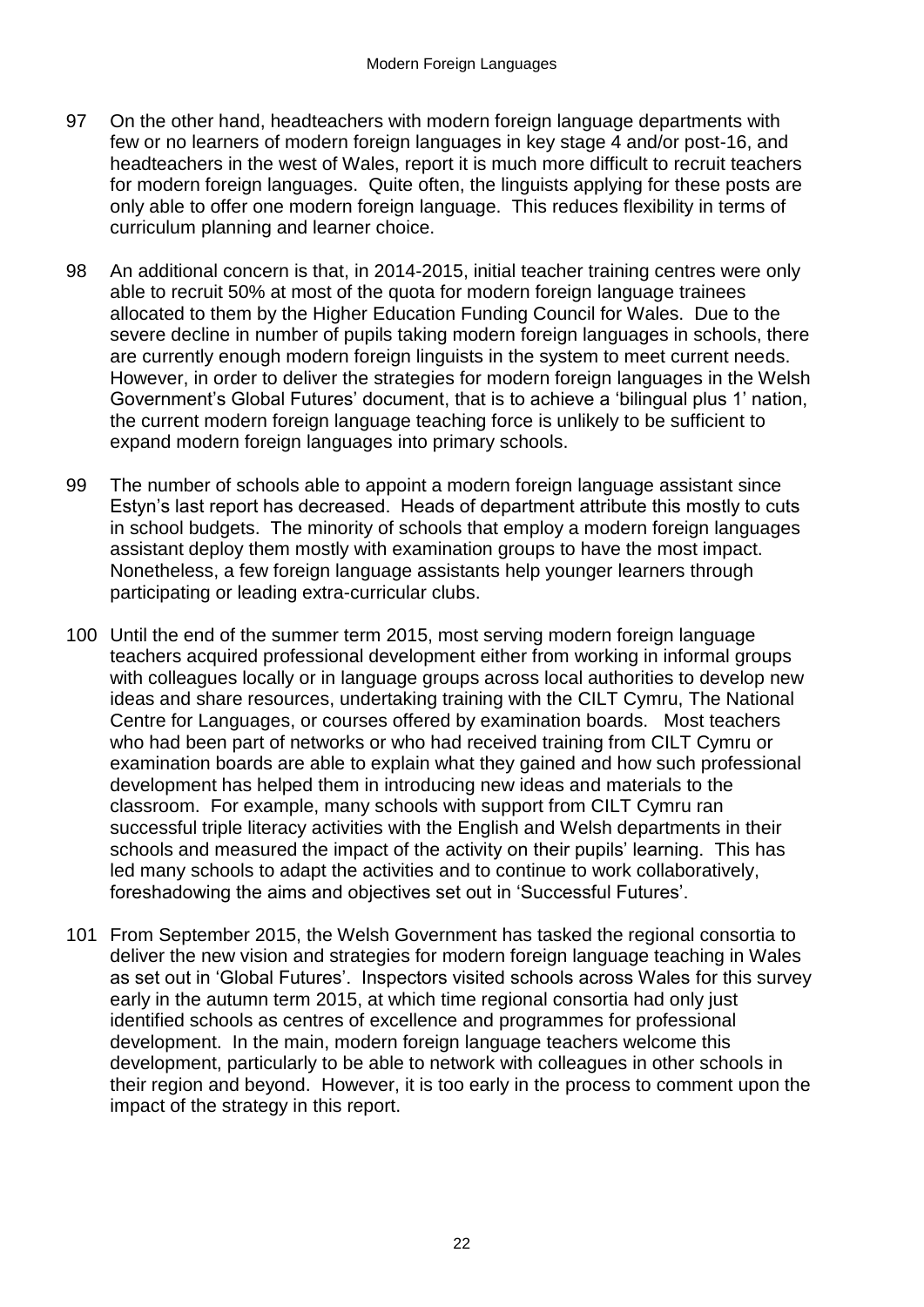## **Appendix 1: Evidence base**

This report uses evidence from visits to schools, scrutiny of relevant documentation and interviews with headteachers, senior leaders responsible for curriculum, heads of modern foreign language departments, careers' advisers and learners from key stage 3 and key stage 4. The report also draws on inspection evidence about the quality modern foreign language learning, teaching and leadership as well as recently published research.

Inspectors also asked schools to invite a random selection of parents from Year 9 in key stage 3 and Years 10 and 11 in key stage 4 to answer to a short questionnaire about their understanding of the value and their attitudes towards learning a modern foreign language. Parents were able to answer the questionnaire using a paper-based or electronic form. The report also draws on inspection evidence about the quality of leadership.

Inspectors identified a random sample of twenty English-medium and Welsh-medium schools in the secondary sector. Inspectors' visits took place in the autumn term 2015.

Inspectors also visited and gathered evidence from lead representatives for modern foreign languages in the regional consortia.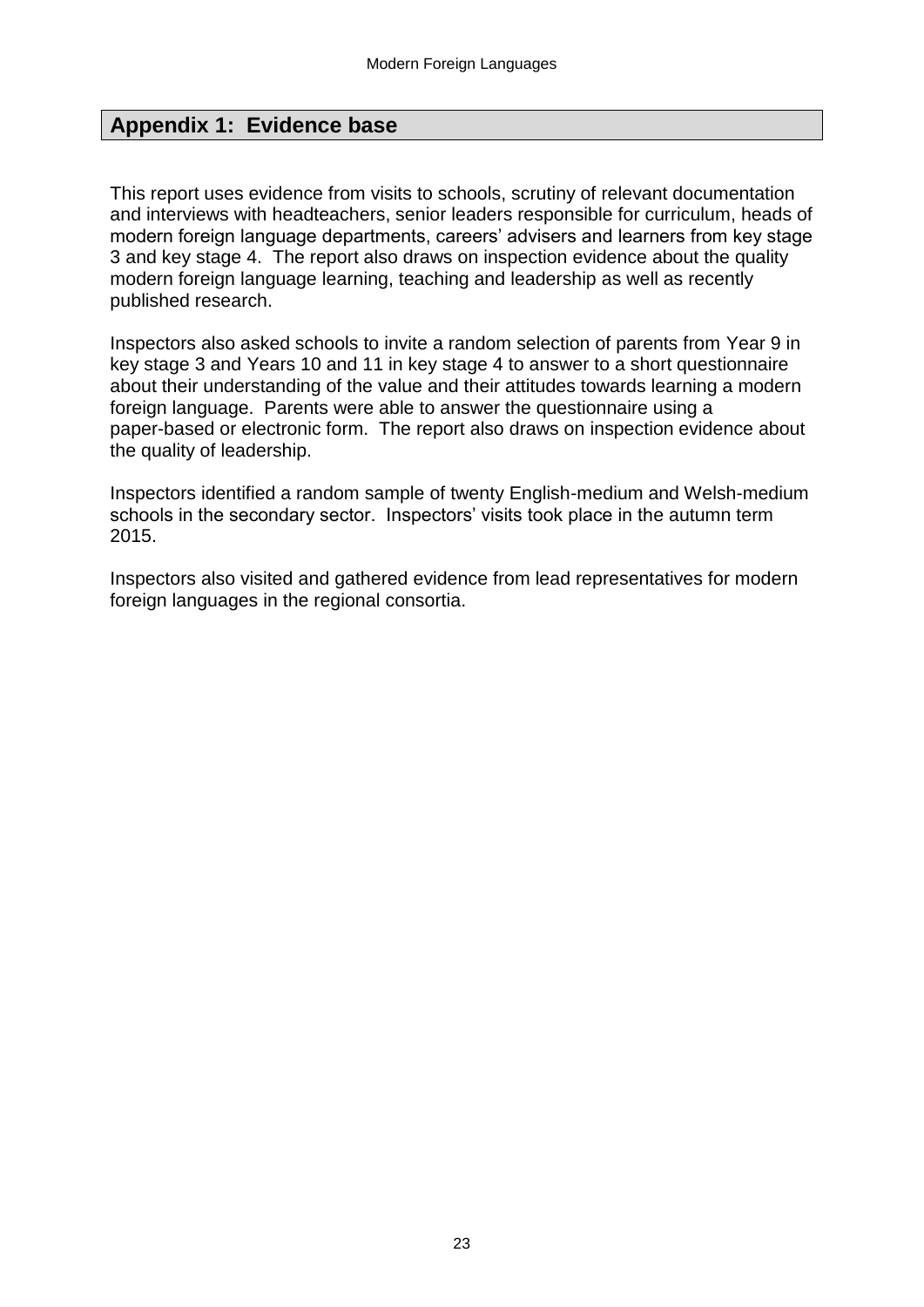## **Appendix 2: References**

Board, K. and Tinsley, T. (2015) *Modern foreign languages in secondary schools in Wales.* Reading: CfBT Education Trust. [Online]. Available from: [https://wales.britishcouncil.org/sites/default/files/language\\_trends\\_wales\\_report\\_engli](https://wales.britishcouncil.org/sites/default/files/language_trends_wales_report_english.pdf) [sh.pdf](https://wales.britishcouncil.org/sites/default/files/language_trends_wales_report_english.pdf) [Accessed 11 January 2016].

Donaldson, G (2015) *Successful Futures: Independent review of curriculum and assessment arrangements in Wales.* Cardiff: Welsh Government. [Online]. Available from:<http://gov.wales/docs/dcells/publications/150225-successful-futures-en.pdf> [Accessed 11 January 2016].

Estyn (2009) *Improving modern foreign languages in secondary schools in Wales: Advice and guidance on good practice for schools and local authorities.* Cardiff: Estyn. [Online]. Available from:

[http://www.estyn.gov.wales/sites/default/files/documents/Improving%20modern%20f](http://www.estyn.gov.wales/sites/default/files/documents/Improving%20modern%20foreign%20languages%20in%20secondary%20schools%20in%20Wales%20-%20July%202009.pdf) [oreign%20languages%20in%20secondary%20schools%20in%20Wales%20-](http://www.estyn.gov.wales/sites/default/files/documents/Improving%20modern%20foreign%20languages%20in%20secondary%20schools%20in%20Wales%20-%20July%202009.pdf) [%20July%202009.pdf](http://www.estyn.gov.wales/sites/default/files/documents/Improving%20modern%20foreign%20languages%20in%20secondary%20schools%20in%20Wales%20-%20July%202009.pdf) [Accessed 11 January 2016].

Welsh Government, Department for Education and Skills (2014) *Qualified for Life: An education improvement plan for 3 to 19-year-olds in Wales.* Cardiff: Welsh Government. [Online]. Available from:

<http://gov.wales/docs/dcells/publications/141001-qualified-for-life-en.pdf> [Accessed 11 January 2016].

Welsh Government, Infrastructure, Curriculum, Qualifications and Learner Support Directorate (2015a) *Global Futures: A plan to improve and promote modern foreign languages in Wales 2015-2020.* Cardiff: Welsh Government. [Online]. Available from: <http://gov.wales/docs/dcells/publications/151019-global-futures-en.pdf> [Accessed 11 January 2016].

Welsh Government (2015b) *National Curriculum teacher assessments of non-core subjects: Wales 2015.* SDR 128/2015. Cardiff: Welsh Government. [Online]. Available from: [http://gov.wales/docs/statistics/2015/150818-national-curriculum](http://gov.wales/docs/statistics/2015/150818-national-curriculum-teacher-assessments-non-core-subjects-2015-en.pdf)[teacher-assessments-non-core-subjects-2015-en.pdf](http://gov.wales/docs/statistics/2015/150818-national-curriculum-teacher-assessments-non-core-subjects-2015-en.pdf) [Accessed 07 March 2016].

Welsh Government (2015c) *Welsh Examinations Database (WED).* Unpublished.

Welsh Government (2015d) *Examination results in Wales, 2014/15 – Revised.* SDR 199/2015. Cardiff: Welsh Government. [Online]. Available from: <http://gov.wales/docs/statistics/2015/151216-examination-results-2014-15r-en.pdf> [Accessed 07 March 2016].

Welsh Government (2015e) *GCSE entries and results (pupils aged 15 only) by subject group and gender.* [Online]. Available from: [https://statswales.wales.gov.uk/Catalogue/Education-and-Skills/Schools-and-](https://statswales.wales.gov.uk/Catalogue/Education-and-Skills/Schools-and-Teachers/Examinations-and-Assessments/Key-Stage-4/gcseentriesandresultspupilsaged15only-by-subjectgroup-gender)[Teachers/Examinations-and-Assessments/Key-Stage-](https://statswales.wales.gov.uk/Catalogue/Education-and-Skills/Schools-and-Teachers/Examinations-and-Assessments/Key-Stage-4/gcseentriesandresultspupilsaged15only-by-subjectgroup-gender)[4/gcseentriesandresultspupilsaged15only-by-subjectgroup-gender](https://statswales.wales.gov.uk/Catalogue/Education-and-Skills/Schools-and-Teachers/Examinations-and-Assessments/Key-Stage-4/gcseentriesandresultspupilsaged15only-by-subjectgroup-gender) [Accessed 07 March 2016].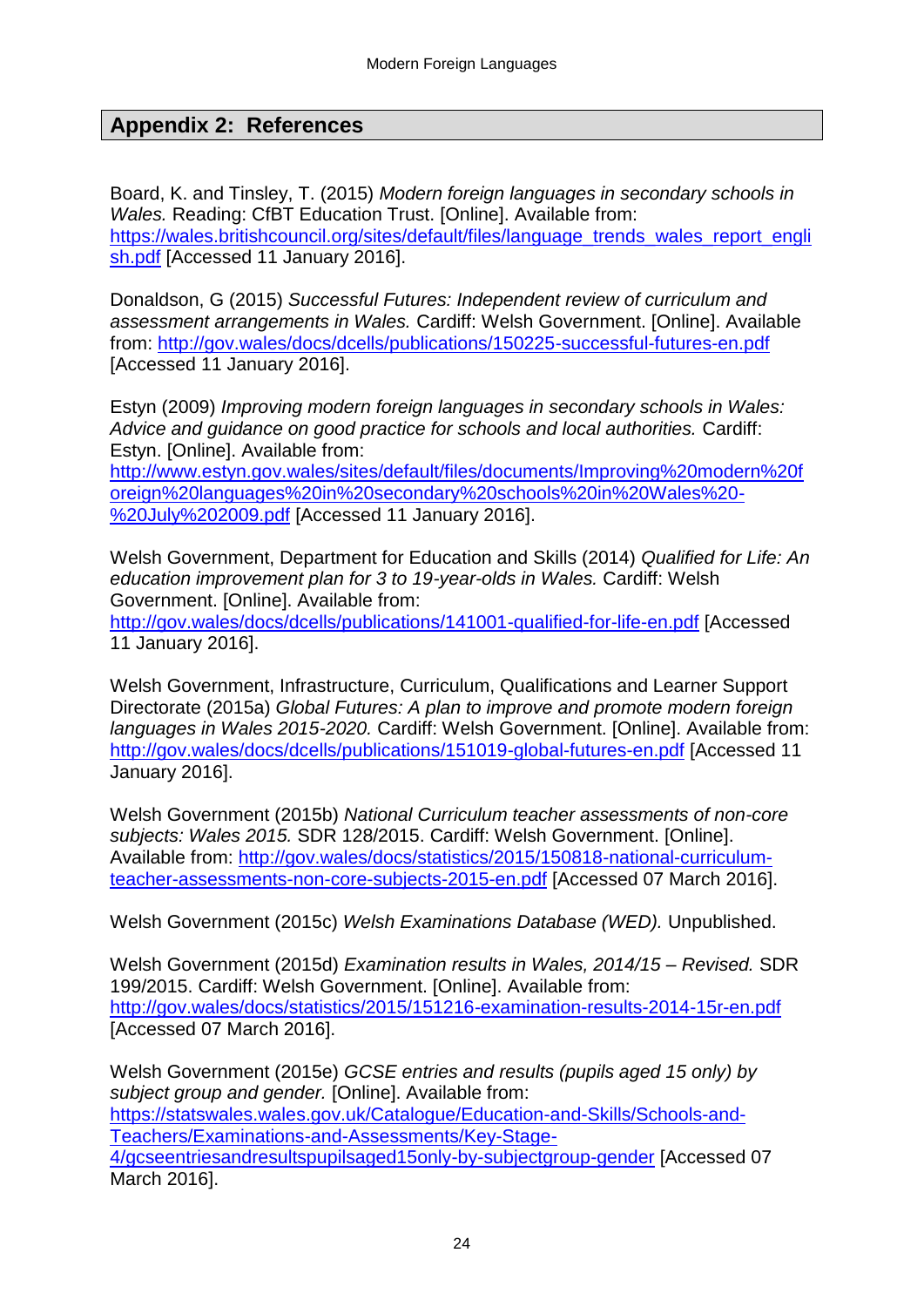Welsh Government (2015f) *A level entries and results (pupils aged 17 only) by subject group.* [Online]. Available from:

[https://statswales.wales.gov.uk/Catalogue/Education-and-Skills/Schools-and-](https://statswales.wales.gov.uk/Catalogue/Education-and-Skills/Schools-and-Teachers/Examinations-and-Assessments/Advanced-Level-and-Equivalent/alevelentriesandresultspupilsaged17only-by-subjectgroup)[Teachers/Examinations-and-Assessments/Advanced-Level-and-](https://statswales.wales.gov.uk/Catalogue/Education-and-Skills/Schools-and-Teachers/Examinations-and-Assessments/Advanced-Level-and-Equivalent/alevelentriesandresultspupilsaged17only-by-subjectgroup)[Equivalent/alevelentriesandresultspupilsaged17only-by-subjectgroup](https://statswales.wales.gov.uk/Catalogue/Education-and-Skills/Schools-and-Teachers/Examinations-and-Assessments/Advanced-Level-and-Equivalent/alevelentriesandresultspupilsaged17only-by-subjectgroup) [Accessed 07 March 2016].

Welsh Government (2015g) Key stage 3 non-core subjects: *Results by subject, gender and level.* [Online]. Available from:

[https://statswales.wales.gov.uk/Catalogue/Education-and-Skills/Schools-and-](https://statswales.wales.gov.uk/Catalogue/Education-and-Skills/Schools-and-Teachers/Examinations-and-Assessments/Key-Stage-3-Non-Core-Subjects/results-by-subject-gender-level)[Teachers/Examinations-and-Assessments/Key-Stage-3-Non-Core-Subjects/results](https://statswales.wales.gov.uk/Catalogue/Education-and-Skills/Schools-and-Teachers/Examinations-and-Assessments/Key-Stage-3-Non-Core-Subjects/results-by-subject-gender-level)[by-subject-gender-level](https://statswales.wales.gov.uk/Catalogue/Education-and-Skills/Schools-and-Teachers/Examinations-and-Assessments/Key-Stage-3-Non-Core-Subjects/results-by-subject-gender-level) [Accessed 07 March 2016].

Welsh Government (2015h) *National Pupil Database.* Unpublished.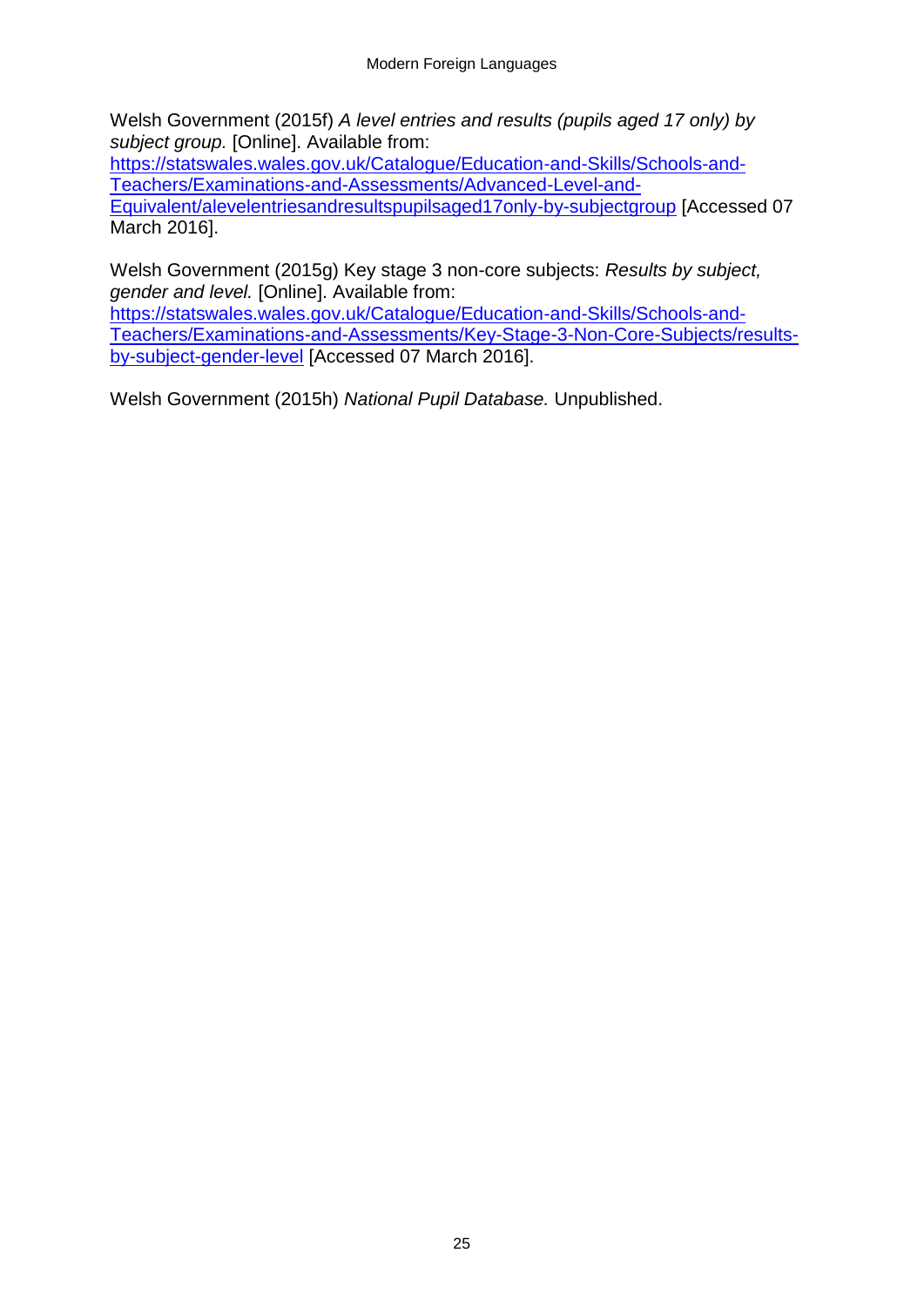## **Appendix 3: Case studies**

#### **Case study 1: Effective use of internet and social media to promote language learning**

Porth County Community School is an English-medium school for 11 to 18-year-old pupils in Rhondda Cynon Taff local authority. The percentage of pupils eligible for free school meals is around 27%, which is well above the average of 17.4% for Wales. The school has 32.6% of pupils on the special education needs register, compared with the Wales national average of 25.2% for all statutory pupils aged 5-15.

The Year 10 Spanish class was working on how to say where they lived and describing their living accommodation. In the previous lesson they had learned the key vocabulary and structures through a series of exercises that helped them to understand the words when spoken and read them when written. They had worked on ensuring that they pronounced the words correctly.

In this lesson they were beginning to develop their language so that they could speak about their own or imagined accommodation. In order to increase their vocabulary and grammar further, the teacher prepared access to a social media site discussion on accommodation and to some Spanish estate agent sites on the internet.

The social media site enabled pupils to read up-to-date Spanish on the topic, which included some slang words and text language. The material required the pupils to use their linguistic knowledge to read and understand the text. Where there were unfamiliar words, the pupils had to use their linguistic skills to guess the meaning using their understanding of the context and Spanish they had learned before. Pupils worked in pairs and shared their ideas.

The Spanish estate agent sites provided pupils with a good range of extended vocabulary, with which they could begin to build an oral description of their own or imagined accommodation.

The use of social media and the internet to support pupils' learning motivated them to produce good oral, and eventually written, descriptions of their own or imagined accommodation as well as providing them with up-to-date Spanish expressions.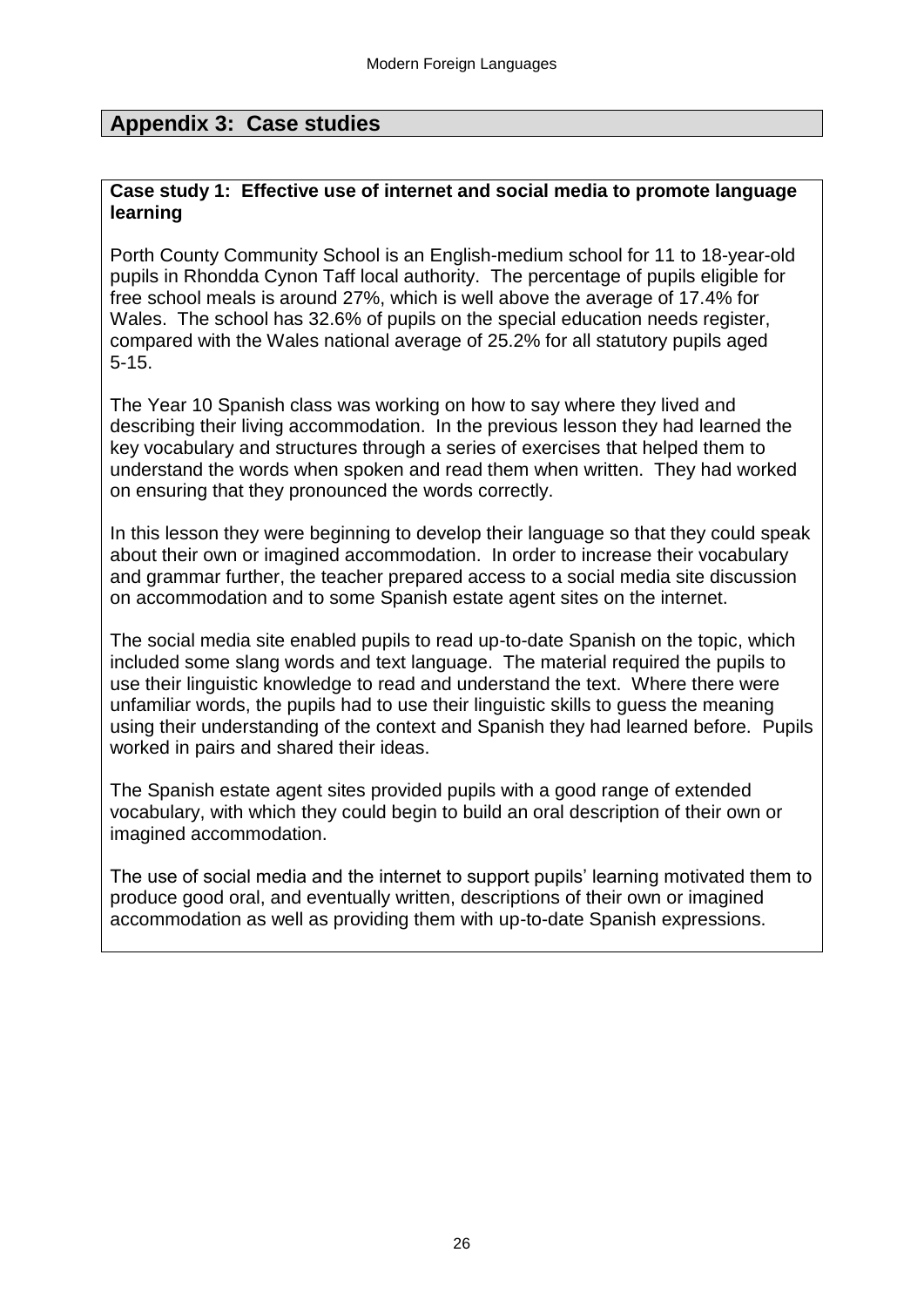#### **Case study 2: Effective use of software to engage pupils and enhance their learning**

St Cyres School is an English-medium school for 11 to 18-year-old pupils in Vale of Glamorgan local authority. The percentage of pupils eligible for free school meals is around 17.3% which is in line with the average of 17.4% for Wales. The school has 29.9% of pupils on the special education needs register, compared with the national average of 25.2% for all statutory pupils aged 5-15.

Teachers in the modern foreign language department in St Cyres make good use of software to prepare teaching material, quizzes and tests which motivate pupils to learn a range of aspects of language acquisition.

Teachers are able to customise the materials in advance to fit with the topic they are teaching. Being able to customise the material means that teachers can use the software for different languages and can customise the level of difficulty appropriate to the level of the class. At the most difficult level, for example, they may provide the same sentence four times with slight variations in the grammar. This focuses the pupils on how well they understand the grammar within a context.

During lessons, teachers are able to put up the material on interactive whiteboards and allocate a time slot in which the pupils must answer the question in the language, or make a choice as to the correct answer. Pupils can also see the questions on electronic tablets. Pupils can either work in pairs or individually to choose the correct answer in the time slot allocated. The teacher can then feed back how many pupils in the class got the answer right and they can also look at how well different groups of pupils achieved, for example, girls versus boys.

This type of activity is very popular with pupils who enjoy the competitiveness of the activity and pupils improve their grammatical skills well.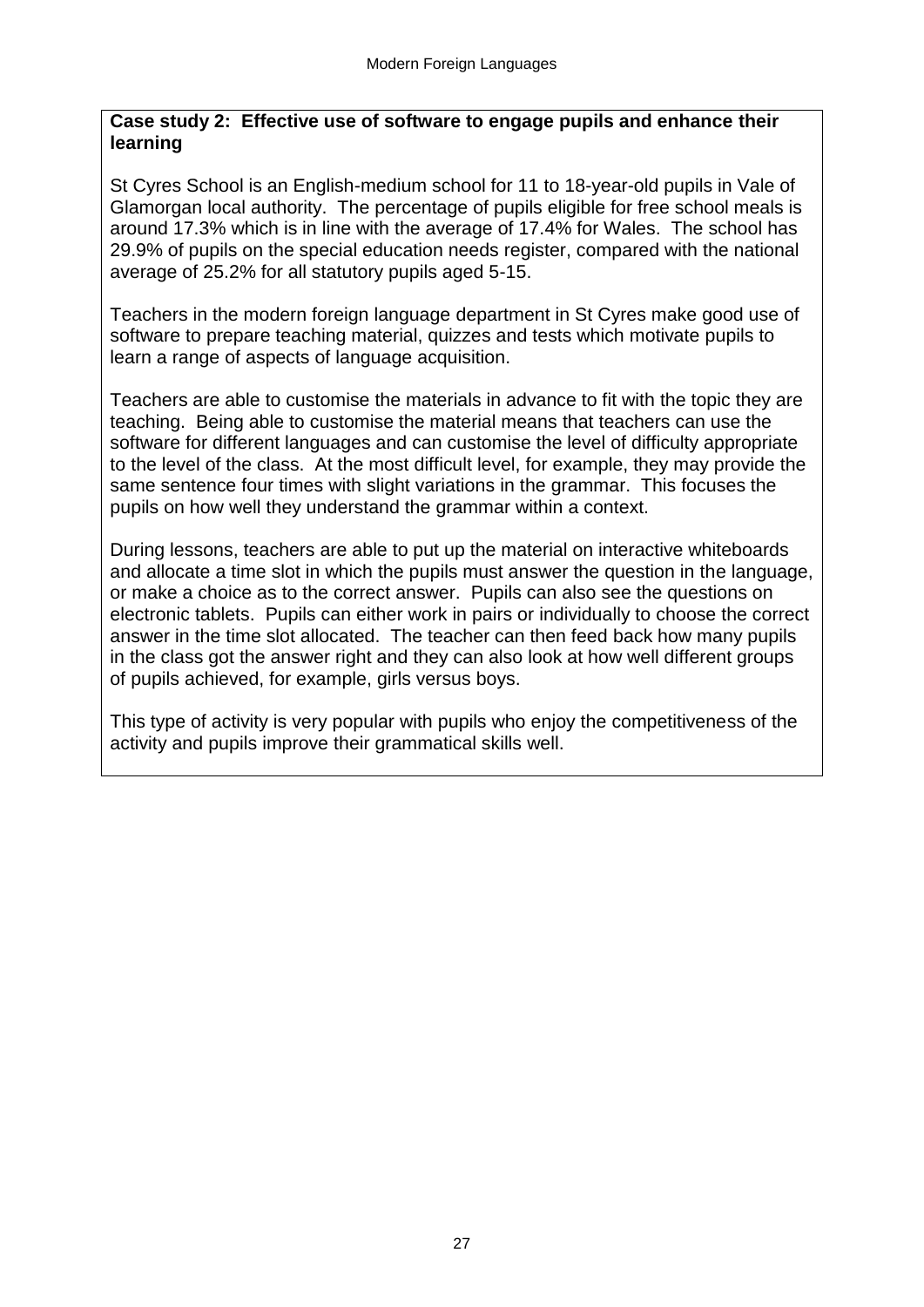## **Case study 3: Moving from mimicry to mastery of a modern foreign language**

Bishop Hedley High School is an English-medium school for 11 to 16-year-old pupils in Merthyr local authority. The percentage of pupils eligible for free school meals is around 22.5%, which is above the average of 17.4% for Wales. The school has 29.7% of pupils on the special education needs register, compared with the Wales national average of 25.2% for all statutory pupils aged 5-15.

Modern foreign language teachers in Bishop Hedley High School have high expectations of their pupils and they have a very clear focus in language lessons on encouraging pupils, whatever their stage of learning and ability, to use the assessed language as much as possible.

To foster this, wall displays in classrooms are thoughtfully set out and they remind pupils of vocabulary, linguistic structures and grammar in the assessed language. Colour-coding is used to advantage to remind pupils of endings of verbs, gender of nouns etc. Teachers actively encourage pupils to use the wall displays as references during lessons whether they are speaking, reading or writing in the assessed language.

At early stages of language learning, teachers teach pupils simple vocabulary and phrases that allow them to operate in the assessed language in the classroom. As pupils progress, teachers introduce them to more complex language that might be used to work in a modern foreign languages classroom and to speaking about grammar in the assessed language. As a result, most pupils develop good listening skills and most pupils are keen to persevere even when the language is beyond the level they have attained so far. Teachers pay good attention to correcting mispronunciation in the assessed language and ensuring that pupils can read aloud with accuracy of intonation and expression in the language.

As learning progresses, pupils show good levels of confidence and fluency in speaking the language. With this greater exposure to the assessed language in the lesson time available, most pupils move effectively through the stage of mimicking the language to mastering the language, that is being able to use the assessed language independently, creatively and for their own purposes.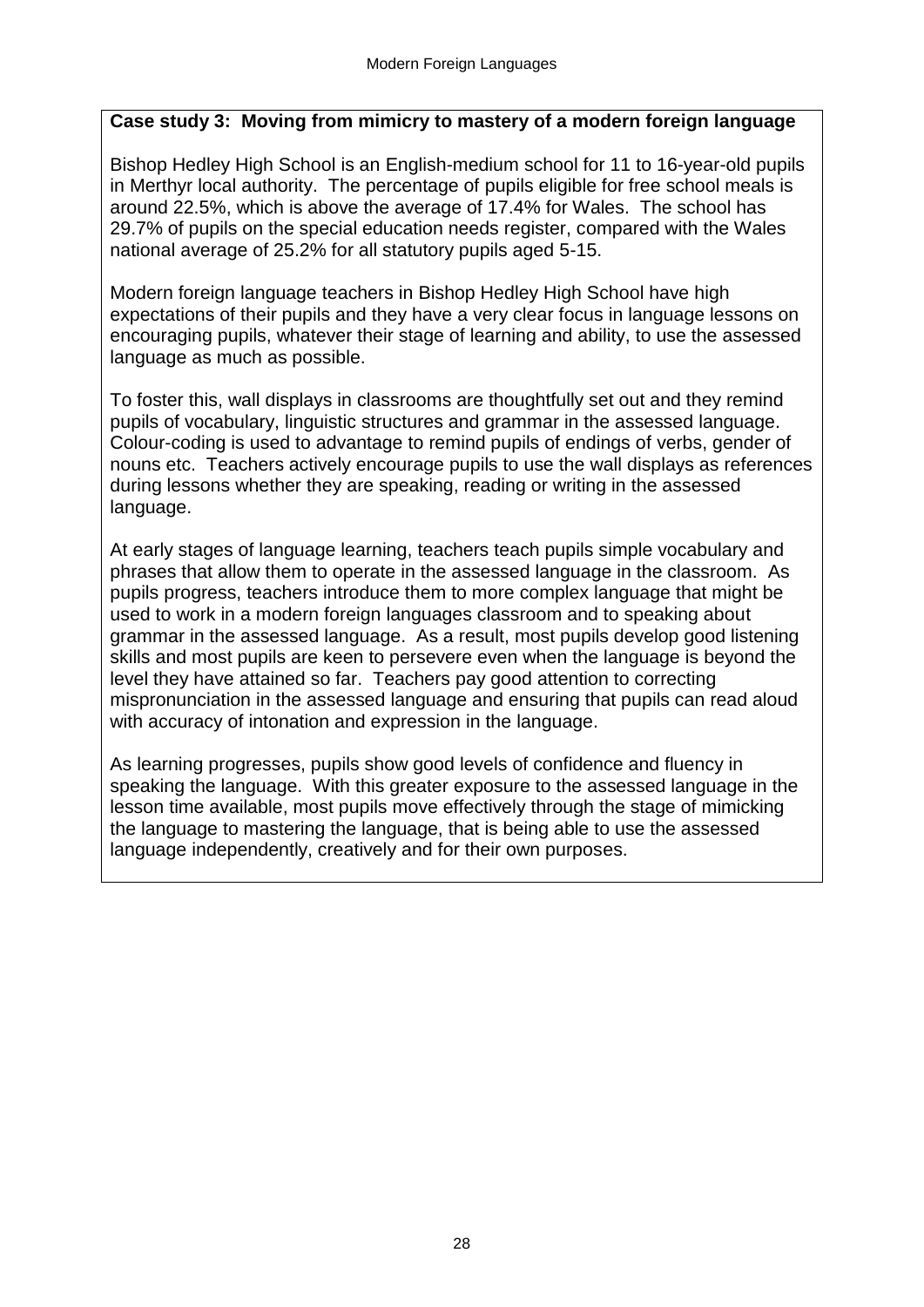### **Case study 4: Sequencing activities to enable pupils to build their skills in modern foreign languages incrementally**

Bryn Hafren Comprehensive School is an English-medium school for 11 to 18-year-old pupils in Vale of Glamorgan local authority. The percentage of pupils eligible for free school meals is around 28.9%, which is well above the average of 17.4% for Wales. The school has 28.2% of pupils on the special education needs register, compared with the Wales national average of 25.2% for all statutory pupils aged 5-15.

Teachers at Bryn Hafren Comprehensive School plan lessons effectively to ensure that the activities they use build sequentially on one another to scaffold pupils' learning.

Most lessons typically begin with quick, settling exercises that help pupils to recall new vocabulary and structures learned in previous lessons. These exercises are useful in helping to stimulate pupils' memories and settle them into the language class.

Where new language is to be introduced, teachers take time to ensure that pupils understand the word or structure and can pronounce it correctly. To ensure pupils not only pronounce the word correctly, but can read the word correctly, teachers show the written word alongside the image they may use. Before allowing pupils to practise in pairs or groups, teachers ensure that the practice will be effective by modelling how to practise the language with different members of the class.

Having had the opportunity to practise the new language, teachers provide pupils with communication gap activities that require them not only to use the language that they have just learned, but also to use language learned previously. At this point, there is usually a good focus on using multi-skill activities, for example reading and explaining the key points to another person, finding out information by reading, listening and/or watching short paragraphs and/or clips, followed write notes to explain to someone else. At this stage these are controlled activities, which should produce similar outcomes based on the materials.

These stages may be said to enable pupils to mimic the language they are learning. However, the next stages help to develop pupils' mastery of the language.

At the next stage, the teacher creates activities that allow pupils to practise the language of topic, but which also provide a guided while allowing a more personal response to the work set. The teacher may set the skill in which the outcome of the task is expressed – for example to present an oral report, to produce a leaflet, to produce a radio interview about the subject.

At the last stage, the teacher presents the pupils with an open-ended challenge based on the language they have been learning. This is an opportunity for pupils to use the language they have learned in this topic and topics that they have learned beforehand in a creative way. For example, pupils may be asked to watch a short film and respond to it in the way they choose – writing an account, writing a critique, making an oral presentation, or writing a blog.

Inclusion of these last two stages is very important if pupils are to be able to use the language that they learn fluently and for their own purposes.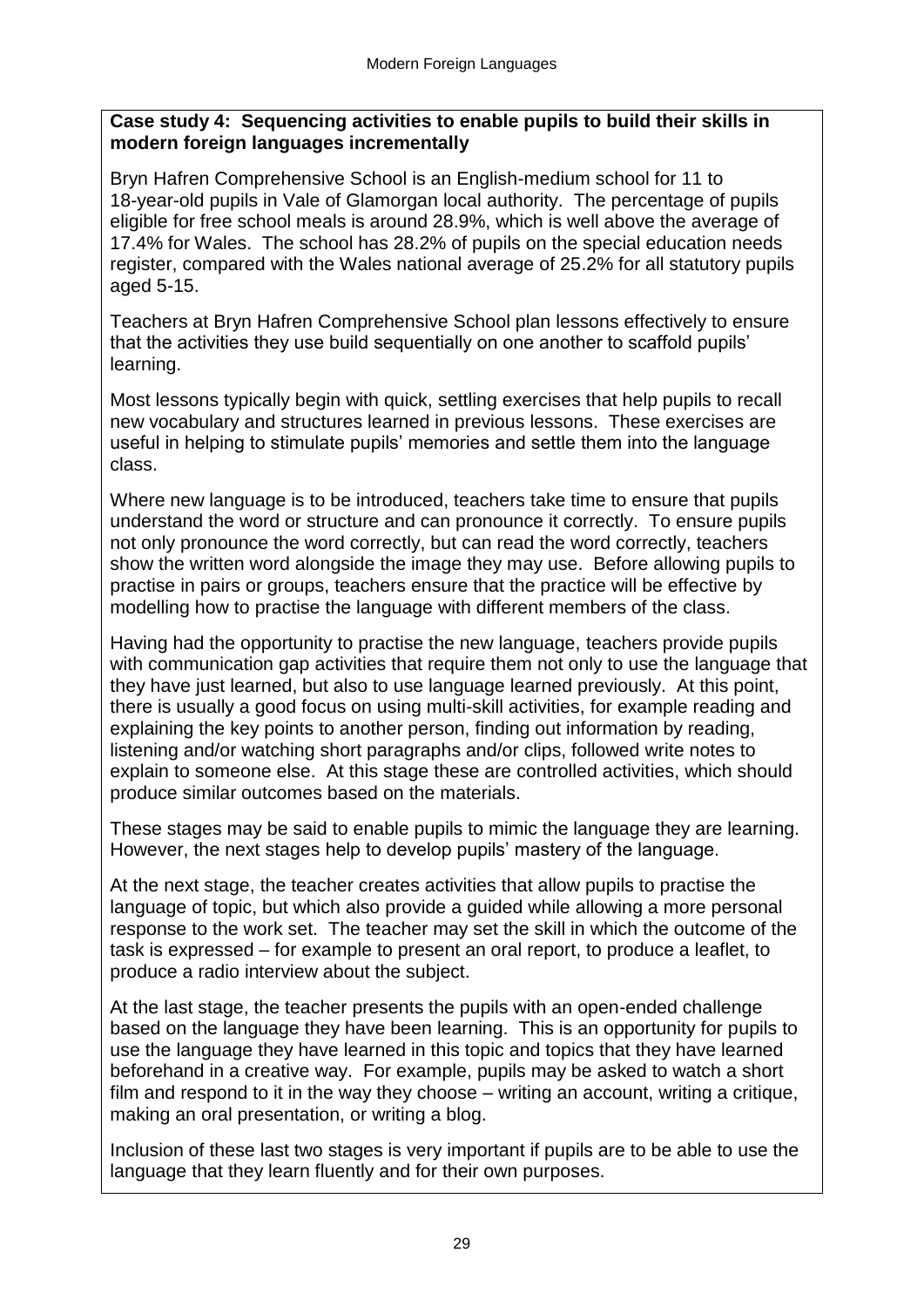## **Appendix 4: Stages of teaching and learning in mastering a modern foreign language**

| <b>Stages</b> |             | <b>Activity</b> | <b>Suggested teaching</b>                                                                                                                                                                                                                                                                                                                                                                                     | <b>Suggested learning</b>                                                                                                                                                                                                                                                                                                                                                                                                                                                                                                                                                                 | <b>Differentiation</b>           | <b>Formative</b>                                                                                                                                                                                                                                                                                                                                                                                                                                                     |
|---------------|-------------|-----------------|---------------------------------------------------------------------------------------------------------------------------------------------------------------------------------------------------------------------------------------------------------------------------------------------------------------------------------------------------------------------------------------------------------------|-------------------------------------------------------------------------------------------------------------------------------------------------------------------------------------------------------------------------------------------------------------------------------------------------------------------------------------------------------------------------------------------------------------------------------------------------------------------------------------------------------------------------------------------------------------------------------------------|----------------------------------|----------------------------------------------------------------------------------------------------------------------------------------------------------------------------------------------------------------------------------------------------------------------------------------------------------------------------------------------------------------------------------------------------------------------------------------------------------------------|
|               |             |                 | activity                                                                                                                                                                                                                                                                                                                                                                                                      | activity                                                                                                                                                                                                                                                                                                                                                                                                                                                                                                                                                                                  |                                  | assessment                                                                                                                                                                                                                                                                                                                                                                                                                                                           |
|               |             |                 |                                                                                                                                                                                                                                                                                                                                                                                                               |                                                                                                                                                                                                                                                                                                                                                                                                                                                                                                                                                                                           |                                  | opportunities                                                                                                                                                                                                                                                                                                                                                                                                                                                        |
| Stage 1       | <b>CORE</b> | Input           | Presentation of new<br>vocabulary and structures<br>relevant to the topic:<br>oral repetition with strong<br>focus on pronunciation and<br>intonation, always starting with<br>cognitives;<br>reading new vocabulary and<br>structures aloud with strong<br>focus on relating the sounds of<br>the language to the written<br>word;<br>listening and reading to<br>recognise new vocabulary and<br>structures | Repeating after the teacher in<br>groups, pairs, individually<br>focussing on mimicking the<br>sounds;<br>internalising vocabulary and<br>structures through spelling in<br>the alphabet of the target<br>language; reading vocabulary<br>and structures aloud to<br>develop understanding of the<br>sounds of the language in<br>relation to the written word;<br>mixed skill activities -<br>listening plus reading to<br>match new vocabulary and<br>structures;<br>listening plus writing to<br>confirm understanding and<br>accuracy of spelling of new<br>vocabulary and structures | Mostly by outcome<br>and support | Ability of learners to<br>pronounce new<br>vocabulary and<br>structures well<br>according to<br>pronunciation rules of<br>the language<br>Ability of learners to<br>recognise the new<br>vocabulary and<br>structures by hearing<br>and in written form<br>Ability of learners to<br>read aloud new<br>vocabulary and<br>structures according to<br>the rules of the target<br>language<br>Ability to recognise and<br>write new vocabulary<br>and structures in the |
| Stage 2       | <b>CORE</b> | Practice        | Range of communicative                                                                                                                                                                                                                                                                                                                                                                                        | Pair work/group work                                                                                                                                                                                                                                                                                                                                                                                                                                                                                                                                                                      | Mostly by outcome                | target language<br>Ability of learners to                                                                                                                                                                                                                                                                                                                                                                                                                            |
|               |             |                 | mixed-skill activities (key focus                                                                                                                                                                                                                                                                                                                                                                             | exercises that require learners                                                                                                                                                                                                                                                                                                                                                                                                                                                                                                                                                           | and support                      | recognise and                                                                                                                                                                                                                                                                                                                                                                                                                                                        |
|               |             |                 | speaking and listening) to                                                                                                                                                                                                                                                                                                                                                                                    | to practise new vocabulary and                                                                                                                                                                                                                                                                                                                                                                                                                                                                                                                                                            |                                  | understand new                                                                                                                                                                                                                                                                                                                                                                                                                                                       |
|               |             |                 | allow pupils to practise                                                                                                                                                                                                                                                                                                                                                                                      | structures learned - for                                                                                                                                                                                                                                                                                                                                                                                                                                                                                                                                                                  |                                  | vocabulary and                                                                                                                                                                                                                                                                                                                                                                                                                                                       |
|               |             |                 | vocabulary and new structures                                                                                                                                                                                                                                                                                                                                                                                 | example, paired work using                                                                                                                                                                                                                                                                                                                                                                                                                                                                                                                                                                |                                  | structures through                                                                                                                                                                                                                                                                                                                                                                                                                                                   |
|               |             |                 | till they are secure. For                                                                                                                                                                                                                                                                                                                                                                                     | word and/or visual cards to                                                                                                                                                                                                                                                                                                                                                                                                                                                                                                                                                               |                                  | listening and reading                                                                                                                                                                                                                                                                                                                                                                                                                                                |
|               |             |                 | example:                                                                                                                                                                                                                                                                                                                                                                                                      | prompt oral questions and                                                                                                                                                                                                                                                                                                                                                                                                                                                                                                                                                                 |                                  | when new vocabulary                                                                                                                                                                                                                                                                                                                                                                                                                                                  |
|               |             |                 | Pair work/group work:                                                                                                                                                                                                                                                                                                                                                                                         | full sentence answers in the                                                                                                                                                                                                                                                                                                                                                                                                                                                                                                                                                              |                                  | and structures are                                                                                                                                                                                                                                                                                                                                                                                                                                                   |
|               |             |                 | oral/listening/reading work                                                                                                                                                                                                                                                                                                                                                                                   | <u>language</u>                                                                                                                                                                                                                                                                                                                                                                                                                                                                                                                                                                           |                                  | combined in different                                                                                                                                                                                                                                                                                                                                                                                                                                                |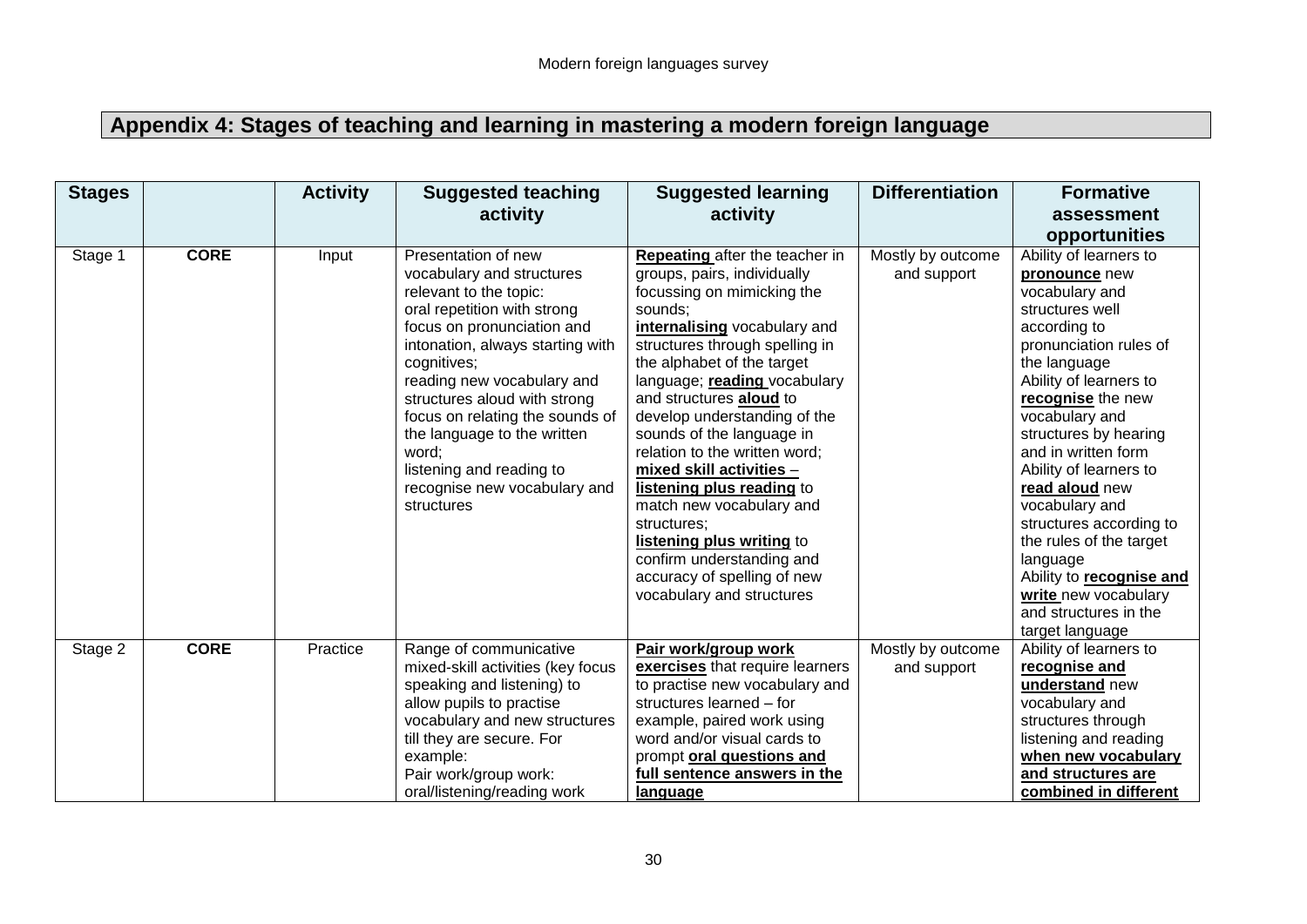|         |             |               | using card or prompts on<br>electronic tablets focussed on<br>new vocabulary and<br>structures,<br>such as Q and A, Kim's game,<br>matching the same, guessing<br>games, snap                                                                                                            | listening and reading<br>exercises to distinguish new<br>vocabulary and structures,<br>confirm understanding of<br>meaning (answers by choosing<br>key words/phrases in<br>assessed language, by<br>choosing visual prompts, by<br>making notes on grid etc, by<br>writing one word or full<br>sentence answers in English)<br>writing exercises in the<br>assessed language - dictation<br>of words/phrases, using<br>sequence prompts (words<br>and/or visuals) to write short<br>paragraphs using the key<br>language being learned. Cloze<br>gap exercises - completing a<br>paragraph by filling in the word<br>or missing phrase<br>Ordering cards with written<br>target language to make a<br>coherent paragraph |                                  | ways.<br>Ability of learners to use<br>the written form of<br>new vocabulary and<br>structures in different<br>ways which show ability<br>to create short,<br>coherent written<br>paragraphs.                                                                    |
|---------|-------------|---------------|------------------------------------------------------------------------------------------------------------------------------------------------------------------------------------------------------------------------------------------------------------------------------------------|--------------------------------------------------------------------------------------------------------------------------------------------------------------------------------------------------------------------------------------------------------------------------------------------------------------------------------------------------------------------------------------------------------------------------------------------------------------------------------------------------------------------------------------------------------------------------------------------------------------------------------------------------------------------------------------------------------------------------|----------------------------------|------------------------------------------------------------------------------------------------------------------------------------------------------------------------------------------------------------------------------------------------------------------|
| Stage 3 | <b>CORE</b> | Consolidation | Range of activities requiring<br>pupils to use new vocabulary<br>and structures in an more<br>extended way - longer<br>role-plays combining the<br>elements, longer listening and<br>reading passages to<br>understand, tasks requiring<br>pupils to write paragraphs,<br>short accounts | <b>Exposure to longer listening</b><br>and reading exercises that<br>incorporate both older and<br>newly learned vocabulary<br>and structures - pair/work<br>and group work using<br>activities, such as jigsaw<br>reading and listening. Paired<br>oral presentations that are a<br>product of the listening and<br>reading exercises and are<br>recorded by pupils (notes<br>only/no writing out full<br>paragraphs!)                                                                                                                                                                                                                                                                                                  | Mostly by outcome<br>and support | Ability of learners to<br>understand and express<br>ideas combing new<br>and previously learned<br>vocabulary and<br>structures effectively<br>for coherent meaning<br>with a key focus on<br>oral presentation<br>Opportunities for self<br>and peer assessment |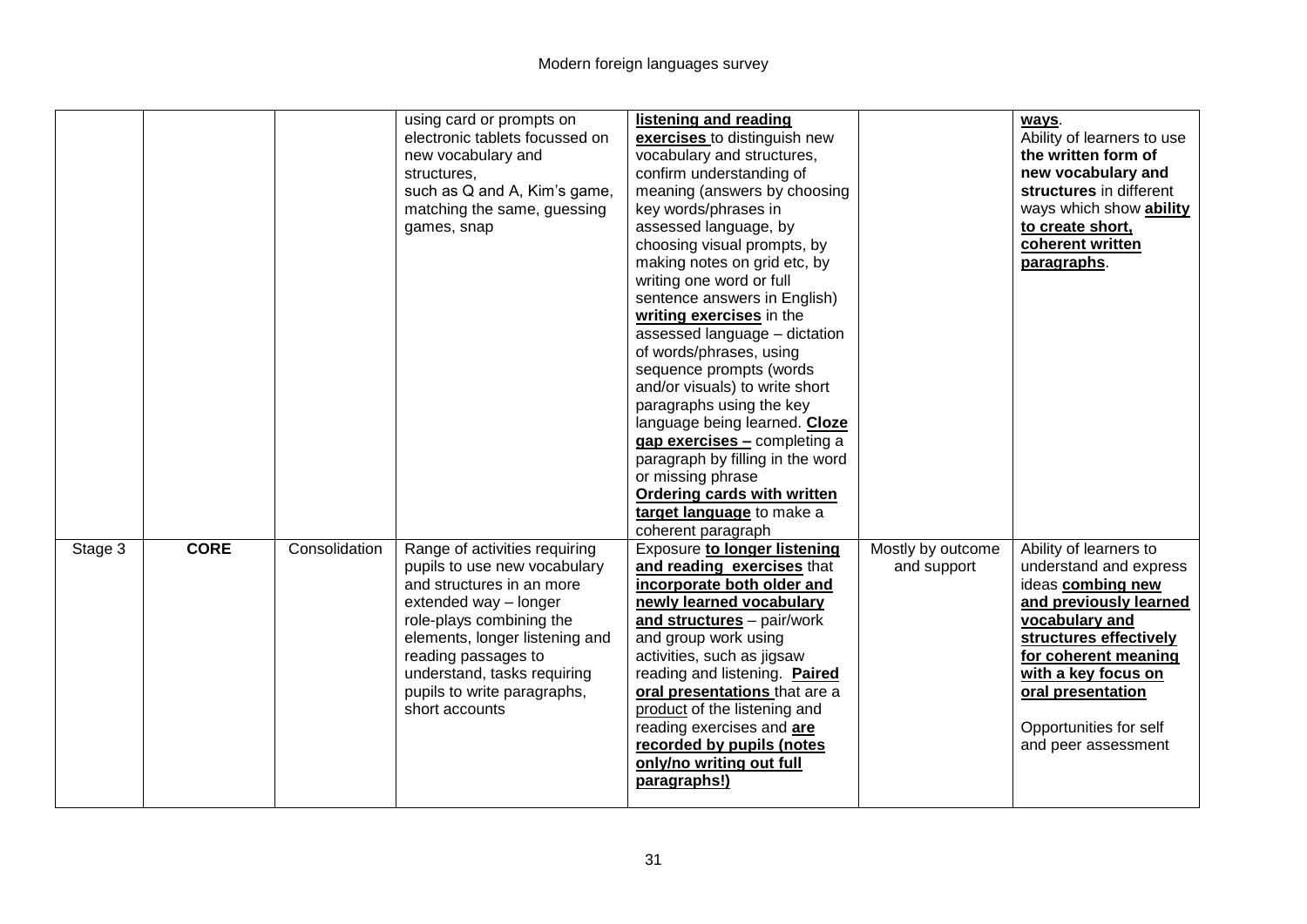| Stage | <b>DEVELOPMENT</b> | Progression | Range of                       | A carousel of simulated                                         | Mostly by task.       | Ability of learners to     |
|-------|--------------------|-------------|--------------------------------|-----------------------------------------------------------------|-----------------------|----------------------------|
| 4     |                    |             | structured/prompted, but       | activities with clear                                           | According to ability  | understand new and         |
|       |                    |             | more open-ended tasks          | instructions through which to                                   | range in class the    | previously learned         |
|       |                    |             | that require learners to       | find out information about the                                  | same task may         | language in different      |
|       |                    |             | exercise their own choice in   | topic. Learners may work in                                     | need to be            | formats and, as a result   |
|       |                    |             | using new and previously       | individually or in pairs/groups                                 | produced in several   | of understanding, to       |
|       |                    |             | learned vocabulary and         | to share their knowledge to                                     | forms to provide      | produce their own          |
|       |                    |             | structures. This stage needs   | complete the whole task. For                                    | more or less          | guided oral presentation   |
|       |                    |             | a greater degree of specific   | example, the focus might be a                                   | prompts for           | or writing in a particular |
|       |                    |             | differentiation by task to     | road accident: learners listen to                               | learners of different | genre, showing their       |
|       |                    |             | ensure that most learners in   | a recorded witness statement,                                   | levels of ability.    | understanding of           |
|       |                    |             | the class are challenged in    | watch a short film of a bystander                               |                       | audience                   |
|       |                    |             | line with their abilities. It  | saying what happened, read two                                  |                       |                            |
|       |                    |             | involves learners being        | witness accounts, all of which                                  |                       | Opportunities to assess    |
|       |                    |             | exposed to multi-skill         | will contain elements of the                                    |                       | the application of         |
|       |                    |             | activities with a real purpose | same, but also different                                        |                       | grammatical knowledge      |
|       |                    |             | - for example, to find         | information. The <b>outcome</b> of                              |                       |                            |
|       |                    |             | something out and report on    | the task is that the learner                                    |                       | Opportunities for self and |
|       |                    |             | it verbally and/or in written  | writes/presents an oral report                                  |                       | peer assessment            |
|       |                    |             | assessed language.             | of the accident for the                                         |                       |                            |
|       |                    |             |                                | newspaper, representing the                                     |                       |                            |
|       |                    |             |                                | different points of view                                        |                       |                            |
|       |                    |             |                                | gleaned from the different                                      |                       |                            |
|       |                    |             |                                | witness accounts.                                               |                       |                            |
|       |                    |             |                                | In carrying out these types of                                  |                       |                            |
|       |                    |             |                                | tasks, learners need to also                                    |                       |                            |
|       |                    |             |                                | focus on developing <b>essential</b>                            |                       |                            |
|       |                    |             |                                | and wider skills:                                               |                       |                            |
|       |                    |             |                                | problem-solving, note-taking,<br>use of dictionaries, research, |                       |                            |
|       |                    |             |                                |                                                                 |                       |                            |
|       |                    |             |                                | text-analysis, drafting written                                 |                       |                            |
|       |                    |             |                                | work in a report style, for oral                                |                       |                            |
|       |                    |             |                                | presentations - voice,<br>pronunciation, intonation, key        |                       |                            |
|       |                    |             |                                | facts etc.                                                      |                       |                            |
|       |                    |             |                                |                                                                 |                       |                            |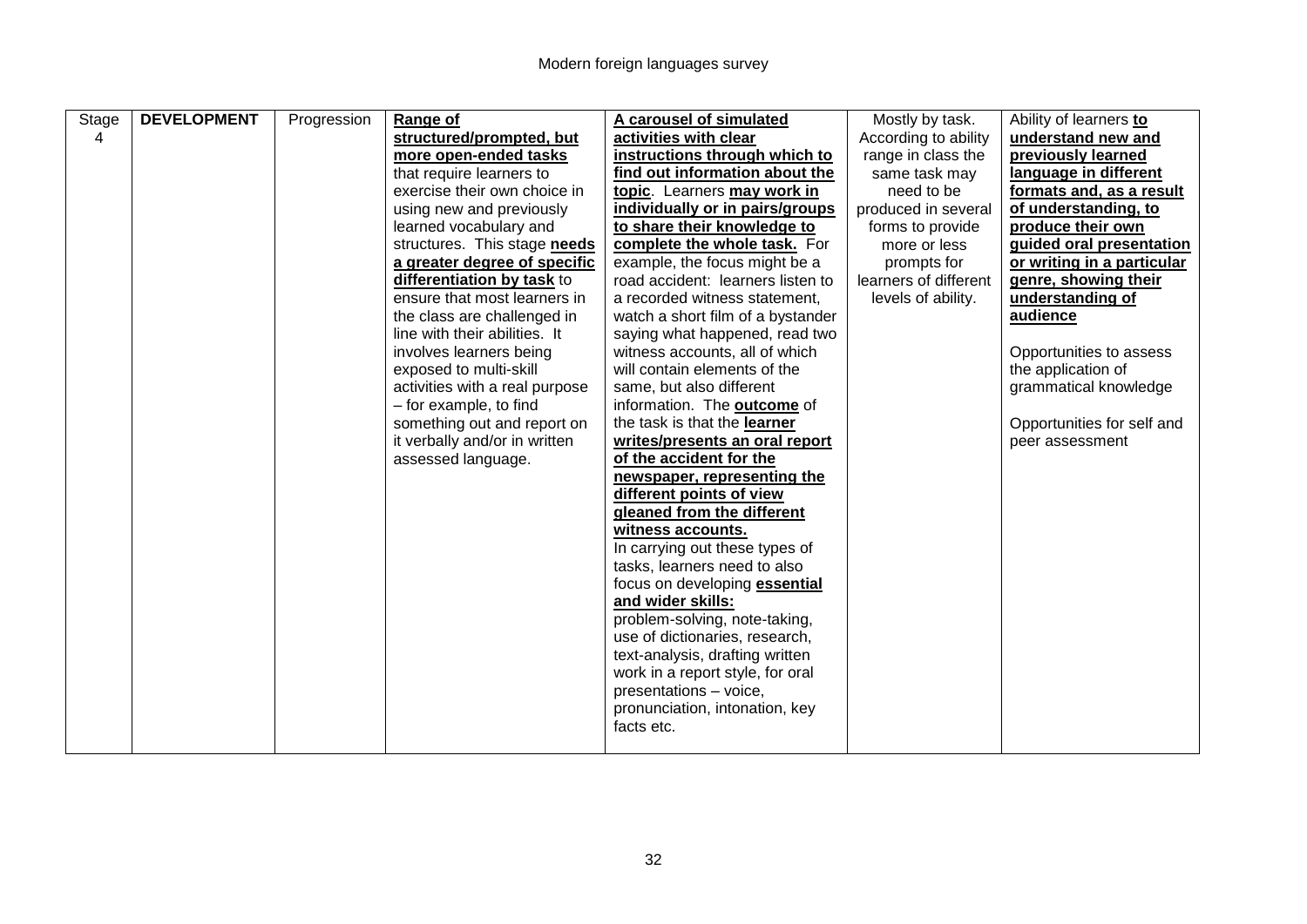| Stage<br>5 | <b>EXTENSION</b> | Challenge               |                                                                                                                                                                                                                               | This stage has a greater focus<br>on learners working<br>independently.<br>Open-ended tasks supported<br>by a bank of materials and/or<br>internet references which<br>require learners to use all four<br>language skills to develop<br>their own creative responses<br>through the medium they<br>$choose -$ for example, spoken<br>presentations, written<br>presentations (e.g. reports, a<br>play, diary writing, story writing<br>for children/teenagers),<br>animation, art, poetry, film.<br>Tasks might include such things<br>as picture prompts about which<br>learners tell a story, further<br>research about a topic related to<br>the one they have been<br>studying, an adjacent topic to<br>the one they have been studying<br>etc<br>Learners should be | Mostly by open-<br>ended task allowing<br>for creativity<br>Dependent on the<br>ability of learners,<br>teachers may wish<br>to have a colour-<br>coded bank of<br>tasks differentiated<br>for the least,<br>average and most<br>able in the class.<br>For the most able<br>learners materials<br>should take<br>learners slightly<br>out of their<br>comfort zone, so<br>that they have to<br>apply higher order<br>skills in language<br>learning. | Opportunities to <b>assess</b><br>the full extent of learners'<br>ability to understand,<br>apply their knowledge<br>and produce structured<br>and creative outcomes in<br>the target language, as<br>well as the ability to apply<br>essential and wider skills,<br>particularly independent<br>working. |
|------------|------------------|-------------------------|-------------------------------------------------------------------------------------------------------------------------------------------------------------------------------------------------------------------------------|---------------------------------------------------------------------------------------------------------------------------------------------------------------------------------------------------------------------------------------------------------------------------------------------------------------------------------------------------------------------------------------------------------------------------------------------------------------------------------------------------------------------------------------------------------------------------------------------------------------------------------------------------------------------------------------------------------------------------------------------------------------------------|------------------------------------------------------------------------------------------------------------------------------------------------------------------------------------------------------------------------------------------------------------------------------------------------------------------------------------------------------------------------------------------------------------------------------------------------------|-----------------------------------------------------------------------------------------------------------------------------------------------------------------------------------------------------------------------------------------------------------------------------------------------------------|
|            |                  |                         |                                                                                                                                                                                                                               | encouraged to bring all their<br>subject knowledge to bear in<br>this task and to use their full<br>range of the target language.                                                                                                                                                                                                                                                                                                                                                                                                                                                                                                                                                                                                                                         |                                                                                                                                                                                                                                                                                                                                                                                                                                                      |                                                                                                                                                                                                                                                                                                           |
| Stage<br>6 |                  | Summative<br>Assessment | Range of activities using all,<br>or some, of the four language<br>skills as appropriate to test<br>out learners' understanding<br>and ability to apply effectively<br>the knowledge and skills<br>gained in the module/topic |                                                                                                                                                                                                                                                                                                                                                                                                                                                                                                                                                                                                                                                                                                                                                                           | By task and<br>outcome                                                                                                                                                                                                                                                                                                                                                                                                                               | Clear assessment guidance<br>in place to mark and<br>moderate                                                                                                                                                                                                                                             |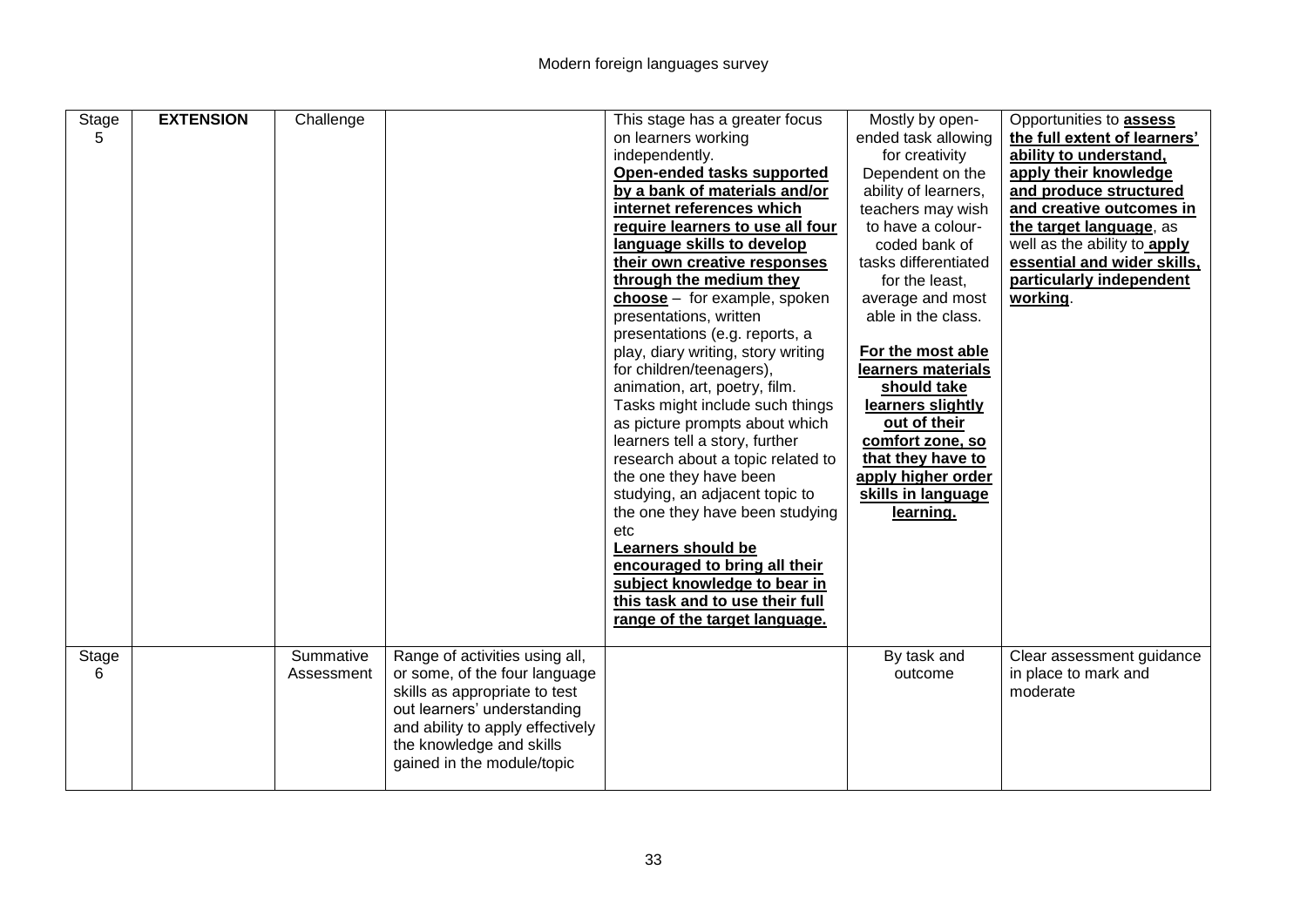## **Appendix 5: Outcomes of questionnaires for parents of learners in Year 9 and key stage 4**

#### **The views of parents of Year 9 pupils**

Nearly all children of the 103 parents surveyed are currently learning a modern foreign language at school. Most of these Year 9 parents consider it important for their child to be able to learn a modern foreign language at secondary school. The most common reasons given for this were that it could improve employment opportunities, raise awareness and understanding of other cultures and be useful when travelling in the future.

The parents that were unsure, or did not consider it important for their child to learn a modern foreign language at school, felt that other subjects were more important, their child had no interest in learning the languages on offer, did not see the value as 'most countries that we trade with speak English' or were unsure if it would be beneficial in the future as their child was unsure of their career plans.

#### Language choices

When asked which three languages they thought would be the most useful to learn, parents thought these would be French (76%) and Spanish (74%), followed by German (46%) and Chinese (Mandarin) (41%).

The most common reasons underpinning these choices were that these languages are important for global business and trade links and would therefore improve future employment opportunities, are widely spoken around the world, are useful for future travel or because the country that speaks that language is geographically close to the United Kingdom.

#### Careers advice

Most parents surveyed said that they had not received any advice from the school relating to the potential usefulness of modern foreign languages in the future. Of the small number of parents who had received careers advice, this was either through an options evening at school, discussions with teachers, a school career's officer or friends, the job centre or their child receiving advice during a careers session at school.

#### Attitudes towards learning a modern foreign language

The majority of parents (65%) felt that their child enjoys learning a modern foreign language and they would like to continue it into key stage 4. A further 10% of parents responded that their child would like to continue with a modern foreign language in key stage 4 even though they find it challenging, and 4% of respondents thought that their child would continue learning a modern foreign language in key stage 4 even though they did not enjoy it. Only a few parents (11%) stated that their child will not continue learning a modern foreign language because they do not enjoy learning one.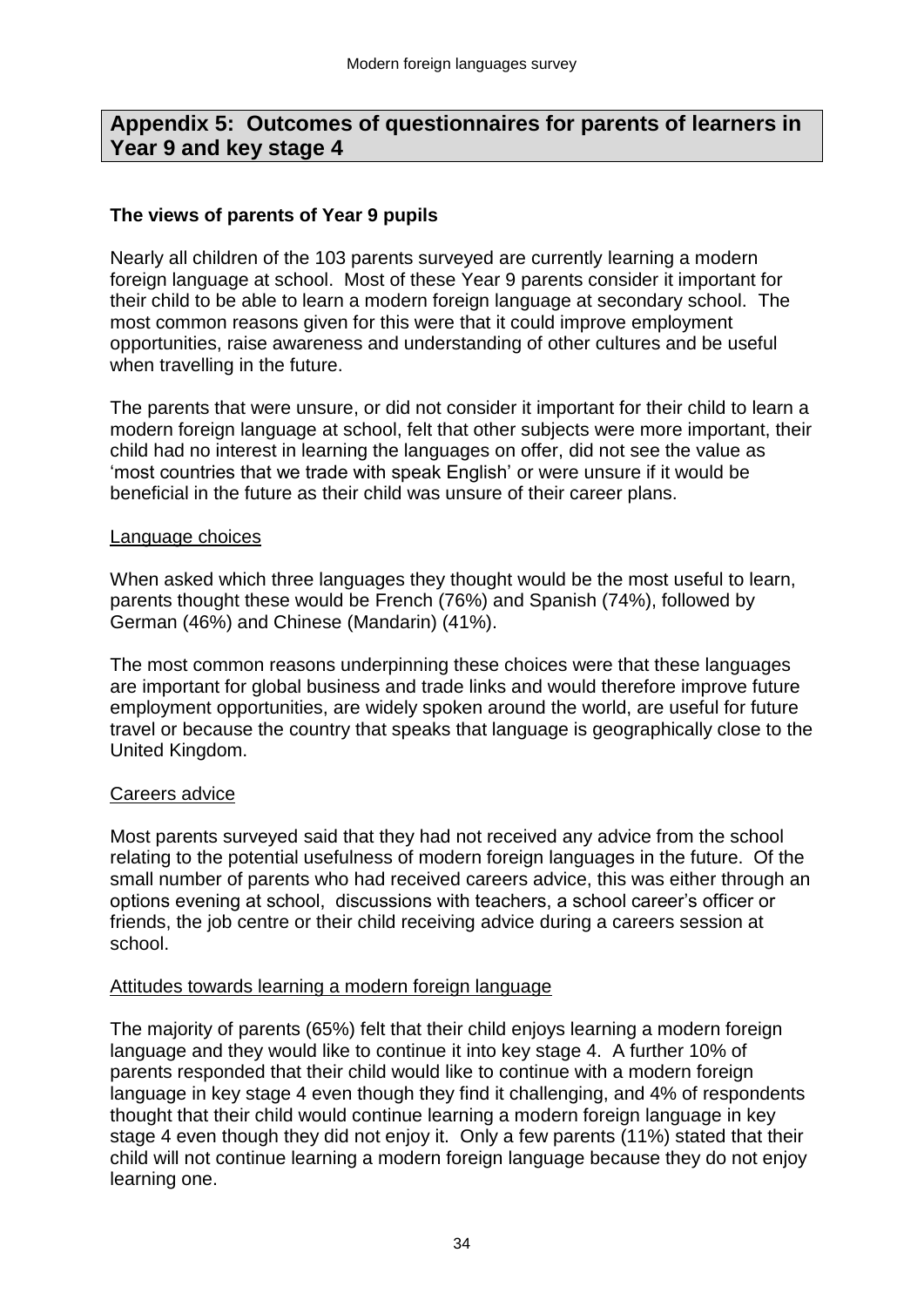## **The views of parents of Year 10 pupils**

#### Modern foreign language options at key stage 4

Of the 99 parent respondents with a child in key stage 4, 71% said their child was studying a modern foreign language as an examination option. The most common languages studied to examination level were French, German and Spanish.

Many (87%) of those parents whose child was studying a modern foreign language at key stage 4 considered it important. A further 9% were unsure and 4% did not consider it important.



Source: Estyn survey data, 2015.

Many parents commented that it benefited their child to learn a modern foreign language for a variety of reasons. These included broadening learners' horizons for the future, increasing employment opportunities, improving their understanding of other cultures, being helpful when travelling or applying to university, developing an awareness of language development, receiving a broad education and developing transferable and complementary skills.

A few parents raised concerns about the limited number of options available to learners in key stage 4 due to the number of compulsory subjects, with a very few stating that they felt their child would have selected a modern foreign language if they had more choices. A further few parents specifically stated that the compulsory nature of Welsh contributed to their child not studying a modern foreign language.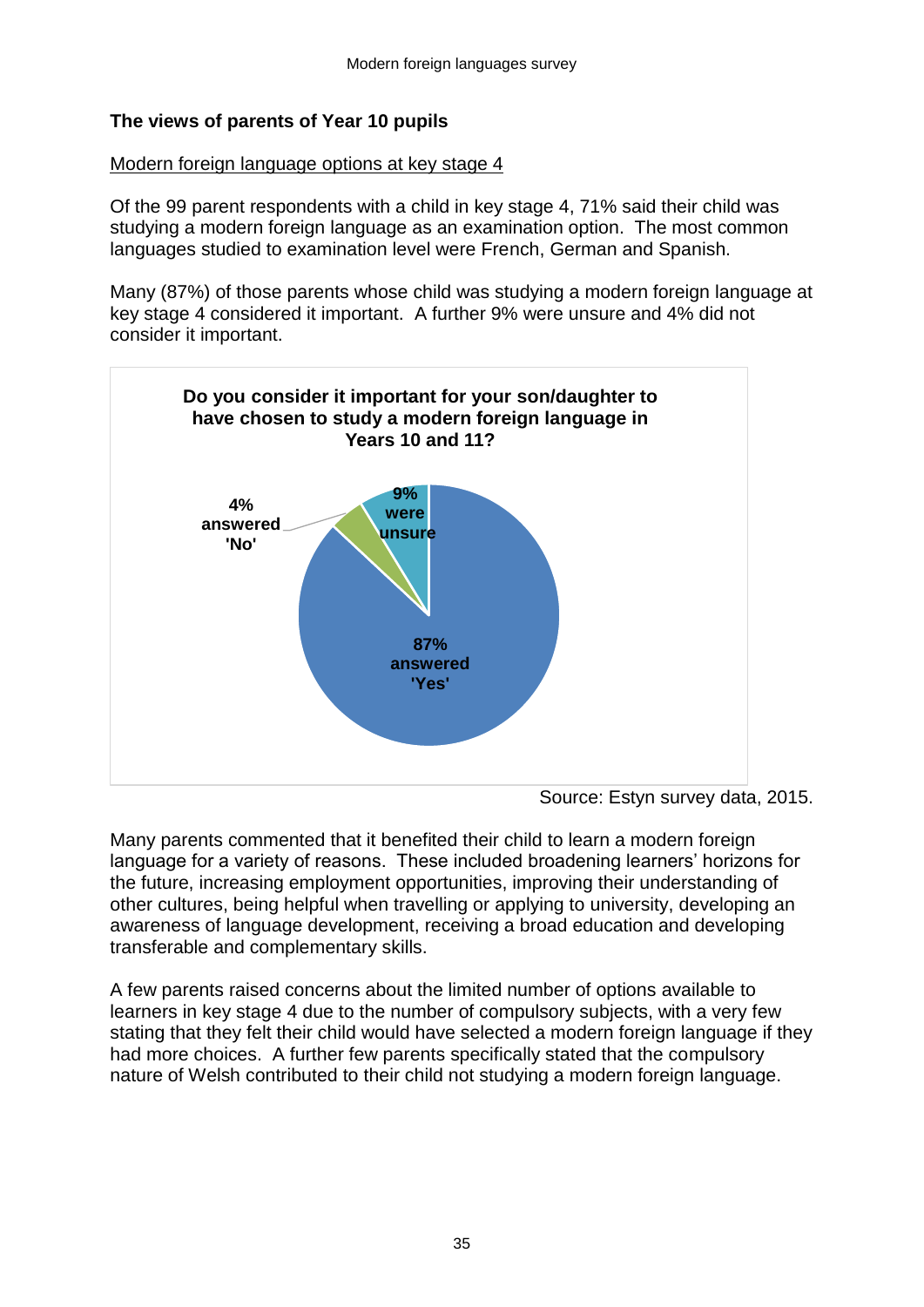#### Attitudes towards continuing to learn a modern foreign language at A level

Around half (55%) of the surveyed parents whose child is learning a modern foreign language at key stage 4 would like their child to continue to study a modern foreign language at A level. A further 39% expressed no preference.



Source: Estyn survey data, 2015

Parents felt that it would be beneficial for future career options, broaden learners' horizons, and improve learners' future study options. A few parents stated that it would be their child's choice. Only a very few parents explicitly stated that they would encourage their child to continue studying a modern foreign language at A level.

Many of the parents who responded that they were either unsure or did not want their child to continue with a modern foreign language at A level stated that it was the child's choice whether or not to continue, or that their child would prioritise other subjects which were more relevant to their chosen career.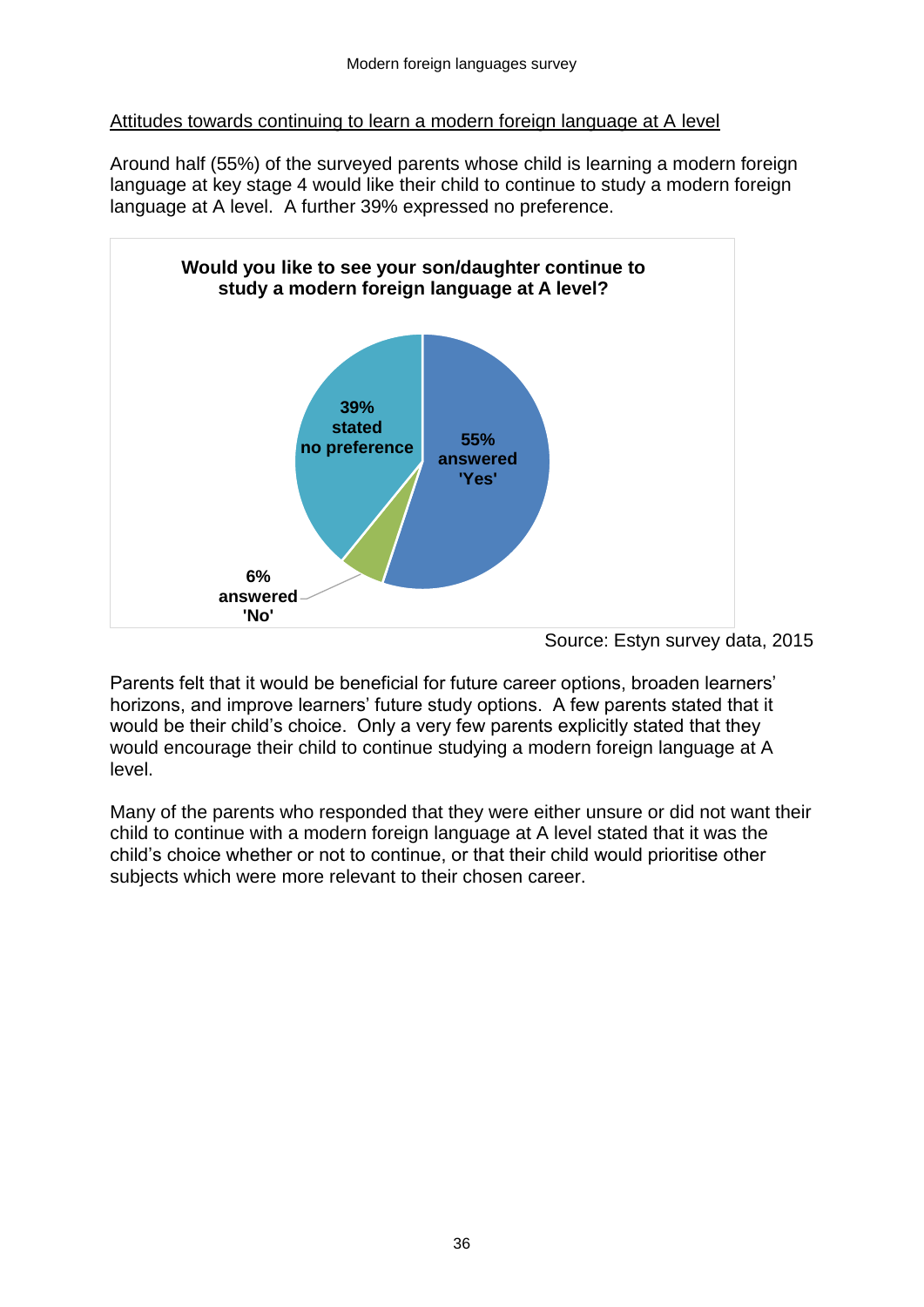#### Attitudes towards learning a new foreign language at in Year 12

A minority (44%) of parents surveyed would like their child to have the opportunity to start learning a new modern foreign language in Years 12 and 13.



Source: Estyn survey data, 2015

Those parents who indicated that they would like their child to have the opportunity to start learning a new language felt that their child would develop linguistic skills that can be transferred into other situations, and find it useful for future travel and employment opportunities. The majority (62%) of these parents would like their child to have the opportunity to learn Spanish. Other popular choices were French (31%), German (31%), Chinese (Mandarin) (24%) and Italian (21%).

Those parents who indicated that they were unsure, or did not want their child to have the opportunity to learn a new language, raised concerns about the additional work pressure it would put on their child, preferred their child to learn one language in depth to build their confidence, felt that the current choice of languages was too limited, or wanted that their child to focus on other subjects that are more relevant to their career.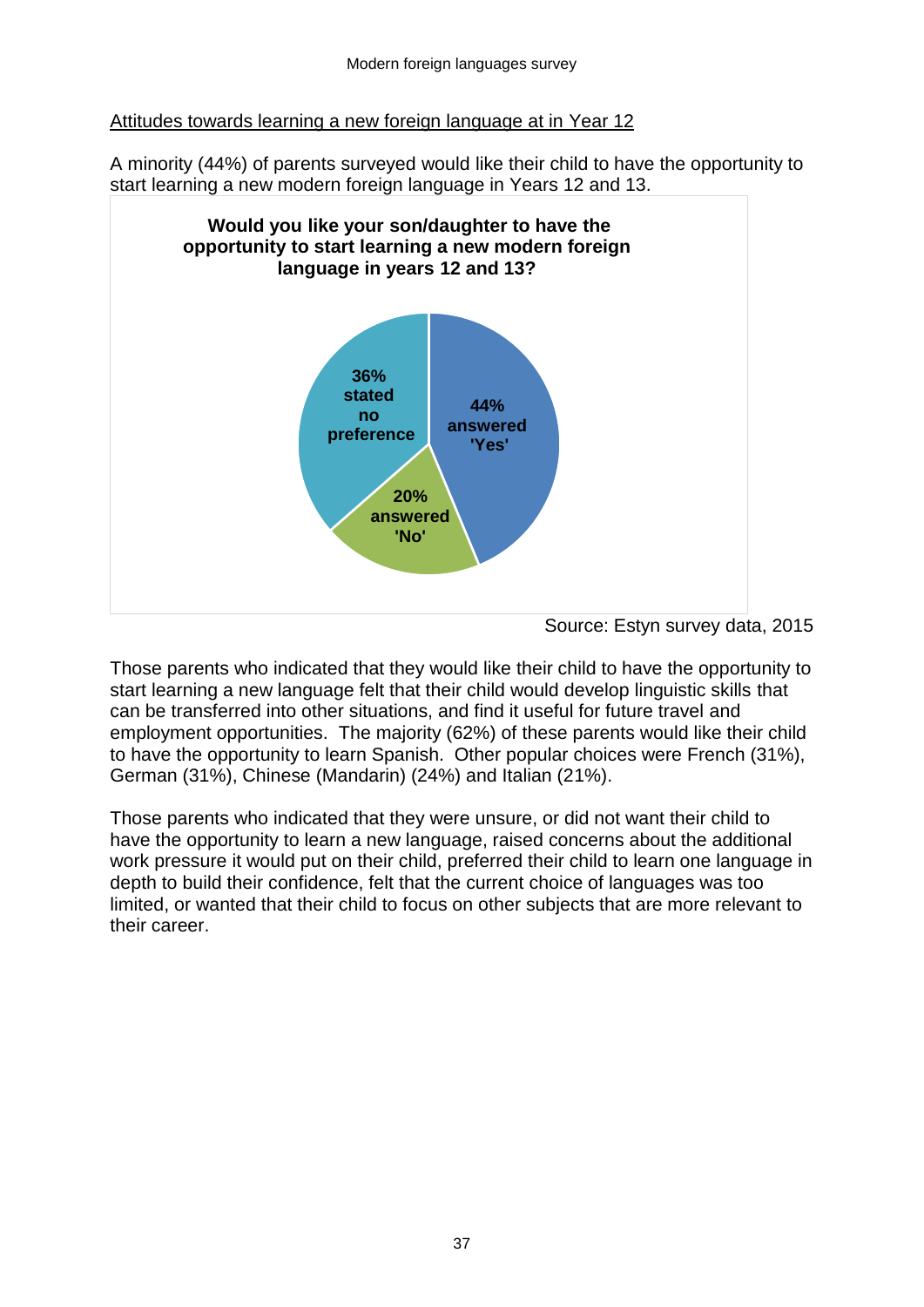#### **Modern foreign languages in Year 9**

This year Estyn is undertaking a survey to gather information about the quality of teaching and learning in modern foreign languages in Wales, pupils' and parents' attitudes to learning a modern foreign language and how learning another language may contribute to future employment. This short survey explores parent's attitudes to learning a modern foreign language and should take less than 10 minutes to complete. All responses will be anonymous and we will only report on the key messages which emerge from the questionnaire. No comment or individual will be identifiable at any stage. The final report will be published on the Estyn website in summer 2016. For the purposes of this survey we do not count Welsh as a modern foreign language as it is a compulsory part of the current curriculum.

#### **1. Does your son/daughter learn a modern foreign language in school at the moment?**

| Yes (go to question 2) $\vert$<br>No (go to question 3)                                                                                           |
|---------------------------------------------------------------------------------------------------------------------------------------------------|
| 2. If you answered 'yes' to question 1, which language(s) does your child currently learn at<br>school? (Please select all that apply).           |
| Hindi<br>Chinese (Mandarin)<br>French<br>German<br>Greek<br>Czech                                                                                 |
| Italian<br>Portuguese<br>Romanian<br>Russian<br>Polish<br>Spanish                                                                                 |
| Turkish<br>Urdu<br>Other (please specify): ________                                                                                               |
| 3. Do you consider it to be important for your son/daughter to be able to learn a modern foreign<br>language at secondary school?                 |
| No (go to question 5) $\Box$ Unsure (go to question 4)<br>Yes (go to question 4)                                                                  |
| Please give your reasons for your answer                                                                                                          |
|                                                                                                                                                   |
| 4. Which modern foreign language(s) do you think it would be most useful for your<br>son/daughter to learn? (Please select up to 3).              |
| Greek<br>Hindi<br>Chinese (Mandarin)<br>Czech<br>French<br>German                                                                                 |
| Italian<br>Polish<br>Portuguese<br>Romanian<br>Russian<br>Spanish                                                                                 |
| <b>Turkish</b><br>Urdu                                                                                                                            |
| Please explain why you feel that the language(s) you selected above would be most beneficial for your<br>son/daughter to learn?                   |
|                                                                                                                                                   |
| 5. Have you received any advice about any jobs or careers for which being able to speak a<br>modern foreign language would be helpful?            |
| Yes (go to question 6) $\vert$<br>No (go to question 8)                                                                                           |
| 6. If you answered 'yes' to question 5, who provided the information or advice regarding jobs<br>or careers referred to in the previous question? |
|                                                                                                                                                   |
| 7. How useful was the information that you received?                                                                                              |
| Somewhat useful<br>Very useful<br>Not very useful<br>Not at all useful                                                                            |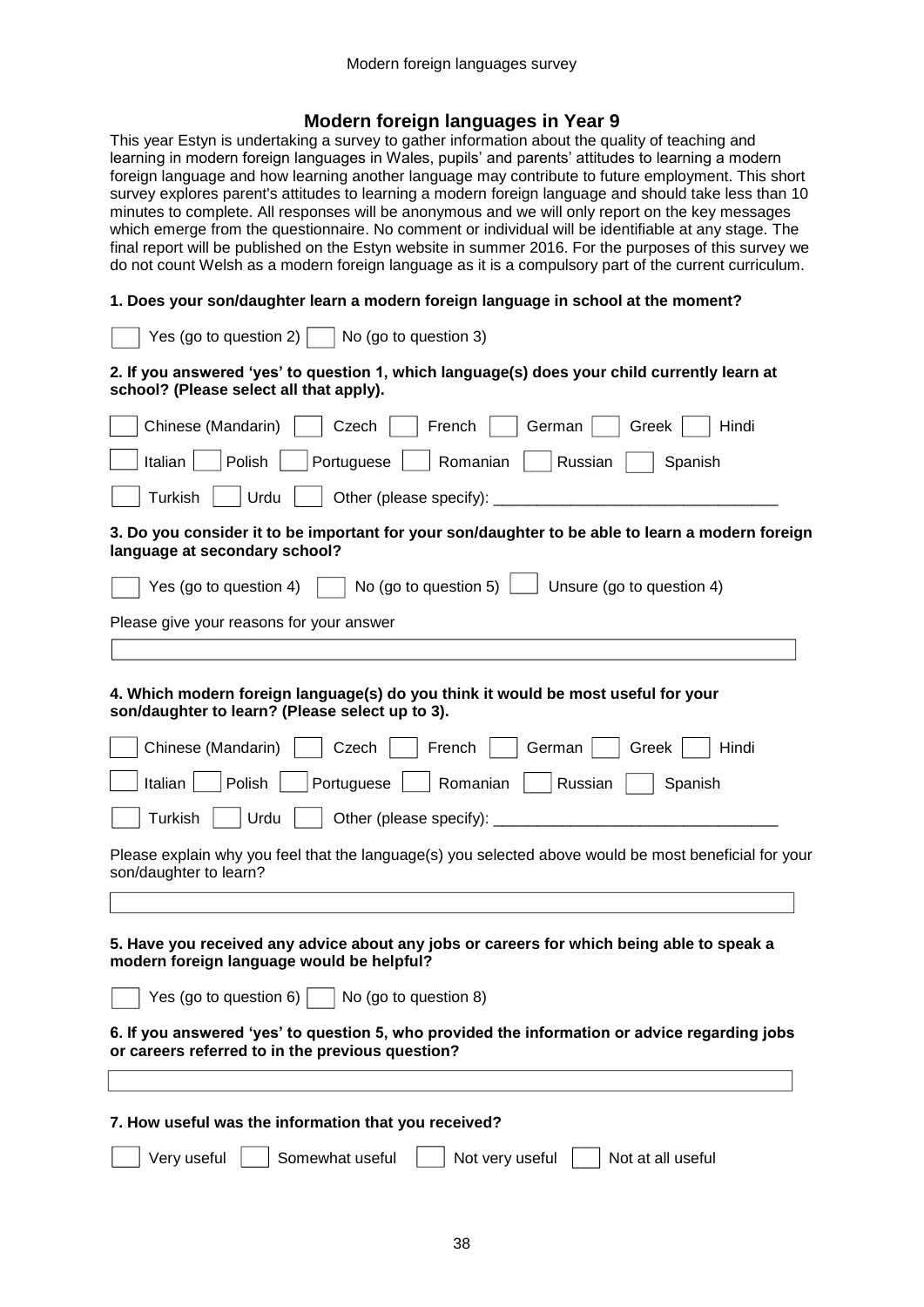| 8. How would you describe your son/daughter's attitude to learning a modern foreign<br>language?                      |
|-----------------------------------------------------------------------------------------------------------------------|
| Enjoys learning a modern foreign language and would like to continue in key stage 4                                   |
| Enjoys learning another language, and even though they find it difficult, would like to continue to<br>key stage 4    |
| Enjoys learning another language but finds it difficult and therefore will not continue in key stage 4                |
| Does not enjoy learning another language and would not like to continue in key stage 4                                |
| Does not enjoy learning another language but would like to continue to key stage 4 as they think it<br>will be useful |
| Has no preference                                                                                                     |
| Does not currently learn a language                                                                                   |
| Please leave any comments in relation to this question below                                                          |
|                                                                                                                       |
|                                                                                                                       |

#### **9. Please leave any other comments you have regarding modern foreign languages in school below.**

Many thanks for taking the time to complete this survey.

The final report on modern foreign languages in key stages 3 and 4 will be published in summer 2016 on the Estyn website [\(www.estyn.gov.wales\)](http://www.estyn.gov.wales/).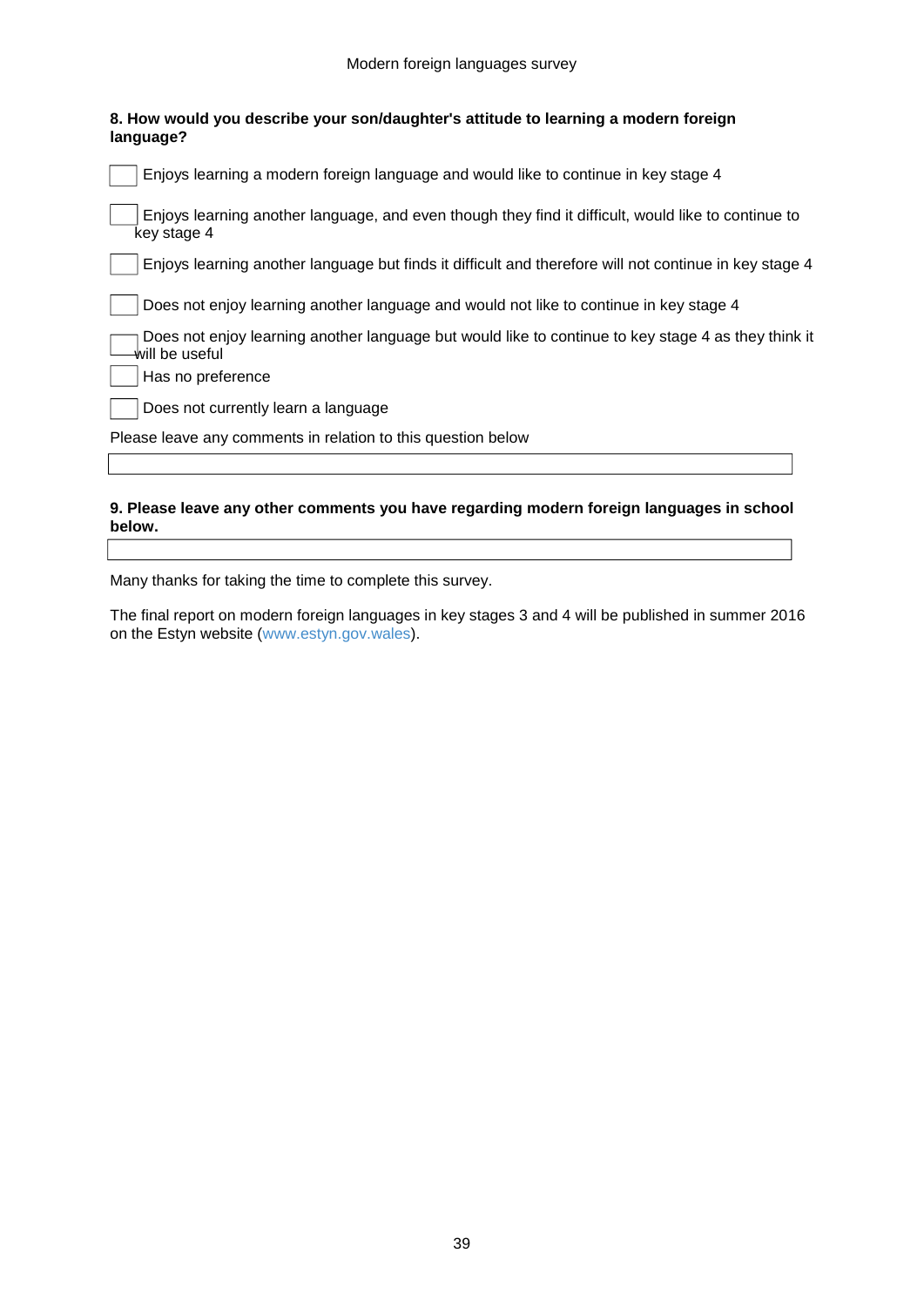#### **Modern foreign languages at key stage 4**

This year Estyn is undertaking a survey to gather information about the quality of teaching and learning in modern foreign languages in Wales, pupils' and parents' attitudes to learning a modern foreign language and how learning another language may contribute to future employment. This short survey explores parent's attitudes to learning a modern foreign language and should take less than 10 minutes to complete. All responses will be anonymous and we will only report on the key messages which emerge from the questionnaire. No comment or individual will be identifiable at any stage. The final report will be published on the Estyn website in summer 2016. For the purposes of this survey we do not count Welsh as a modern foreign language as it is a compulsory part of the current curriculum.

#### **1. Is your son/daughter currently learning a modern foreign language in key stage 4?**

| Yes (go to question 2) $ $<br>No (go to question 5)                                                                                                |
|----------------------------------------------------------------------------------------------------------------------------------------------------|
| 2. If you answered 'yes' to question 1, which language(s) does your son/daughter learn at<br>school at the moment? (Please select all that apply). |
| Chinese (Mandarin)<br>German<br>Greek<br>Hindi<br>Czech<br>French                                                                                  |
| Italian<br>Polish<br>Romanian<br>Portuguese<br>Russian<br>Spanish                                                                                  |
| Turkish<br>Urdu<br>Other (please specify):                                                                                                         |
| 3. Do you consider it important for your son/daughter to have chosen to study a modern<br>foreign language in years 10 and 11?                     |
| Yes<br>No<br>Unsure                                                                                                                                |
| Please give your reasons for your answer                                                                                                           |
|                                                                                                                                                    |
| 4. Did you want your son/daughter to continue to learn a modern foreign language in years 10<br>and 11? (Then go to question 6)                    |
| No preference<br>Yes<br>No                                                                                                                         |
| Please give your reasons for your answer                                                                                                           |
|                                                                                                                                                    |
| 5. If you answered 'no' to question 2, would you like to see your son/daughter continue to<br>study a modern foreign language at A level?          |
| No preference<br>Yes<br>No                                                                                                                         |
| Please give your reasons for your answer                                                                                                           |
|                                                                                                                                                    |
| 6. Would you like your son/daughter to have the opportunity to start learning a new modern<br>foreign language in years 12 and 13?                 |
| Yes (go to question 7)<br>No (go to question 8)<br>No preference (go to question 8)                                                                |
| Please give your reasons for your answer                                                                                                           |
|                                                                                                                                                    |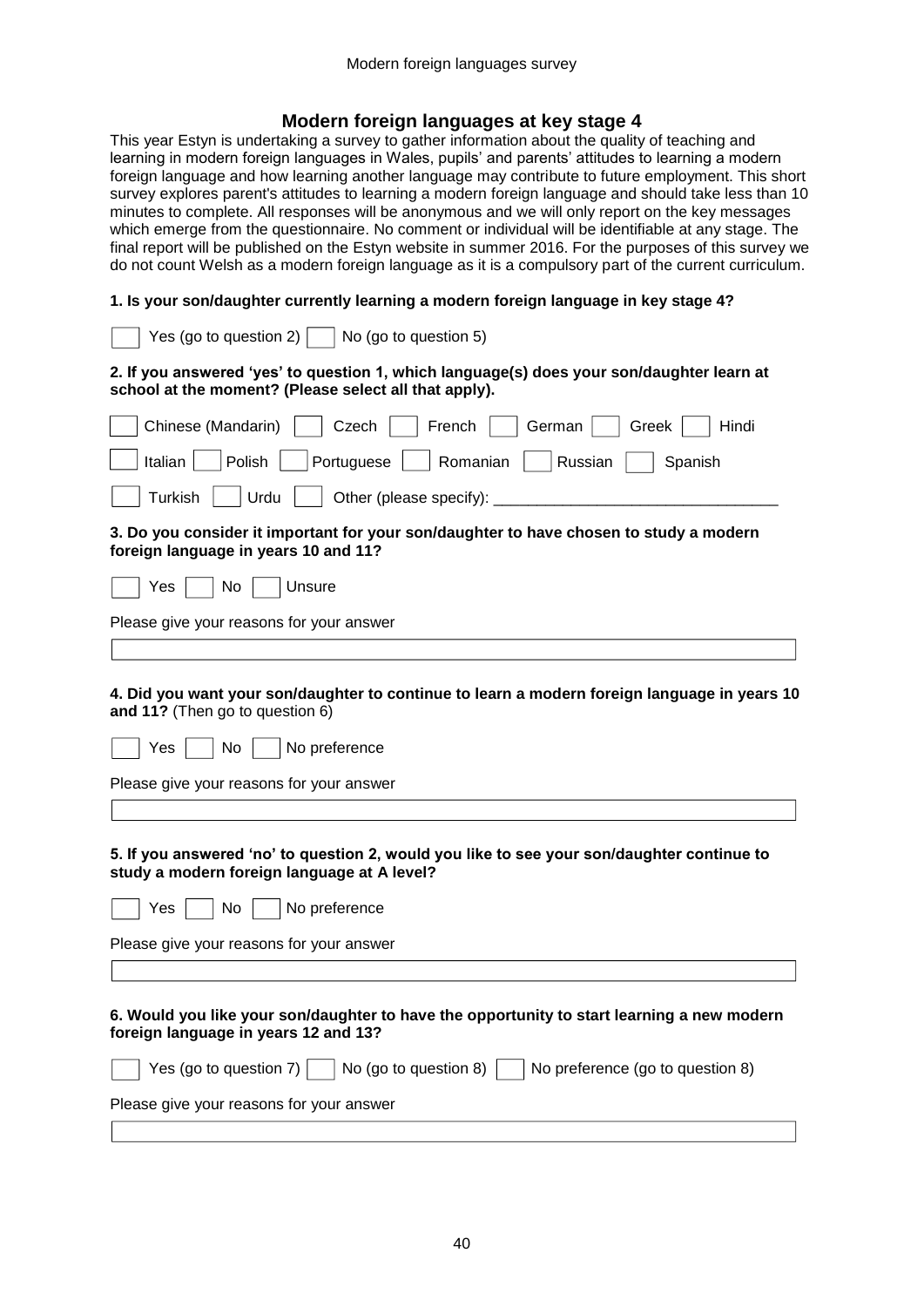#### Modern foreign languages survey

| 7. If you answered 'yes' to question 6, which language(s) would you like your son/daughter to<br>have the opportunity to start learning in year 12? (Please select up to 3). |
|------------------------------------------------------------------------------------------------------------------------------------------------------------------------------|
| Chinese (Mandarin)<br>Czech<br>French<br>German<br>Greek<br>Hindi                                                                                                            |
| Italian<br>Polish<br>Russian<br>Portuguese<br>Romanian<br>Spanish                                                                                                            |
| <b>Turkish</b><br>Urdu<br>Other (please specify):                                                                                                                            |
| Please explain why you would like your child to have the opportunity to learn the language(s) you have<br>selected                                                           |
| 8. Have you received any advice about any jobs or careers for which being able to speak a                                                                                    |
| modern foreign language would be helpful?                                                                                                                                    |
| Yes (go to question 9) $\vert$ $\vert$ No (go to question 11)                                                                                                                |
| 9. If you answered 'yes' to question 8, who provided the information or advice regarding jobs<br>or careers referred to in the previous question?                            |
|                                                                                                                                                                              |
| 10. How useful was the information that you received?                                                                                                                        |
| Very useful<br>Somewhat useful<br>Not very useful<br>Not at all useful                                                                                                       |
| 11. How would you describe your son/daughter's attitude to learning a modern foreign<br>language?                                                                            |
| Enjoys learning a modern foreign language and would like to continue to A-level                                                                                              |
| Enjoys learning another language, and even though they find it difficult, would like to continue to<br>A-level                                                               |
| Enjoys learning another language but finds it difficult and therefore will not continue to A-level                                                                           |
| Does not enjoy learning another language and would not like to continue to A-level                                                                                           |
| Does not currently learn a language but would like to start learning one in year 12                                                                                          |
| Does not want to learn a modern foreign language                                                                                                                             |
| Has no preference regarding learning a language                                                                                                                              |
| Please leave any comments in relation to this question below                                                                                                                 |
|                                                                                                                                                                              |

#### **12. Please leave any other comments you have regarding modern foreign languages in school below.**

Many thanks for taking the time to complete this survey.

The final report on modern foreign languages in key stages 3 and 4 will be published in summer 2016 on the Estyn website [\(www.estyn.gov.wales\)](http://www.estyn.gov.wales/).